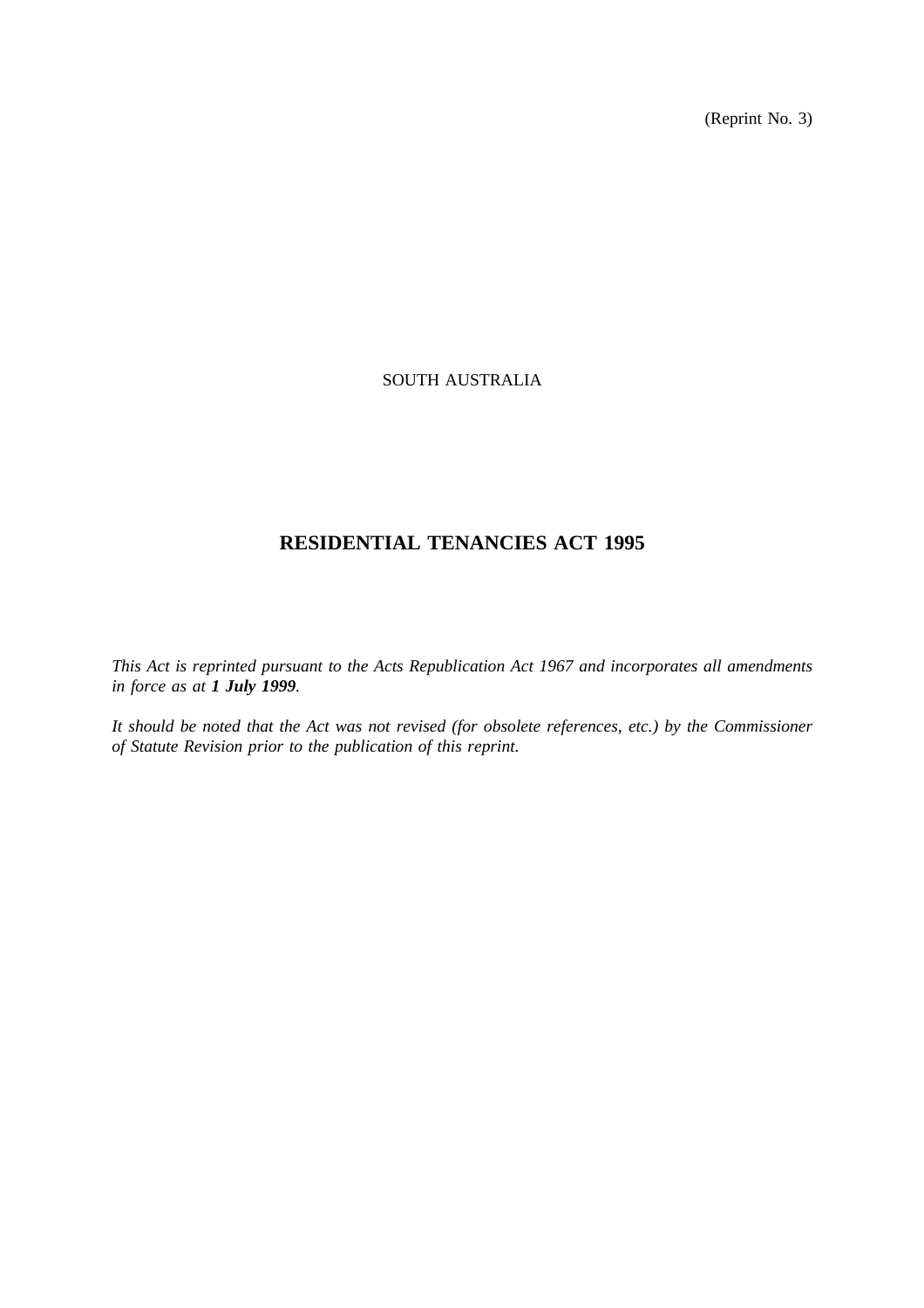# **SUMMARY OF PROVISIONS**

# **PART 1 PRELIMINARY**

- 1. Short title<br>2. Commence
- 2. Commencement<br>3. Interpretation
- 3. Interpretation<br>4. Presumption
- 4. Presumption of periodicity in case of short fixed terms<br>5. Application of Act
- Application of Act

## **PART 2 ADMINISTRATION**

- 6. Administration of this Act<br>
7. Ministerial control of admi
- 7. Ministerial control of administration<br>8 The Commissioner's functions
- The Commissioner's functions
- 9. Immunity from liability
- 10. Annual report

# **PART 3 RESIDENTIAL TENANCIES TRIBUNAL**

#### **DIVISION 1—THE TRIBUNAL AND ITS MEMBERSHIP**

- 11. Continuation of Tribunal
- 12. Membership of the Tribunal
- 13. Presiding and Deputy Presiding Members
- 14. Remuneration
- 15. Registrars
- 16. Registrar may exercise jurisdiction in certain cases
- 17. Magistrates may exercise jurisdiction in certain cases
- 18. Immunities

#### **DIVISION 2—PROCEEDINGS BEFORE THE TRIBUNAL**

- 19. Constitution
- 20. Times and places of sittings
- 21. Duty to act expeditiously<br>22. Sittings generally to be in
- 22. Sittings generally to be in public<br>23. Offices of the Tribunal
- Offices of the Tribunal

## **DIVISION 3—THE TRIBUNAL'S JURISDICTION**

- 24. Jurisdiction of Tribunal
- 25. Application to Tribunal

# **DIVISION 4—CONFERENCES**

- 26. Conferences<br>27. Presiding of
- 27. Presiding officer<br>28. Registrar to notif
- 28. Registrar to notify parties<br>29. Procedure
- Procedure
- 30. Restriction on evidence

## **DIVISION 5—EVIDENTIARY AND PROCEDURAL POWERS**

- 31. Tribunal's powers to gather evidence<br>32. Procedural nowers of the Tribunal
- 32. Procedural powers of the Tribunal 33. General powers of the Tribunal to
- General powers of the Tribunal to cure irregularities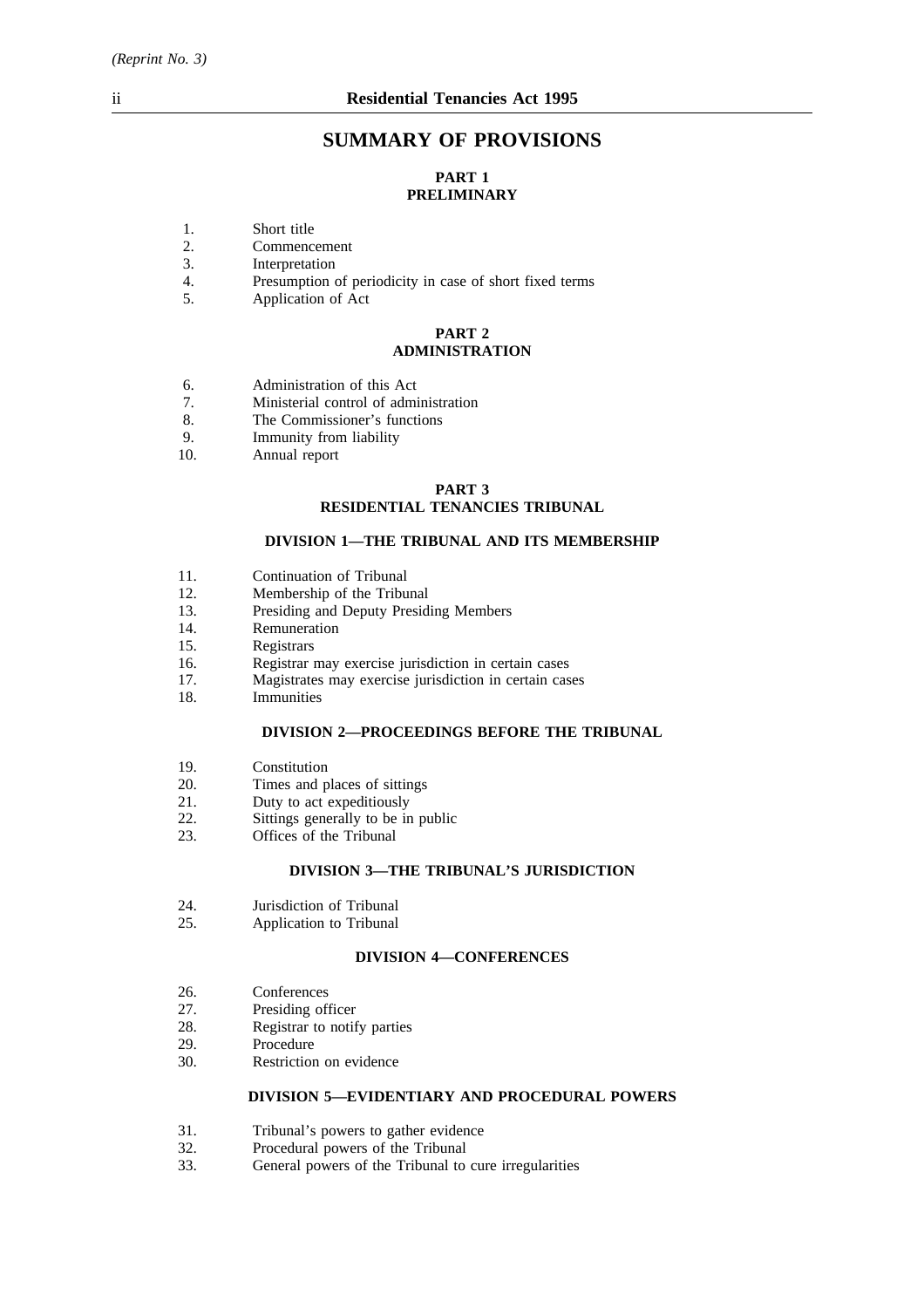#### **DIVISION 6—MEDIATION**

34. Mediation

#### **DIVISION 7—JUDGMENTS AND ORDERS**

- 35. Special powers to make orders and give relief
- 36. Enforcement of orders
- 37. Application to vary or set aside order
- 38. Costs

#### **DIVISION 8—OBLIGATION TO GIVE REASONS FOR DECISIONS**

39. Reasons for decisions

## **DIVISION 9—RESERVATION OF QUESTIONS OF LAW AND APPEALS**

- 40. Reservation of questions of law<br>41. Appeals
- **Appeals**
- 42. Stay of proceedings

## **DIVISION 10—MISCELLANEOUS**

- 43. Entry and inspection of property<br>44. Contempt of the Tribunal
- 44. Contempt of the Tribunal<br>45 Punishment of contempts
- 45. Punishment of contempts<br>46
- 46. Fees<br>47 Proce
- Procedural rules

#### **PART 4**

## **MUTUAL RIGHTS AND OBLIGATIONS OF LANDLORD AND TENANT**

#### **DIVISION 1—ENTERING INTO RESIDENTIAL TENANCY AGREEMENT**

- 48. Tenant to be notified of landlord's name, etc.<br>49. Written residential tenancy agreements
- Written residential tenancy agreements
- 50. Cost of preparing agreement
- 51. False information from tenant

#### **DIVISION 2—DISCRIMINATION AGAINST TENANTS WITH CHILDREN**

52. Discrimination against tenants with children

#### **DIVISION 3—RENT**

- 53. Permissible consideration for residential tenancy
- 54. Rent in advance
- 55. Variation of rent
- 56. Excessive rent
- 57. Landlord's duty to keep proper records of rent
- 58. Duty to give receipt for rent
- 59. Accrual and apportionment of rent
- 60. Abolition of distress for rent

## **DIVISION 4—SECURITY BONDS**

- 61. Security bond
- 62. Receipt of security and transmission to the Commissioner
- 63. Repayment of security bond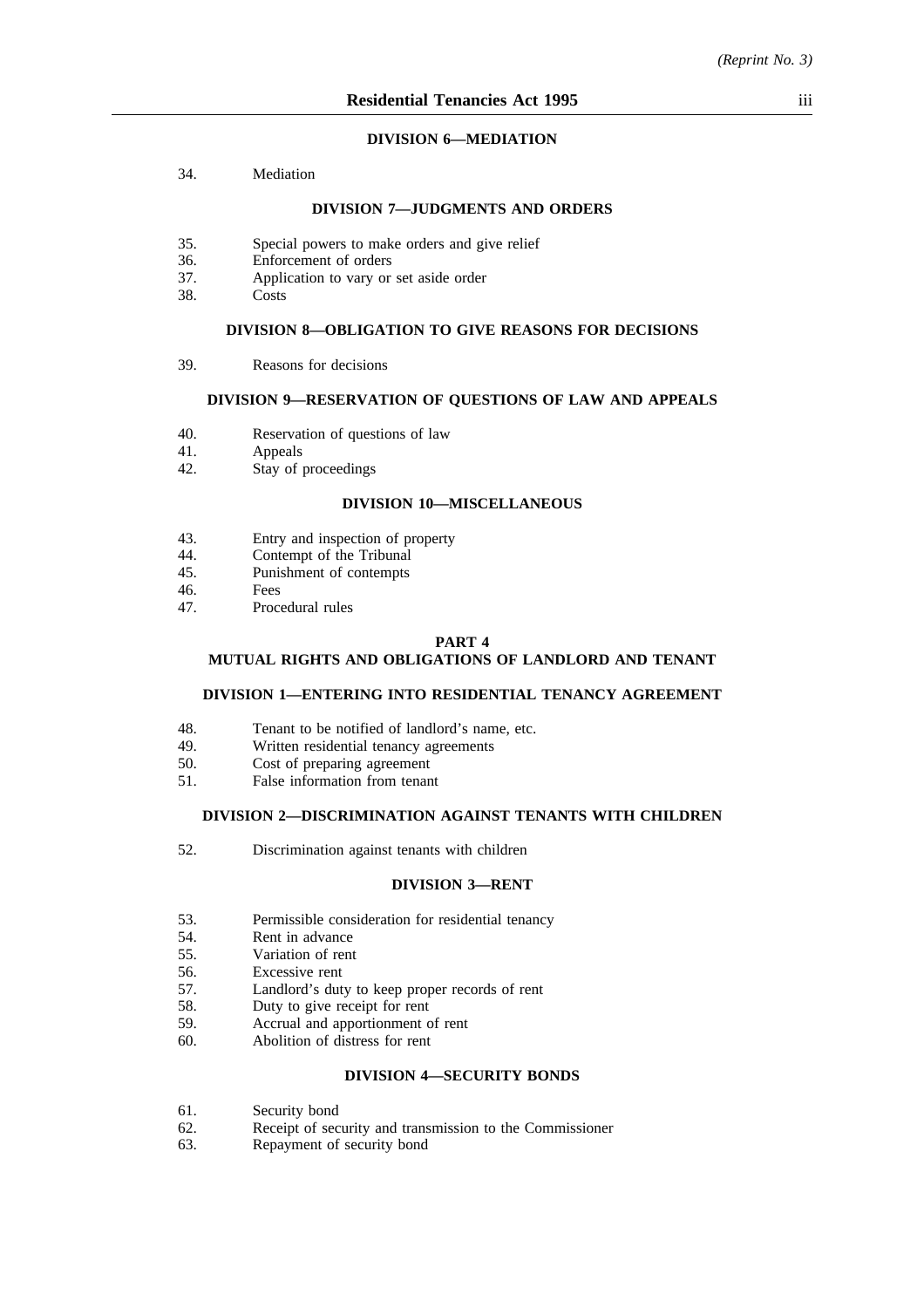## **DIVISION 5—TENANT'S ENTITLEMENT TO POSSESSION AND QUIET ENJOYMENT**

| 64.<br>Vacant possession, etc. |  |
|--------------------------------|--|
|--------------------------------|--|

65. Quiet enjoyment

#### **DIVISION 6—SECURITY OF PREMISES**

66. Security of premises

#### **DIVISION 7—LANDLORD'S OBLIGATION IN REGARD TO CONDITION OF THE PREMISES**

- 67. Cleanliness
- 68. Landlord's obligation to repair

#### **DIVISION 8—TENANT'S OBLIGATIONS IN RELATION TO THE PREMISES AND ANCILLARY PROPERTY**

- 69. Tenant's responsibility for cleanliness and damage
- Alteration of premises

## **DIVISION 9—TENANT'S CONDUCT ON THE PREMISES**

71. Tenant's conduct

#### **DIVISION 10—LANDLORD'S RIGHT OF ENTRY**

72. Right of entry

#### **DIVISION 11—RATES, TAXES AND CHARGES**

73. Rates, taxes and charges

#### **DIVISION 12—ASSIGNMENT**

74. Assignment of tenant's rights under residential tenancy agreement

# **DIVISION 13—TENANT'S VICARIOUS LIABILITY**

75. Vicarious liability

#### **DIVISION 14—HARSH OR UNCONSCIONABLE TERMS**

76. Harsh or unconscionable terms

# **DIVISION 15—MISCELLANEOUS**

- 77. Accelerated rent and liquidated damages
- 78. Duty of mitigation

#### **PART 5**

# **TERMINATION OF RESIDENTIAL TENANCY AGREEMENTS**

#### **DIVISION 1—TERMINATION GENERALLY**

79. Termination of residential tenancy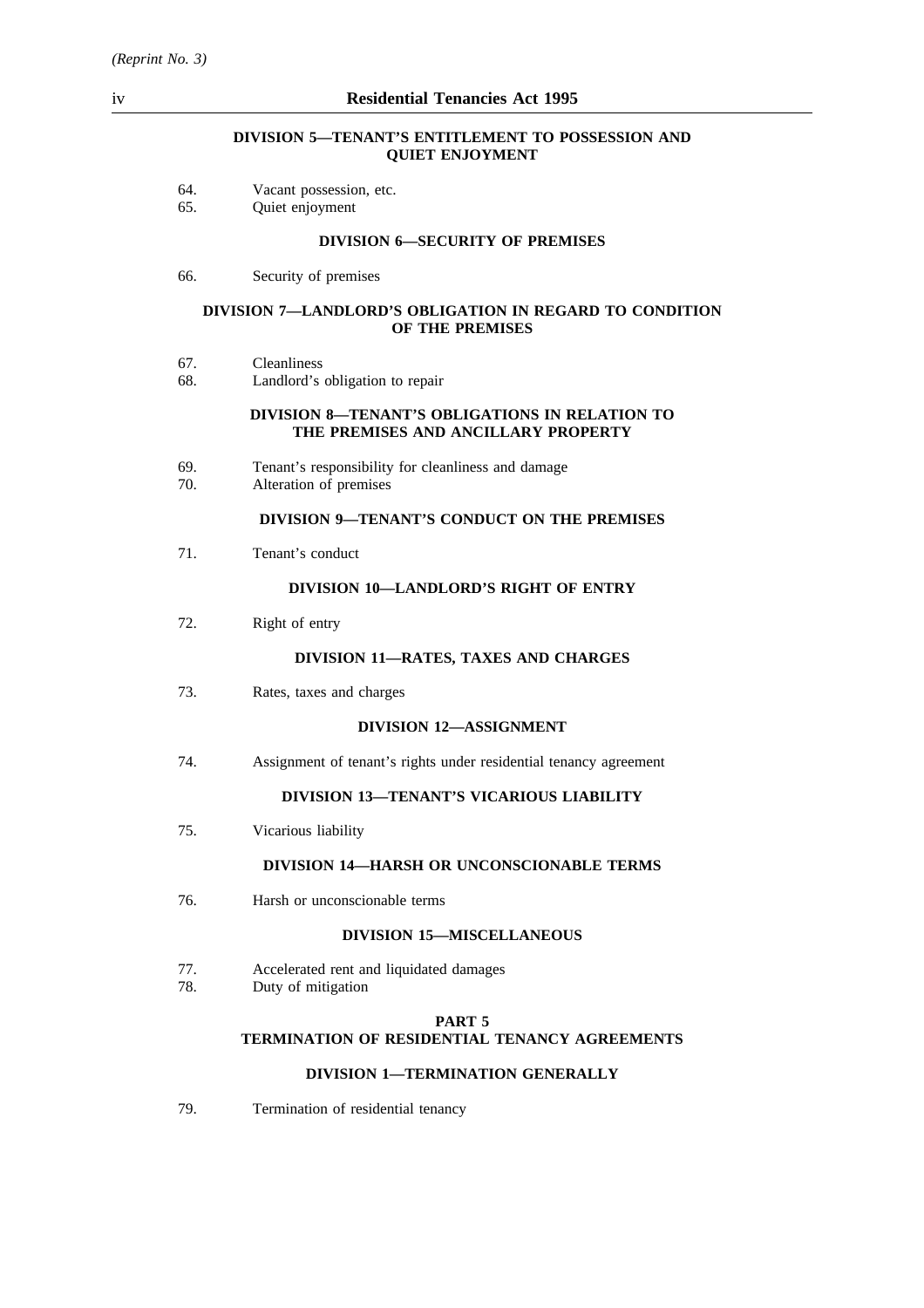#### **DIVISION 2—TERMINATION BY THE LANDLORD**

- 80. Notice of termination by landlord on ground of breach of the agreement
- 81. Termination because possession is required by the landlord for certain purposes
- 82. Termination of residential tenancy by housing co-operative
- 83. Termination by landlord without specifying a ground of termination
- 84. Limitation of right to terminate

#### **DIVISION 3—TERMINATION BY TENANT**

- 85. Notice of termination by tenant on ground of breach of the agreement
- 86. Termination by tenant without specifying a ground of termination

#### **DIVISION 4—TERMINATION BY THE TRIBUNAL**

- 87. Termination on application by landlord<br>88. Termination on application by tenant
- 88. Termination on application by tenant<br>89. Termination based on hardship
- 89. Termination based on hardship<br>90. Tribunal may terminate tenancy
- Tribunal may terminate tenancy where tenant's conduct unacceptable

## **DIVISION 5—NOTICES OF TERMINATION**

- 91. Form of notice of termination<br>92. Termination of periodic tenanc
- Termination of periodic tenancy

# **DIVISION 6—REPOSSESSION OF PREMISES**

- 93. Order for possession
- 94. Abandoned premises
- 95. Repossession of premises
- 96. Forfeiture of head tenancy not to result automatically in destruction of right to possession under residential tenancy agreement

#### **DIVISION 7—ABANDONED GOODS**

97. Abandoned goods

#### **DIVISION 8—MISCELLANEOUS**

- 98. Bailiffs
- 99. Enforcement of orders for possession

#### **PART 6 RESIDENTIAL TENANCIES FUND**

- 100. Residential Tenancies Fund
- 101. Application of income
- 102. Accounts and audit

#### **PART 7 ROOMING HOUSES**

- 103. Codes of conduct
- 104. Obligation to comply with codes of conduct
- 105. Jurisdiction of the Tribunal
- 105A. Implied terms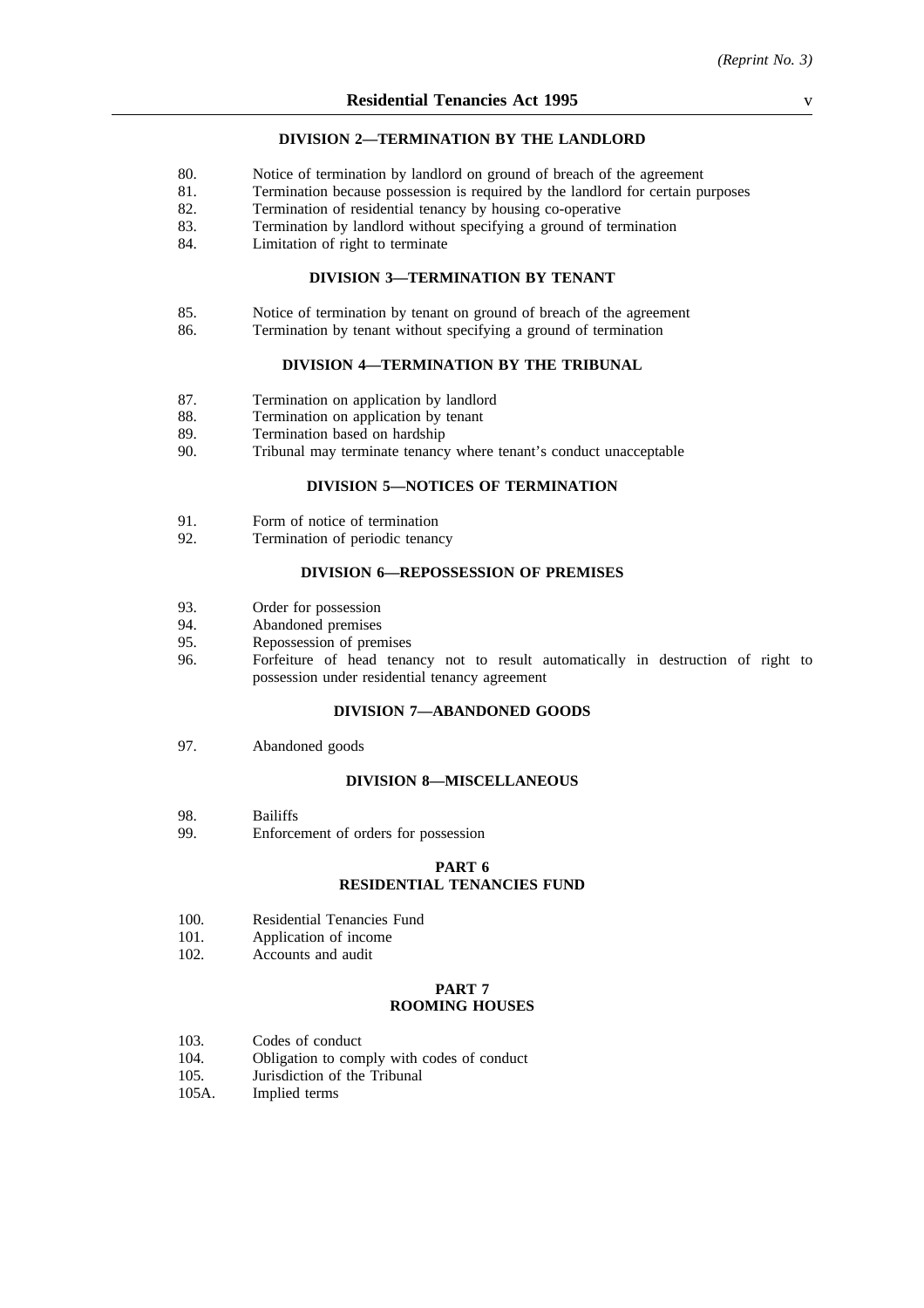#### **PART 8 DISPUTE RESOLUTION**

# **DIVISION 1—MEDIATION**

- 106. Responsibility of the Commissioner to arrange for mediation of disputes
- 107. Mediation of dispute
- 108. Statements made in the course of mediation proceedings

#### **DIVISION 2—INTERVENTION**

109. Power to intervene

#### **DIVISION 3—POWERS OF THE TRIBUNAL**

- 110. Powers of the Tribunal
- 111. Conditional and alternative orders<br>112. Restraining orders
- Restraining orders

#### **DIVISION 4—REPRESENTATION**

- 113. Representation in proceedings before the Tribunal 114. Remuneration of representative
- Remuneration of representative

## **PART 9 MISCELLANEOUS**

- 115. Contract to avoid Act
- 116. Overpayment of rent<br>117. Notice by landlord no
- Notice by landlord not waived by acceptance of rent
- 118. Exemptions
- 119. Tribunal may exempt agreement or premises from provision of Act
- 120. Service
- 121. Regulations

#### **SCHEDULE**

*Repeal, Transitional Provisions and Consequential Amendments*

## **APPENDIX LEGISLATIVE HISTORY**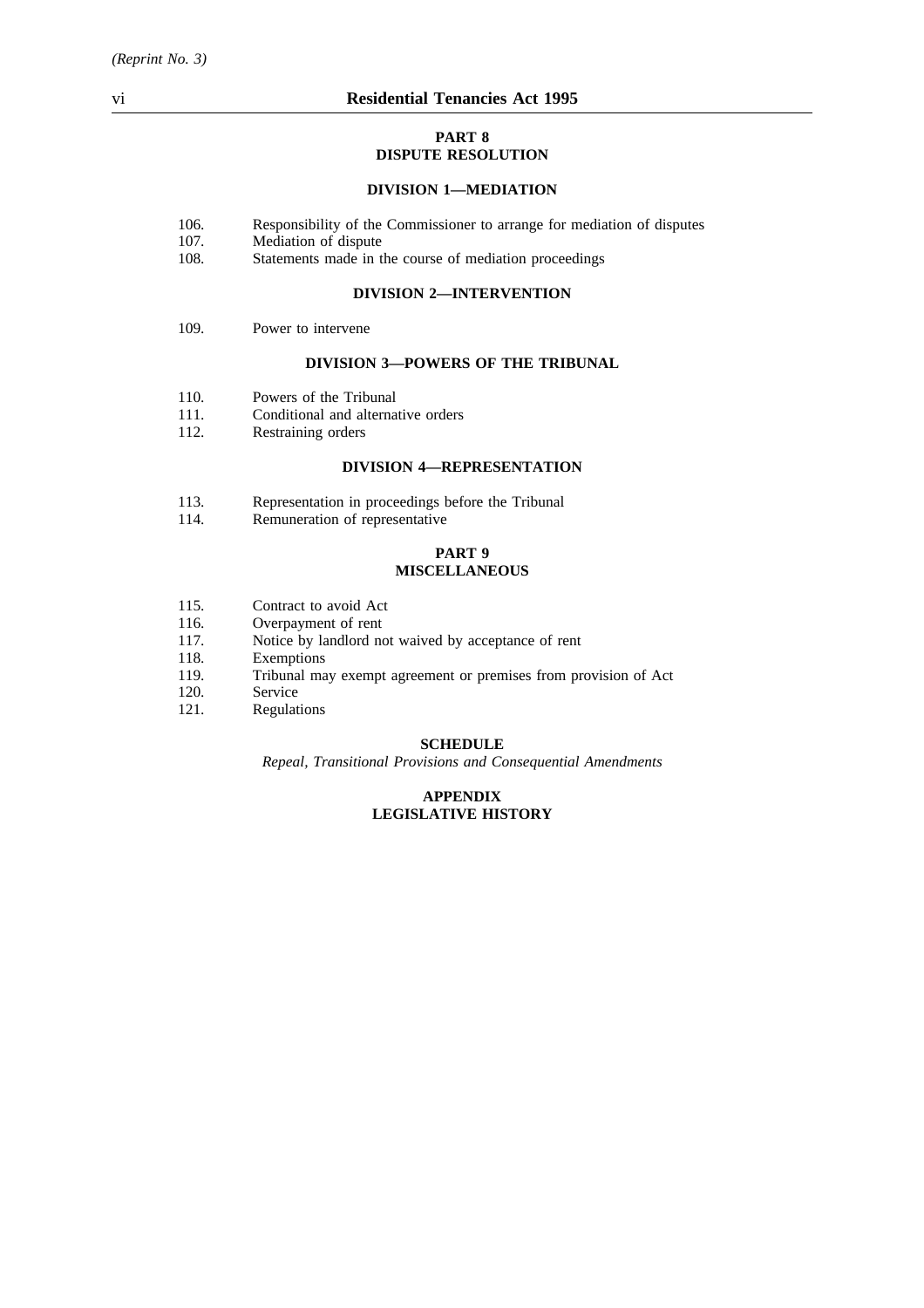# **RESIDENTIAL TENANCIES ACT 1995**

being

Residential Tenancies Act 1995 No. 63 of 1995 [Assented to 10 August  $1995$ ]<sup>1</sup>

as amended by

Statutes Amendment and Repeal (Common Expiation Scheme) Act 1996 No. 34 of 1996 [Assented to 2 May  $19961^2$ 

Statutes Amendment (Consumer Affairs) Act 1998 No. 21 of 1998 [Assented to 2 April 1998] $3$  (as amended by Statutes Amendment (Consumer Affairs) Amendment Act 1998 No. 22 of 1998 [Assented to 2 April 1998])

**Financial Sector Reform (South Australia) Act 1999 No. 33 of 1999 [Assented to 17 June 1999]4**

- <sup>3</sup> Part 9 (ss. 24-26) came into operation 28 May 1998: *Gaz*. 28 May 1998, p. 2292.
- **<sup>4</sup> Schedule (item 45) came into operation 1 July 1999: being the date specified under section 3(16) of the** *Financial Sector Reform (Amendments and Transitional Provisions) Act (No. 1) 1999* **of the Commonwealth as the transfer date for the purposes of that Act.**

*NOTE:*

- *Asterisks indicate repeal or deletion of text.*
- *Entries appearing in bold type indicate the amendments incorporated since the last reprint.*
- *For the legislative history of the Act see Appendix.*

<sup>1</sup> Ss. 1-3, 73, 121, Sched. cl. 1(2), 2 and 3(b) came into operation 24 August 1995: *Gaz*. 24 August 1994, p. 499; ss. 4, 5(1), 5(2)(c), 6-23, 24(1)(a), (c), (2)-(5), 25-62, 63(1)-(6), 64-72, 74-100, 101(a), (b), (d)-(f), 102, 106-120, Sched. cl. 1(1), 3(a), 4 and 6 came into operation 30 November 1995: *Gaz*. 23 November 1995, p. 1412; s. 63(7)-(10) came into operation 5 February 1996: *Gaz*. 25 January 1996, p. 808; ss. 5(2)(a), (b), (d)-(h) and 24(1)(b) came into operation 1 July 1996: *Gaz*. 27 June 1996, p. 3107; ss. 63(11), (12), 101(c), 103-105 and Sched. cl. 5 came into operation 10 August (by virtue of the Acts Interpretation Act 1915, s. 7(5)).

<sup>&</sup>lt;sup>2</sup> Came into operation 3 February 1997: *Gaz*. 19 December 1996, p. 1923.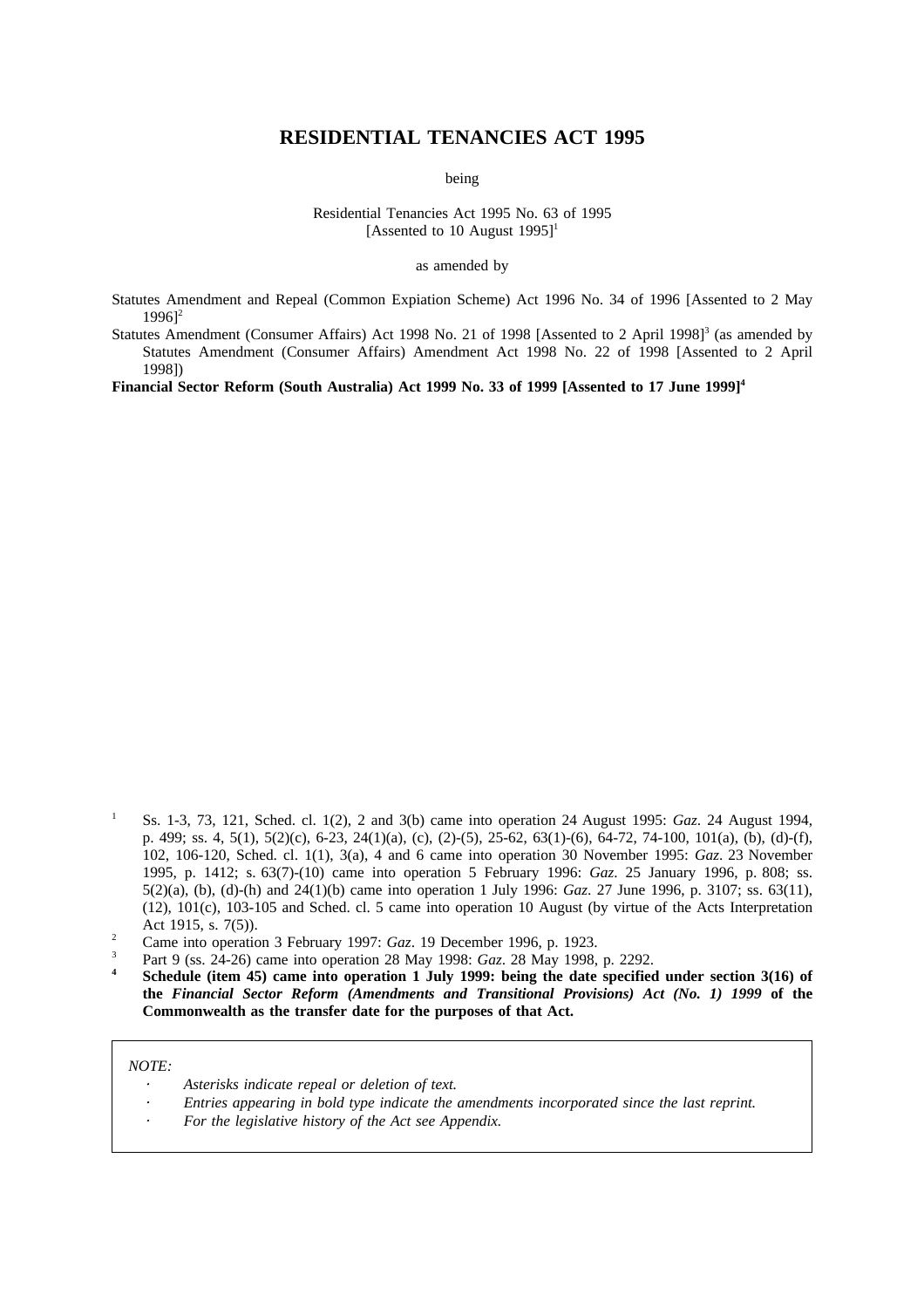**An Act to regulate the relationship of landlord and tenant under residential tenancy agreements; to repeal the Residential Tenancies Act 1978 and the Residential Tenancies (Housing Trust) Amendment Act 1993; to make related amendments to the Retirement Villages Act 1987; and for other purposes.**

The Parliament of South Australia enacts as follows:

# **PART 1 PRELIMINARY**

## **Short title**

**1.** This Act may be cited as the *Residential Tenancies Act 1995*.

#### **Commencement**

**2.** This Act will come into operation on a day to be fixed by proclamation.

#### **Interpretation**

**3.** (1) In this Act, unless the contrary intention appears—

"**ancillary property**" means property (not forming part of premises subject to a residential tenancy agreement) that is provided by the landlord, either under the residential tenancy agreement or independently of the agreement, for use by the tenant;

"**Commissioner**" means the Commissioner for Consumer Affairs;

"**Fund**" means the Residential Tenancies Fund;

"**housing improvement notice**" means a notice of intention to declare premises substandard, a notice declaring premises to be substandard, or a notice fixing the maximum rent payable for premises, under Part 7 of the *Housing Improvement Act 1940*;

#### "**landlord**" means—

- *(a)* the person who grants the right of occupancy under a residential tenancy agreement; or
- *(b)* a successor in title to the tenanted premises whose title is subject to the tenant's interest,

and includes a prospective landlord and a former landlord;

"**lawyer**" means a person entitled to practise the profession of the law under the *Legal Practitioners Act 1981*;

"**mediation**" of a dispute includes preliminary assistance in dispute resolution such as the giving of advice to ensure that—

- *(a)* the parties to the dispute are fully aware of their rights and obligations; and
- *(b)* there is full and open communication between the parties about the dispute;

"**premises**" includes a part of premises;

"**registered agent**" means a person registered as an agent under the *Land Agents Act 1994*;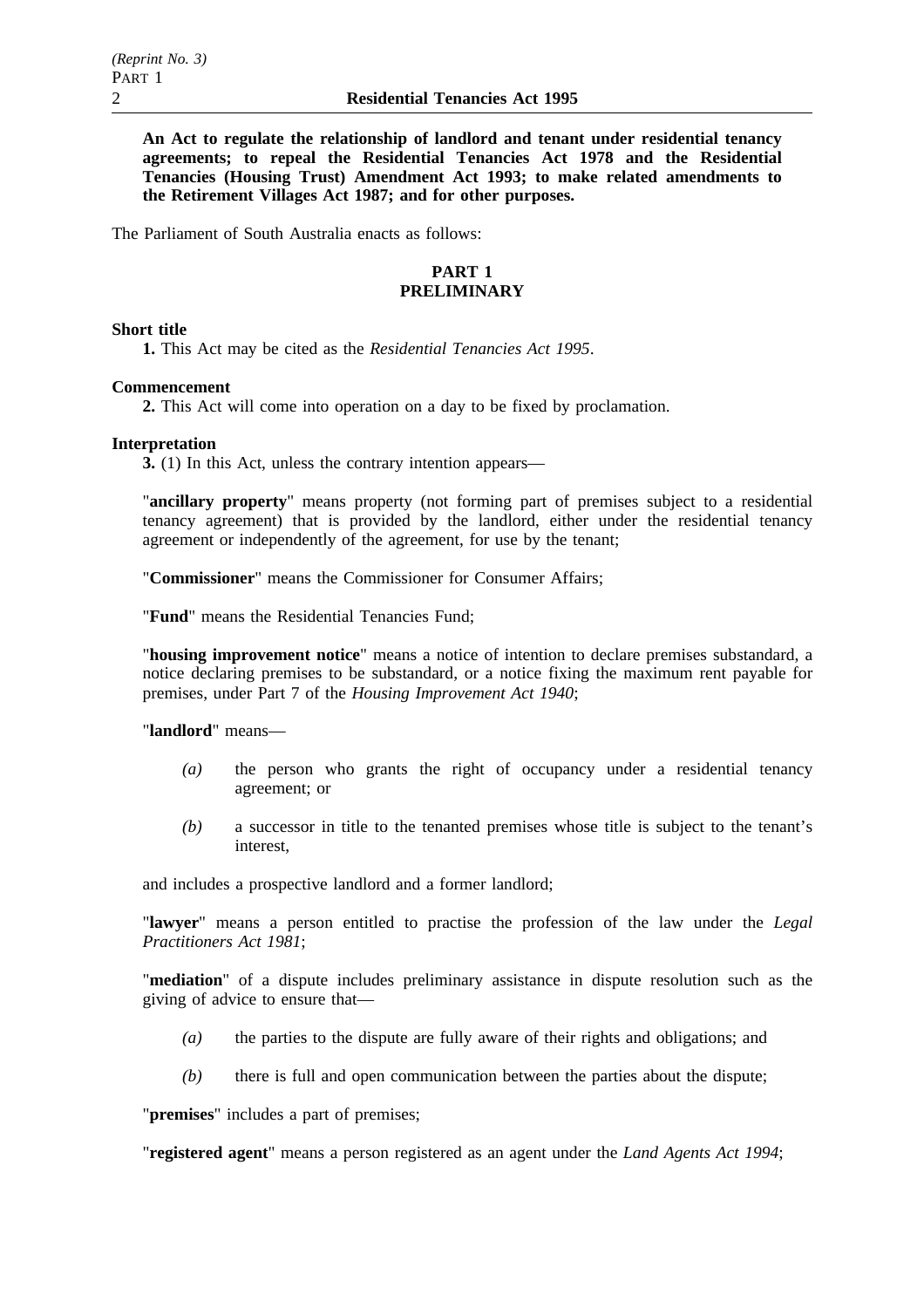"**registered housing co-operative**" means a housing co-operative registered under the *Housing Co-operatives Act 1991*;

"**rent**" means an amount payable under a residential tenancy agreement for the right to occupy premises for a period of the tenancy;

"**residential premises**" means premises for occupation as a place of residence;

"**residential tenancy agreement**" means an agreement (other than a rooming house agreement) under which a person grants another person, for valuable consideration, a right (which may, but need not, be an exclusive right<sup>1</sup>) to occupy premises for the purpose of residence;

<sup>1.</sup> However, it should be noted that the Act confers certain protections against intrusion on the premises by the landlord. Hence, even if the agreement does not, in its terms, confer an exclusive right to occupation, the Act will (at least in some respects) assimilate the right of occupation to the exclusive right conferred by a lease.

"**rooming house**" means residential premises in which—

- *(a)* rooms are available, on a commercial basis, for residential occupation; and
- *(b)* accommodation is available for at least three persons on a commercial basis;

"**rooming house agreement**" means an agreement under which accommodation is provided (with or without meals, or other facilities or services) in a rooming house;

"**rooming house proprietor**" means a person who carries on a business involving the provision of accommodation under rooming house agreements;

"**rooming house resident**" means a person who boards or lodges in a rooming house;

"**Rules**" means the rules of the Tribunal;

"**security**" means an amount a tenant is required to pay under a residential tenancy agreement, or an agreement collateral to a residential tenancy agreement, as security for the performance of obligations under a residential tenancy agreement;

"**security bond**" means a provision of a residential tenancy agreement or a collateral agreement under which a tenant is required to give security for the performance of obligations under a residential tenancy agreement;

## "**statutory rates, taxes and charges**" means—

- *(a)* rates or charges imposed under the *Local Government Act 1934*; and
- *(b)* rates or charges imposed under the *Waterworks Act 1932* or the *Sewerage Act 1929*; and
- *(c)* land tax under the *Land Tax Act 1936*;

## "**tenancy dispute**" means—

*(a)* a claim under a residential tenancy agreement, a rooming house agreement, or an agreement collateral to a residential tenancy agreement or a rooming house agreement; or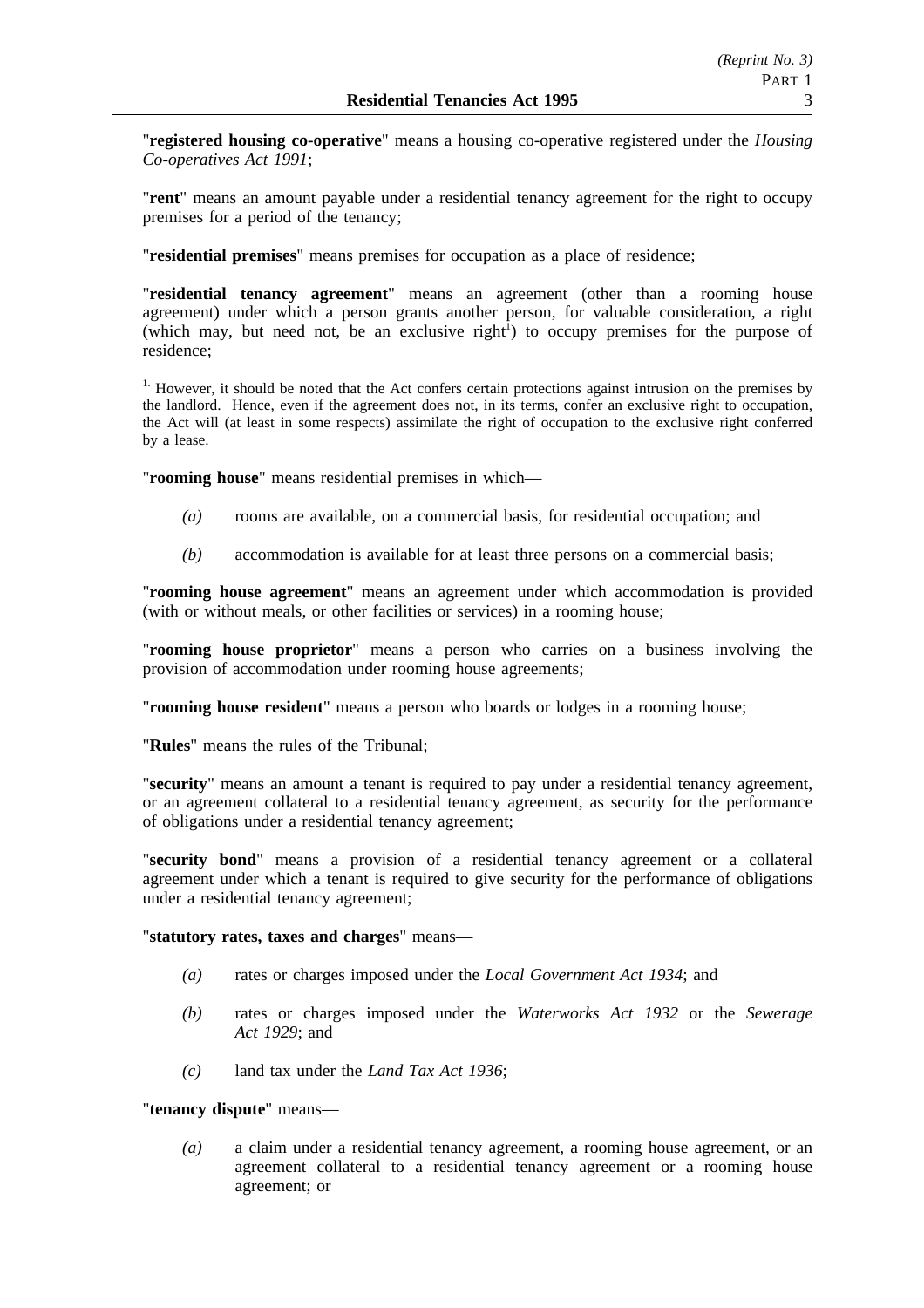*(b)* a dispute between parties or former parties to a residential tenancy agreement, a rooming house agreement, or an agreement collateral to a residential tenancy agreement or a rooming house agreement, about matters arising under the agreement or this Act;

"**tenant**" means the person who is granted a right of occupancy under a residential tenancy agreement or a person to whom the right passes by assignment or operation of law and includes a prospective tenant or a former tenant;

"**Tribunal**" means the Residential Tenancies Tribunal.

(2) If this Act provides for something to be done within a specified period from a particular day, the period will be taken not to include the particular day.

(3) If this Act provides that action may be taken after the expiration of a specified period of days, the period will be taken to be a period of clear days.

# **Presumption of periodicity in case of short fixed terms**

**4.** (1) If a residential tenancy agreement is entered into for a short fixed term, the agreement is taken to be an agreement for a periodic tenancy with a period equivalent to the length of the fixed term unless the landlord establishes that—

- *(a)* the tenant genuinely wanted a tenancy ending at the end of the short fixed term and the term was fixed at the tenant's request; or
- *(b)* before the residential tenancy agreement was entered into—
	- (i) the landlord gave the tenant a notice containing a warning in the form required by regulation; and
	- (ii) the tenant signed a statement in the form required by regulation acknowledging that the tenant did not expect to continue in possession of the premises after the end of the term stated in the agreement.
- (2) A **short fixed term** is a term of 90 days or less.

# **Application of Act**

**5.** (1) This Act does not apply to—

- *(a)* an agreement giving a right of occupancy in—
	- (i) a hotel or motel; or
	- (ii) an educational institution, college, hospital or nursing home; or
	- (iii) club premises; or
	- (iv) a home for aged or disabled persons administered by an eligible organisation under the *Aged or Disabled Persons Care Act 1954* of the Commonwealth; or
	- (v) a retirement village within the meaning of the *Retirement Villages Act 1987*; or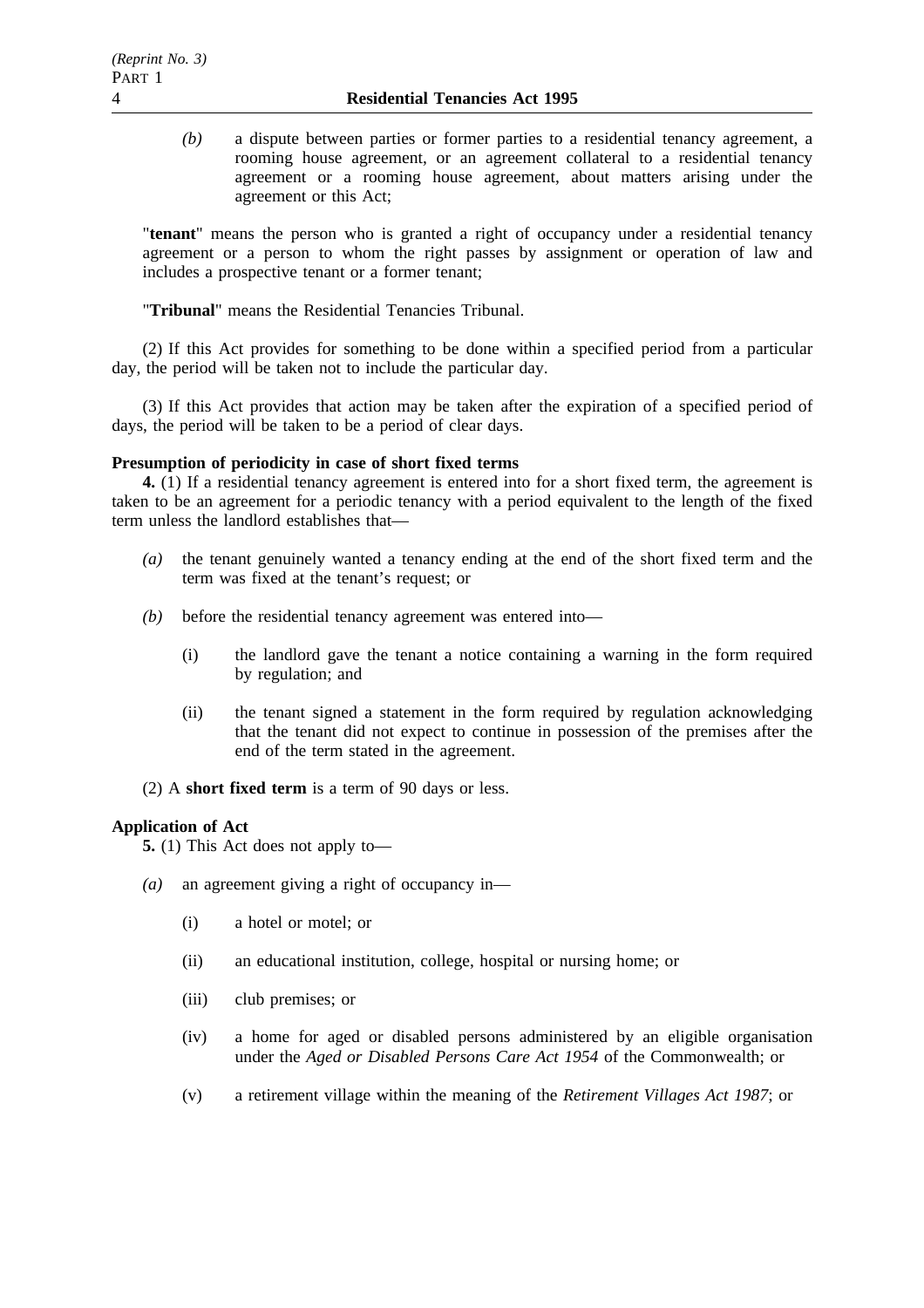- (vi) a supported residential facility within the meaning of the *Supported Residential Facilities Act 1992*; or
- (vii) prescribed premises, or premises of a prescribed class; or
- *(b)* an agreement (other than a rooming house agreement) under which a person boards or lodges with another; or
- *(c)* an agreement genuinely entered into for the purpose of conferring on a person a right to occupy premises for a holiday; or

An agreement conferring a right to occupy premises for a fixed term of 60 days or longer will be taken, in the absence of proof to the contrary, not to have been genuinely entered into for the purpose of conferring a right to occupy premises for a holiday.

*(d)* an agreement conferring a right to occupy premises for the purpose of residence but under which no rent is payable; or

*Example—*

An agreement under which families exchange houses for an agreed period would not be a residential tenancy agreement if no rent were payable under the agreement.

- *(e)* an agreement for the sale of land that confers a right to occupy premises on a party to the agreement; or
- *(f)* a mortgage; or
- *(g)* an agreement arising under a scheme in which—
	- (i) a complex of adjacent premises is owned by a company; and
	- (ii) the premises are let by the company to persons who jointly have a controlling interest in the company; or
- *(h)* a prescribed agreement or an agreement of a prescribed class.

(2) The following provisions of this Act (and only those provisions) apply to residential tenancy agreements under which the South Australian Housing Trust is the landlord, to residential tenancies arising under those agreements and to related tenancy disputes—

- *(a)* Part 3 (*Residential Tenancies Tribunal*);
- *(b)* Section 66 (*Security of premises*);
- *(c)* Section 71 (*Tenant's conduct*);
- *(d)* Section 90 (*Tribunal may terminate tenancy where tenant's conduct unacceptable*);
- *(e)* Section 93 (*Order for possession*);
- *(f)* Section 99 (*Enforcement orders for possession*);
- *(g)* Division 3 of Part 8 (*Powers of the tribunal*);
- *(h)* Division 4 of Part 8 (*Representation*).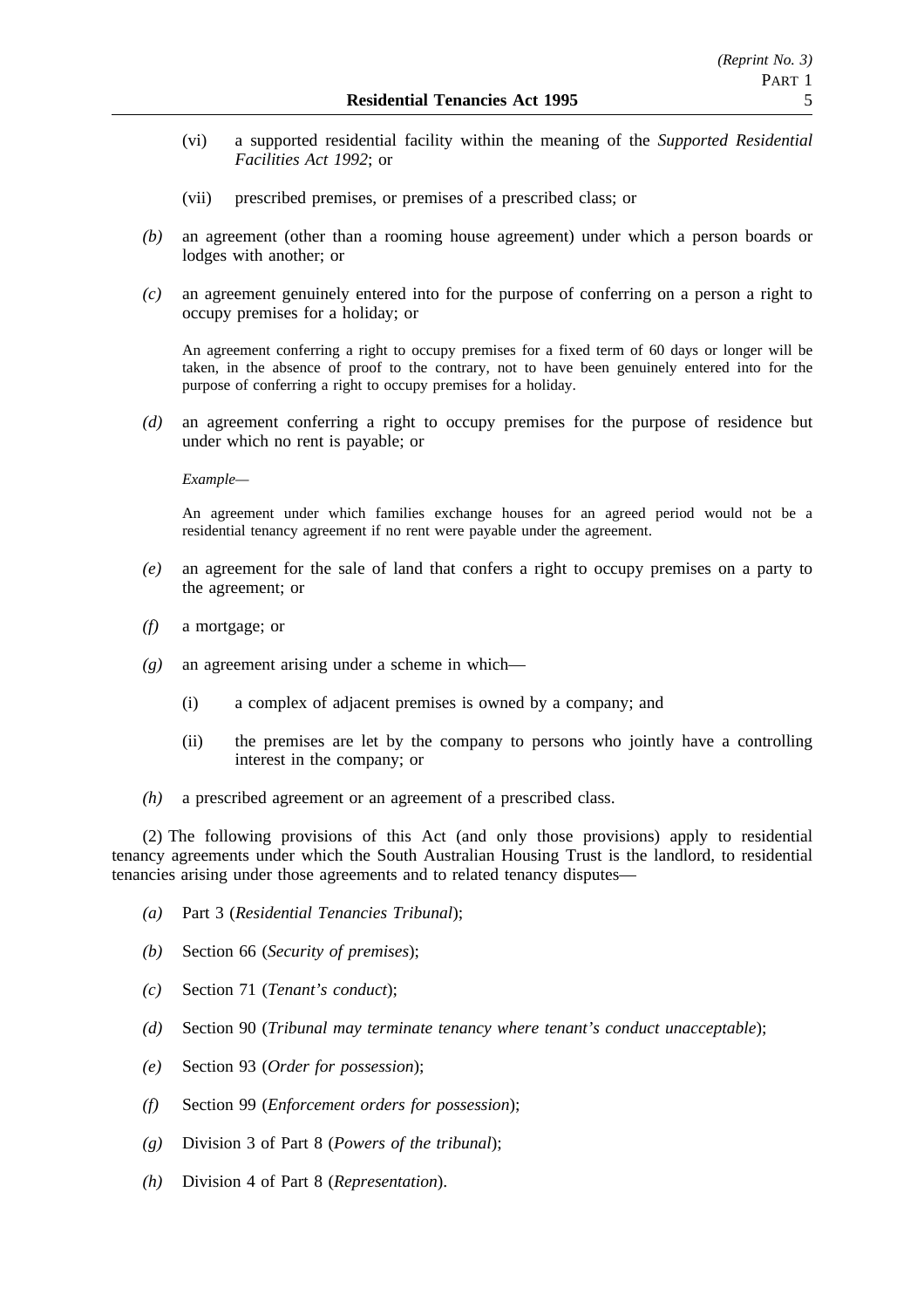# **PART 2 ADMINISTRATION**

#### **Administration of this Act**

**6.** The Commissioner is responsible for the administration of this Act.

#### **Ministerial control of administration**

**7.** The Commissioner is, in the administration of this Act, subject to control and direction by the Minister.

## **The Commissioner's functions**

**8.** The Commissioner has the following functions:

- *(a)* investigating and researching matters affecting the interests of parties to residential tenancy agreements and rooming house agreements; and
- *(b)* publishing reports and information on subjects of interest to the parties to residential tenancy agreements and rooming house agreements; and
- *(c)* giving advice (to an appropriate extent) on the provisions of this Act and other subjects of interest to the parties to residential tenancy agreements and rooming house agreements; and
- *(d)* investigating suspected infringements of this Act and taking appropriate action to enforce the Act; and
- *(e)* making reports to the Minister on questions referred to the Commissioner by the Minister and other questions of importance affecting the administration of this Act; and
- *(f)* administering the Fund.

#### **Immunity from liability**

**9.** No liability attaches to the Commissioner, or any other person acting in the administration of this Act, for an honest act or omission in the exercise or purported exercise of functions under this Act.

## **Annual report**

**10.** (1) The Commissioner must, on or before 31 October in each year, prepare and forward to the Minister a report on the administration of this Act for the year ending on the preceding 30 June.

(2) The report must include a report on the administration of the Fund.

(3) The Minister must, within six sitting days after receiving a report under this section, have copies of the report laid before both Houses of Parliament.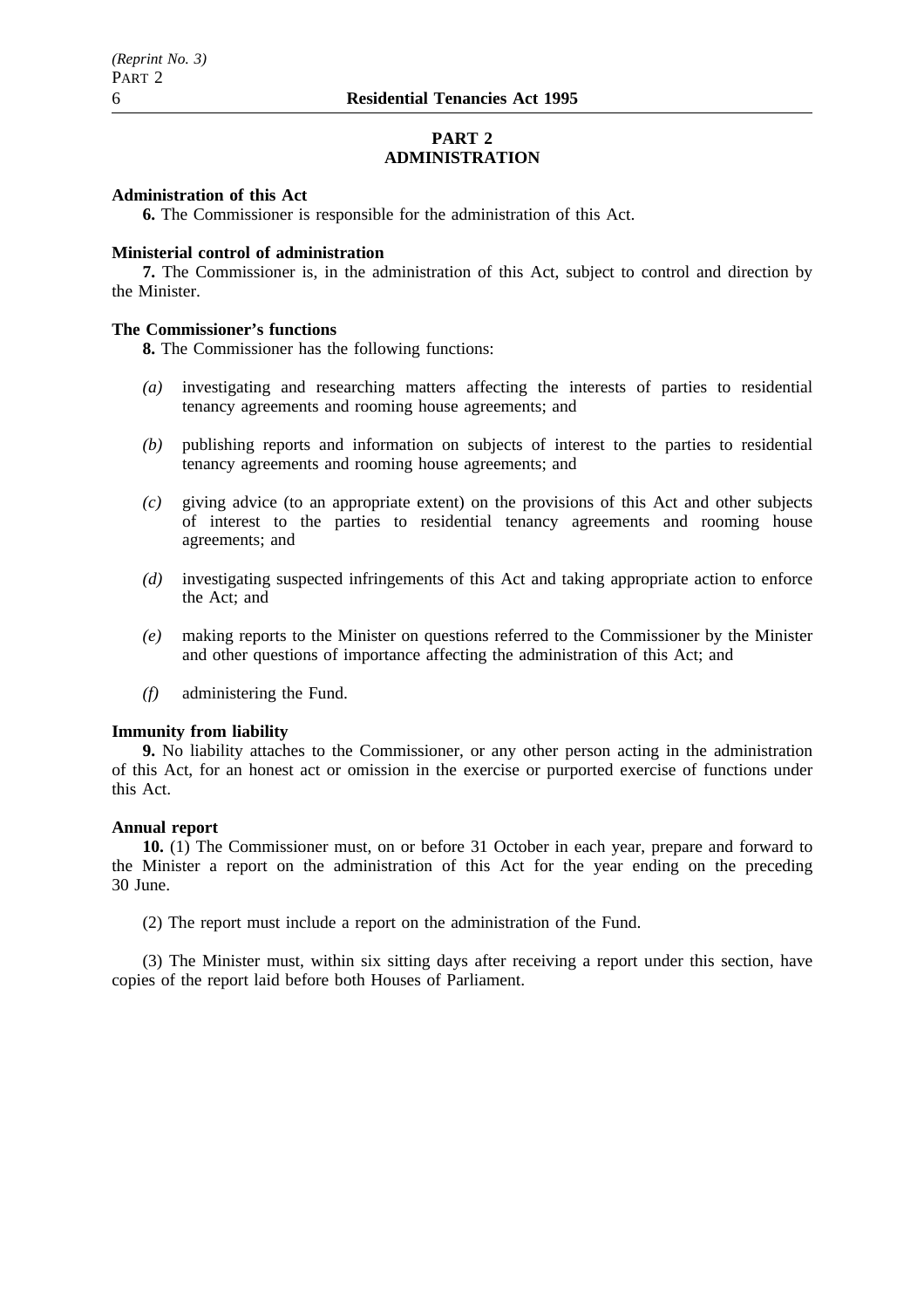# **PART 3 RESIDENTIAL TENANCIES TRIBUNAL**

# **DIVISION 1—THE TRIBUNAL AND ITS MEMBERSHIP**

# **Continuation of Tribunal**

**11.** The *Residential Tenancies Tribunal* continues in existence.

## **Membership of the Tribunal**

**12.** (1) Members of the Tribunal are appointed by the Governor.

(2) A member of the Tribunal is appointed for a term (not exceeding five years) specified in the instrument of appointment and, at the end of a term of appointment, is eligible for reappointment.

(3) A member of the Tribunal is appointed on conditions specified in the instrument of appointment.

(4) The office of member of the Tribunal may be held in conjunction with an office or position in the public service of the State.

- (5) The Governor may remove a member of the Tribunal from office for—
- *(a)* breach of, or non-compliance with, a condition of appointment; or
- *(b)* misconduct; or
- *(c)* failure or incapacity to carry out official duties satisfactorily.
- (6) The office of a member of the Tribunal becomes vacant if the member—
- *(a)* dies; or
- *(b)* completes a term of office and is not reappointed; or
- *(c)* resigns by written notice to the Minister; or
- *(d)* is convicted of an offence punishable by imprisonment; or
- *(e)* is removed from office under subsection (5).

## **Presiding and Deputy Presiding Members**

**13.** (1) The Governor may appoint a member of the Tribunal to be the Presiding Member or a Deputy Presiding Member of the Tribunal.

(2) A person may only be appointed as the Presiding Member or a Deputy Presiding Member of the Tribunal if the person is legally qualified.

(3) A Deputy Presiding Member may exercise powers and functions of the Presiding Member by delegation from the Presiding Member.

(4) If the Presiding Member is absent, or there is a temporary vacancy in the office of the Presiding Member, the powers, functions and duties of the Presiding Member devolve on a Deputy Presiding Member appointed by the Governor to act in the absence of the Presiding Member or, if no such appointment has been made, on the most senior Deputy Presiding Member of the Tribunal.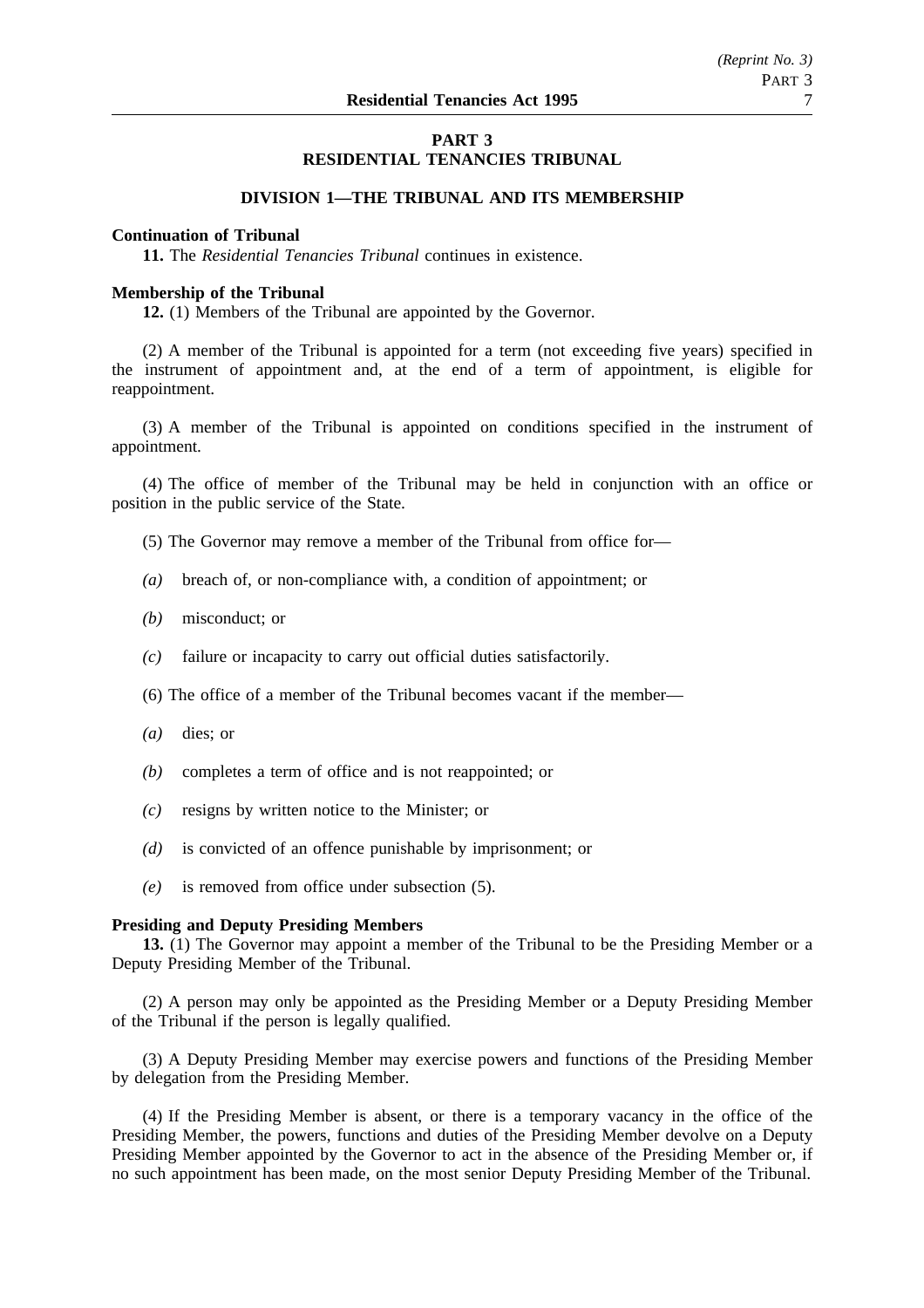(5) A member who holds office as the Presiding Member or a Deputy Presiding Member of the Tribunal continues in that office until the term of office as member falls due for renewal and, if the member's term of office is renewed, the appointment as Presiding Member or Deputy Presiding Member may (but need not be) renewed also.

#### **Remuneration**

**14.** A member of the Tribunal is entitled to remuneration, allowances and expenses determined by the Governor.

#### **Registrars**

**15.** (1) The Governor may appoint a person to be the registrar or a deputy registrar of the Tribunal.

(2) The office of registrar or deputy registrar may be held in conjunction with another office in the public service of the State.

#### **Registrar may exercise jurisdiction in certain cases**

**16.** The registrar or a deputy registrar may—

- *(a)* exercise the jurisdiction of the Tribunal if specifically authorised to do so by or under this Act; and
- *(b)* subject to direction by the Presiding Member of the Tribunal—exercise the jurisdiction of the Tribunal in respect of classes of matters, or in circumstances, specified by the regulations.

# **Magistrates may exercise jurisdiction in certain cases**

**17.** (1) A magistrate may exercise the jurisdiction of the Tribunal.

(2) The regulations may prescribe a scheme for the listing of matters before magistrates.

(3) A regulation cannot be made for the purposes of subsection (2) except after the Minister has consulted with the Presiding Member of the Tribunal and the Chief Magistrate.

(4) A magistrate exercising the jurisdiction of the Tribunal is taken to be a member of the Tribunal.

#### **Immunities**

**18.** A member or officer of the Tribunal incurs no civil or criminal liability for an honest act or omission in carrying out or purportedly carrying out official functions.

## **DIVISION 2—PROCEEDINGS BEFORE THE TRIBUNAL**

## **Constitution**

**19.** (1) The Tribunal is constituted for the purpose of hearing proceedings of a single member of the Tribunal.

(2) The Tribunal may, at any one time, be separately constituted for the hearing and determination of a number of separate matters.

## **Times and places of sittings**

**20.** (1) The Tribunal may sit at any time (including a Sunday).

(2) The Tribunal may sit at any place.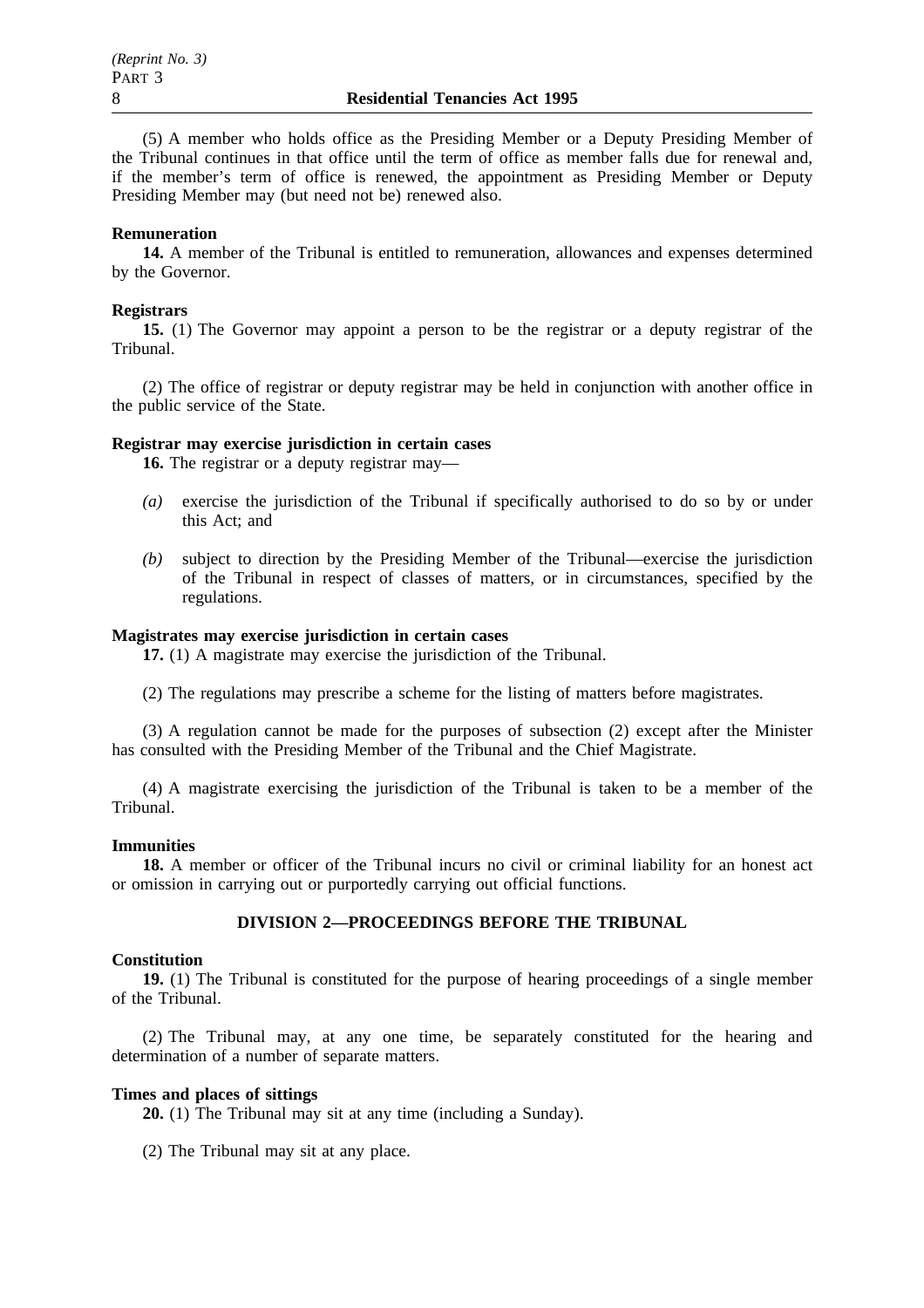## **Duty to act expeditiously**

**21.** The Tribunal must, where practicable, hear and determine proceedings within 14 days after the proceedings are commenced and, if that is not practicable, as expeditiously as possible.

#### **Sittings generally to be in public**

**22.** (1) Subject to any contrary provision of an Act or regulation, the Tribunal's proceedings must be open to the public.

(2) However, the Tribunal may, in an appropriate case, order that proceedings be held in private.

#### **Offices of the Tribunal**

**23.** Offices of the Tribunal will be maintained at such places as the Minister may determine.

# **DIVISION 3—THE TRIBUNAL'S JURISDICTION**

#### **Jurisdiction of Tribunal**

**24.** (1) The Tribunal has—

- *(a)* exclusive jurisdiction to hear and determine a matter that may be the subject of an application under this Act;
- *(b)* subject to the regulations—jurisdiction to hear and determine claims or disputes arising from tenancies granted for residential purposes by the South Australian Housing Trust;
- *(c)* the other jurisdictions conferred on the Tribunal by statute.

(2) However, the Tribunal does not have jurisdiction to hear and determine a monetary claim if the amount claimed exceeds \$10 000 unless the parties to the proceedings consent in writing to the claim being heard and determined by the Tribunal (and if consent is given, it is irrevocable).

(3) If a monetary claim is above the Tribunal's jurisdictional limit, the claim and any other claims related to the same tenancy may be brought in a court competent to hear and determine a claim founded on contract for the amount of the claim.

(4) A court in which proceedings are brought under subsection (3) may exercise the powers of the Tribunal under this Act.

(5) If the plaintiff in proceedings brought in a court under this section recovers less than \$10 000, the plaintiff is not entitled to costs unless the court is satisfied that there were reasonable grounds for the plaintiff to believe that the plaintiff was entitled to \$10 000 or more.

#### **Application to Tribunal**

**25.** (1) An application under this Act to the Tribunal must—

- *(a)* be made in writing; and
- *(b)* contain the prescribed particulars.
- (2) Before the Tribunal proceeds to hear an application it must—
- *(a)* give the applicant notice in writing setting out the time and place at which it will hear the application; and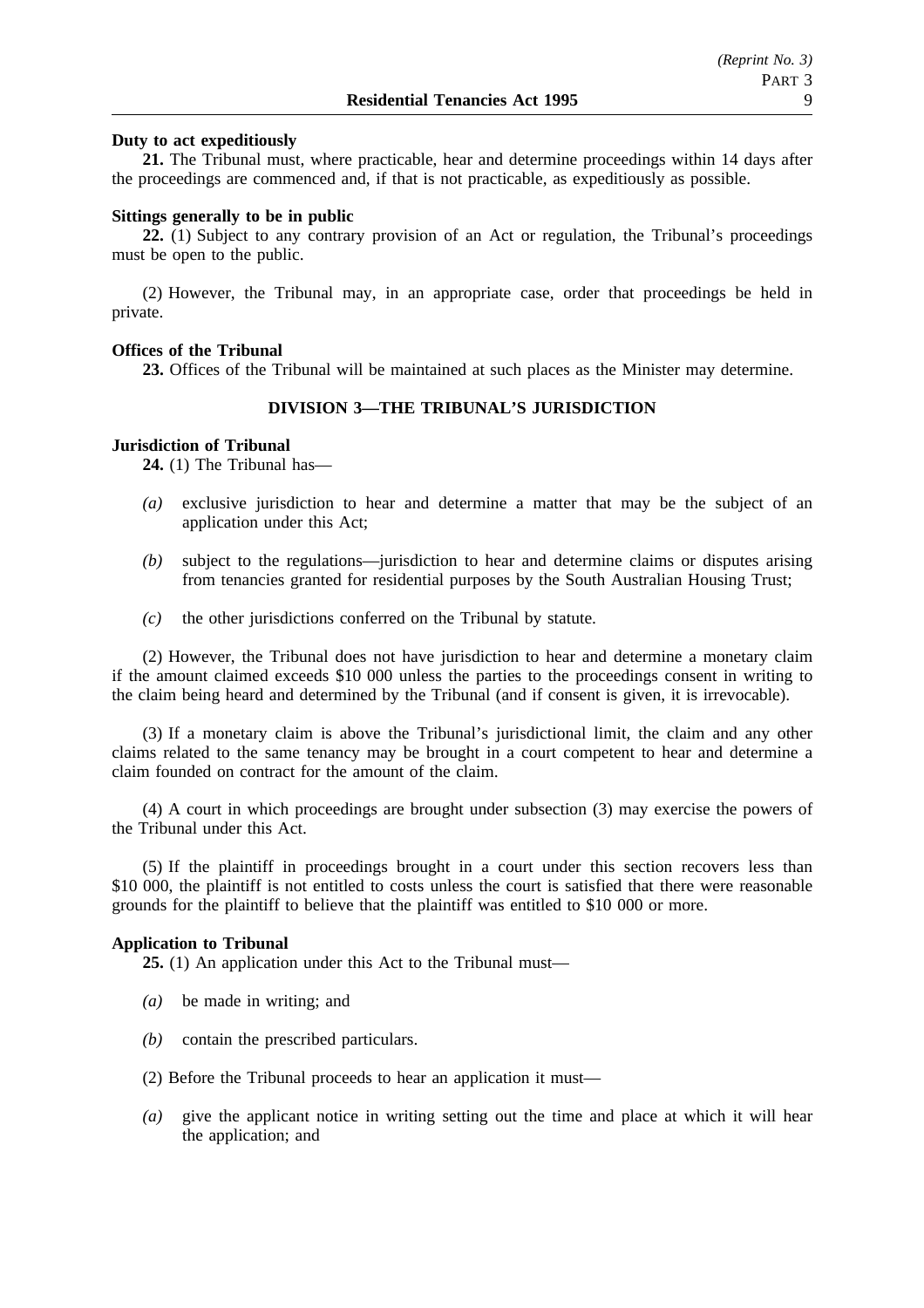- *(b)* give to any other party—
	- (i) notice in writing setting out the time and place at which it will hear the application; and
	- (ii) notice of the nature of the application as it thinks fit.

# **DIVISION 4—CONFERENCES**

#### **Conferences**

**26.** (1) The Tribunal may refer contested proceedings to a conference of the parties to explore the possibilities of resolving the matters at issue by agreement and must (subject to subsection (2)) refer contested proceedings to such a conference if the proceedings are of a class prescribed by regulation for the purposes of this section.

(2) However, even though proceedings are of a class prescribed by regulation for the purposes of this section, a conference need not be held if a member or officer of the Tribunal dispenses with the conference on the ground that the conference would serve no useful purpose or there is some other proper reason to dispense with the conference.

#### **Presiding officer**

**27.** A member of the Tribunal, the registrar, or another officer of the Tribunal authorised by the Presiding Member of the Tribunal, will preside at a conference.

#### **Registrar to notify parties**

**28.** The registrar must notify the parties of the time and place fixed for a conference in a manner prescribed by the Rules.

#### **Procedure**

**29.** (1) A conference may, at the discretion of the presiding officer, be adjourned from time to time.

(2) Unless the presiding officer decides otherwise, the conference will be held in private and the presiding officer may exclude from the conference any person apart from the parties and their representatives.

(3) A party must, if required by the presiding officer, disclose to the conference details of the party's case and of the evidence available to the party in support of that case.

(4) A settlement to which counsel or other representative of a party agrees at a conference is binding on the party.

(5) The presiding officer (if not legally qualified) may refer a question of law arising at the conference to a member of the Tribunal who is legally qualified for determination.

(6) The presiding officer may record a settlement reached at the conference and make a determination or order to give effect to the settlement.

(7) A determination or order under subsection (6) is a determination or order of the Tribunal.

#### **Restriction on evidence**

**30.** Evidence of anything said or done in the course of a conference under this Division is inadmissible in proceedings before the Tribunal except by consent of all parties to the proceedings.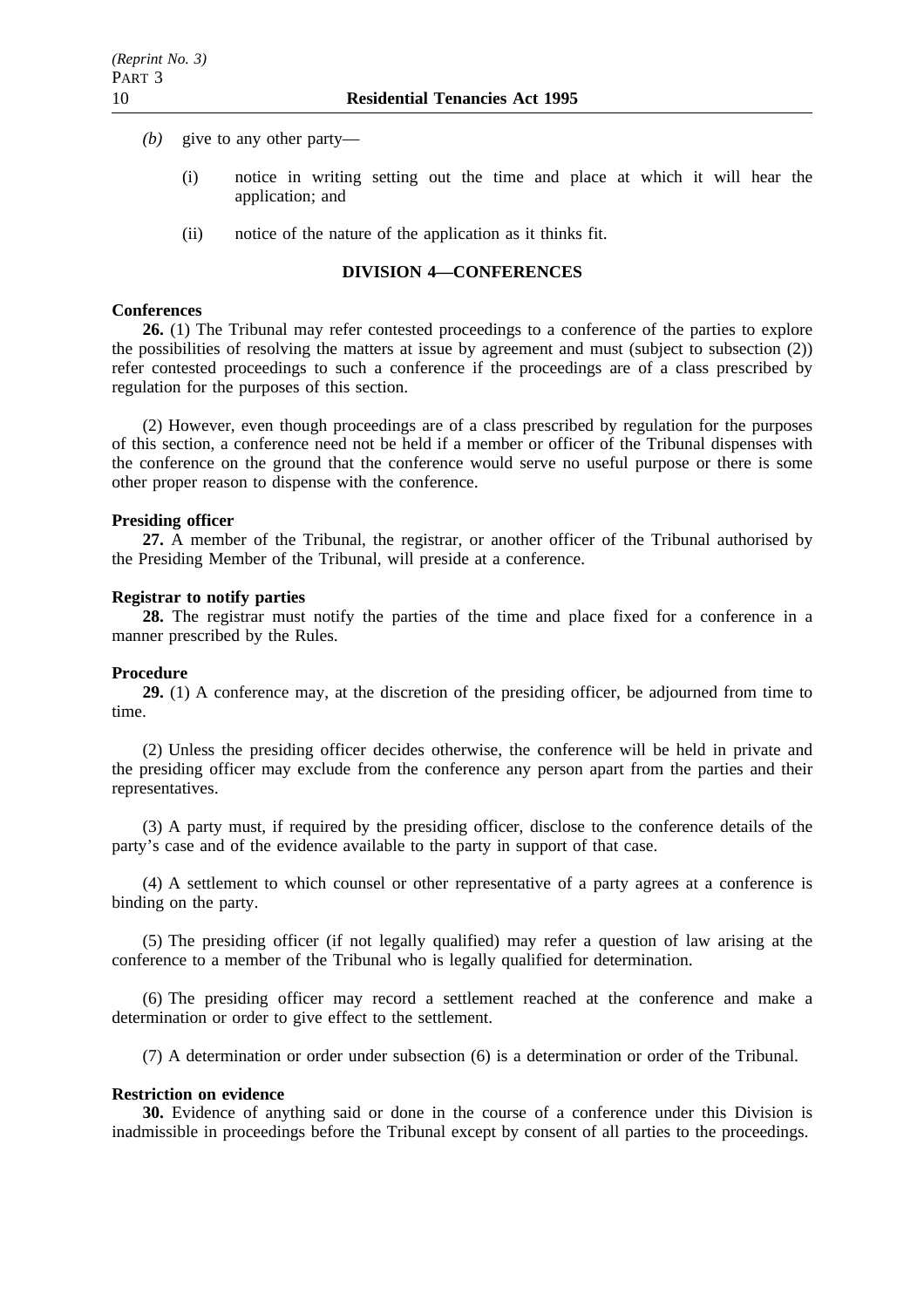# **DIVISION 5—EVIDENTIARY AND PROCEDURAL POWERS**

## **Tribunal's powers to gather evidence**

**31.** (1) For the purpose of proceedings, the Tribunal may—

- *(a)* by summons signed by a member, registrar or deputy registrar of the Tribunal, require a person to attend before the Tribunal;
- *(b)* by summons signed by a member, registrar or deputy registrar of the Tribunal, require the production of books, papers or documents;
- *(c)* inspect books, papers or documents produced before it, retain them for a reasonable period, and make copies of them, or of their contents;
- *(d)* require a person appearing before the Tribunal to make an oath or affirmation that the person will truly answer relevant questions put by the Tribunal or a person appearing before the Tribunal;
- *(e)* require a person appearing before the Tribunal (whether summoned to appear or not) to answer any relevant questions put by the Tribunal or a person appearing before the Tribunal.
- (2) If a person—
- *(a)* fails without reasonable excuse to comply with a summons under subsection (1); or
- *(b)* refuses or fails to comply with a requirement of the Tribunal under subsection (1); or
- *(c)* misbehaves before the Tribunal, wilfully insults the Tribunal or interrupts the proceedings of the Tribunal,

the person is guilty of an offence and liable to a penalty not exceeding \$2 000.

# **Procedural powers of the Tribunal**

**32.** (1) In proceedings the Tribunal may—

- *(a)* hear an application in the way the Tribunal considers most appropriate;
- *(b)* decline to entertain an application, or adjourn a hearing, until the fulfilment of conditions fixed by the Tribunal with a view to promoting the settlement of matters in dispute between the parties;
- *(c)* decline to entertain an application if it considers the application frivolous;
- *(d)* proceed to hear and determine an application in the absence of a party;
- *(e)* extend a period prescribed by or under this Act within which an application or other step in respect of proceedings must be made or taken (even if the period had expired);
- *(f)* vary or set aside an order if the Tribunal considers there are proper grounds for doing so;
- *(g)* adjourn a hearing to a time or place or to a time and place to be fixed;
- *(h)* allow the amendment of an application;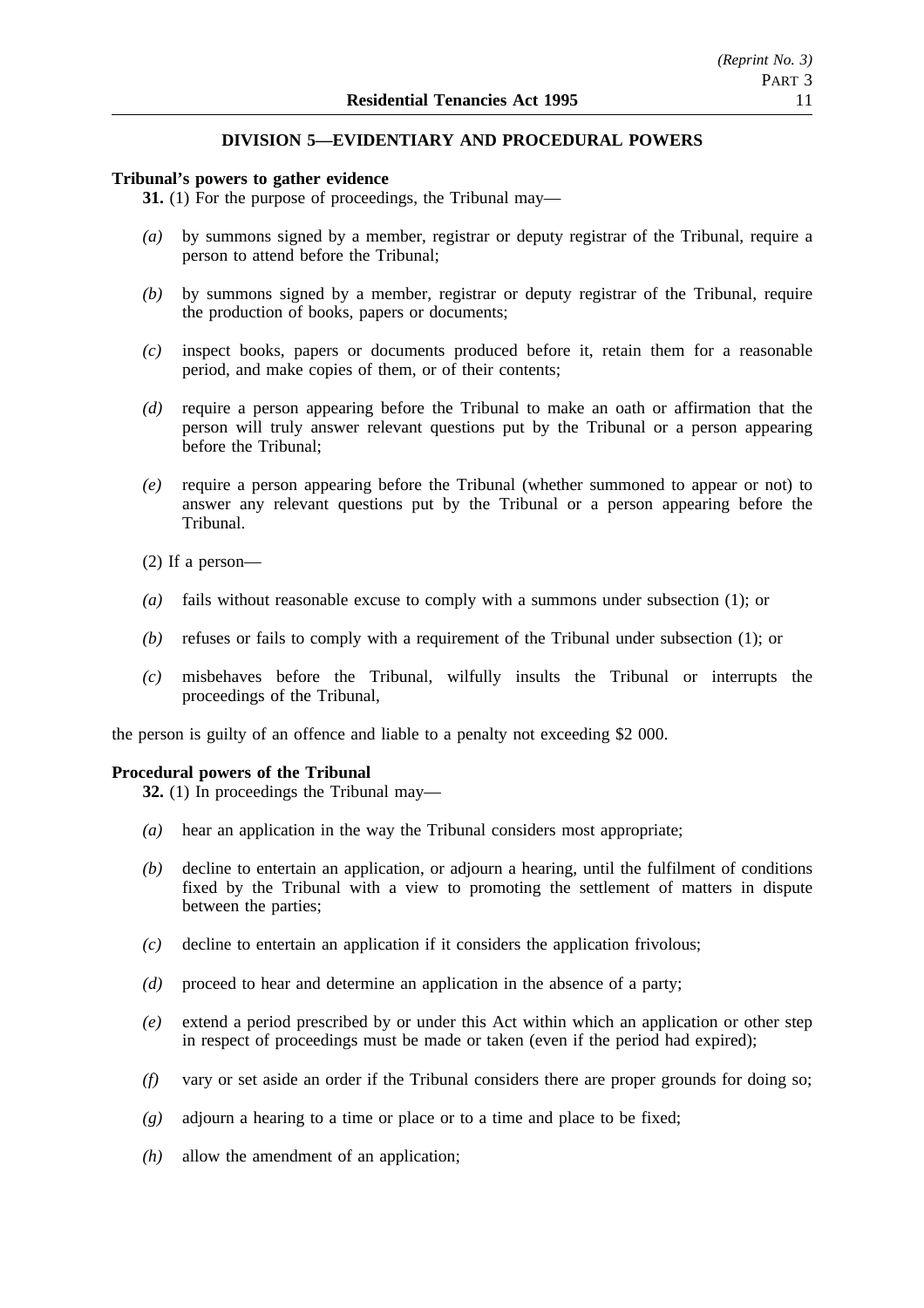- *(i)* hear an application jointly with another application;
- *(j)* receive in evidence a transcript of evidence in proceedings before a court and draw conclusions of fact from that evidence;
- *(k)* adopt, as in its discretion it considers proper, the findings, decision or judgment of a court that may be relevant to the proceedings;
- *(l)* generally give directions and do all things that it thinks necessary or expedient in the proceedings.

(2) The Tribunal's proceedings must be conducted with the minimum of formality and in the exercise of its jurisdiction the Tribunal is not bound by evidentiary rules but may inform itself as it thinks appropriate.

(3) The Tribunal may, on the application of the South Australian Co-operative Housing Authority, allow the Authority to intervene in proceedings before the Tribunal.

(4) The Authority may only be allowed to intervene if the Tribunal is satisfied that it is fair and reasonable that the Authority participate in the proceedings.

(5) If the Authority is allowed to intervene in proceedings, it may intervene in the manner and to the extent directed by the Tribunal, and on other conditions determined by the Tribunal.

#### **General powers of the Tribunal to cure irregularities**

**33.** (1) The Tribunal may, if satisfied that it would be just and equitable to do so, excuse a failure to comply with a provision of this Act on terms and conditions the Tribunal considers appropriate.

(2) The Tribunal may amend proceedings if satisfied that the amendment will contribute to the expeditious and just resolution of the questions in issue between the parties.

# **DIVISION 6—MEDIATION**

#### **Mediation**

**34.** (1) If before or during the hearing of proceedings it appears to the Tribunal either from the nature of the case or from the attitude of the parties that there is a reasonable possibility of settling the matters in dispute between the parties, the person constituting the Tribunal may—

- *(a)* appoint, with the consent of the parties, a mediator to achieve a negotiated settlement; or
- *(b)* personally endeavour to bring about a settlement of the proceedings.

(2) A mediator appointed under this section has the privileges and immunities of a member of the Tribunal and may exercise any powers of the Tribunal that the Tribunal may delegate to the mediator.

(3) Nothing said or done in the course of an attempt to settle proceedings under this section may subsequently be given in evidence in proceedings before the Tribunal except by consent of all parties to the proceedings.

(4) A member of the Tribunal who attempts to settle proceedings under this section is not disqualified from hearing or continuing to hear further proceedings in the matter.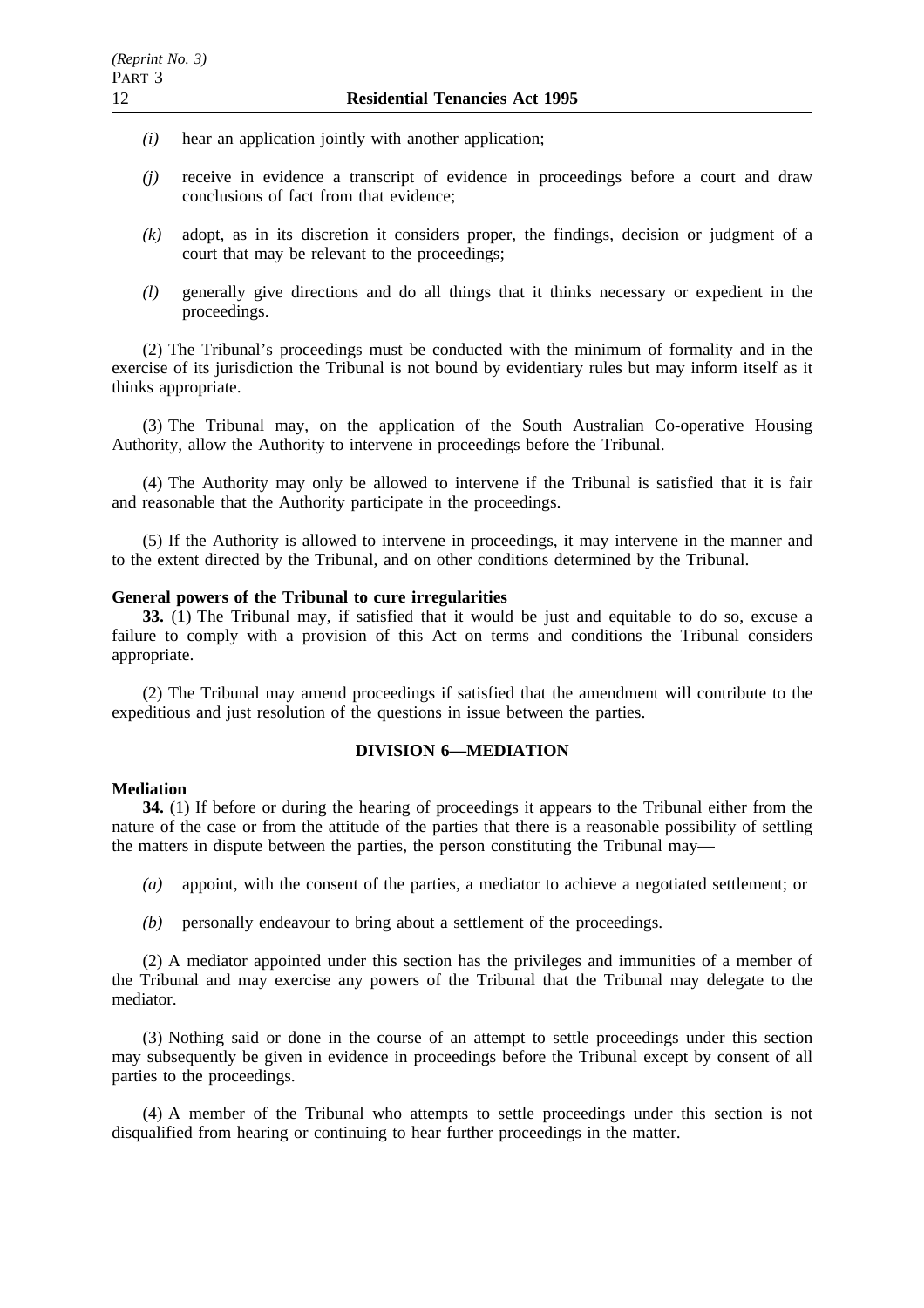(5) If proceedings are settled under this section, the Tribunal may embody the terms of the settlement in an order.

## **DIVISION 7—JUDGMENTS AND ORDERS**

#### **Special powers to make orders and give relief**

**35.** (1) The Tribunal may make an order in the nature of an injunction (including an interim injunction) or an order for specific performance.

(2) However, a member of the Tribunal who is not legally qualified cannot make an order under subsection (1) without the approval of the Presiding Member of the Tribunal.

(3) Although a particular form of relief is sought by a party to proceedings before the Tribunal, the Tribunal may grant any other form of relief that it considers more appropriate to the circumstances of the case.

(4) The Tribunal may make interlocutory orders on matters within its jurisdiction.

(5) The Tribunal may, on matters within its jurisdiction, make binding declarations of right whether or not any consequential relief is or could be claimed.

(6) The Tribunal may, in the exercise of its jurisdiction, make ancillary or incidental orders.

#### **Enforcement of orders**

**36.** (1) An order of the Tribunal may be registered in the appropriate court and enforced as an order of that court.

(2) A person who contravenes an order of the Tribunal (other than an order for the payment of money) is guilty of an offence.

Maximum Penalty: \$2 000

(3) In this section—

"**appropriate court**" means—

- *(a)* if the order of the Tribunal is for a monetary amount above the jurisdictional limit of the Magistrates Court for a monetary claim founded on contract—the District Court;
- *(b)* in any other case—the Magistrates Court.

## **Application to vary or set aside order**

**37.** (1) A party to proceedings before the Tribunal may apply to the Tribunal for an order varying or setting aside an order made in the proceedings.

(2) An application to vary or set aside an order must be made within three months of the making of the order (unless the Tribunal allows an extension of time).

#### **Costs**

**38.** The Governor may, by regulation, provide that in proceedings of a prescribed class the Tribunal will not award costs unless—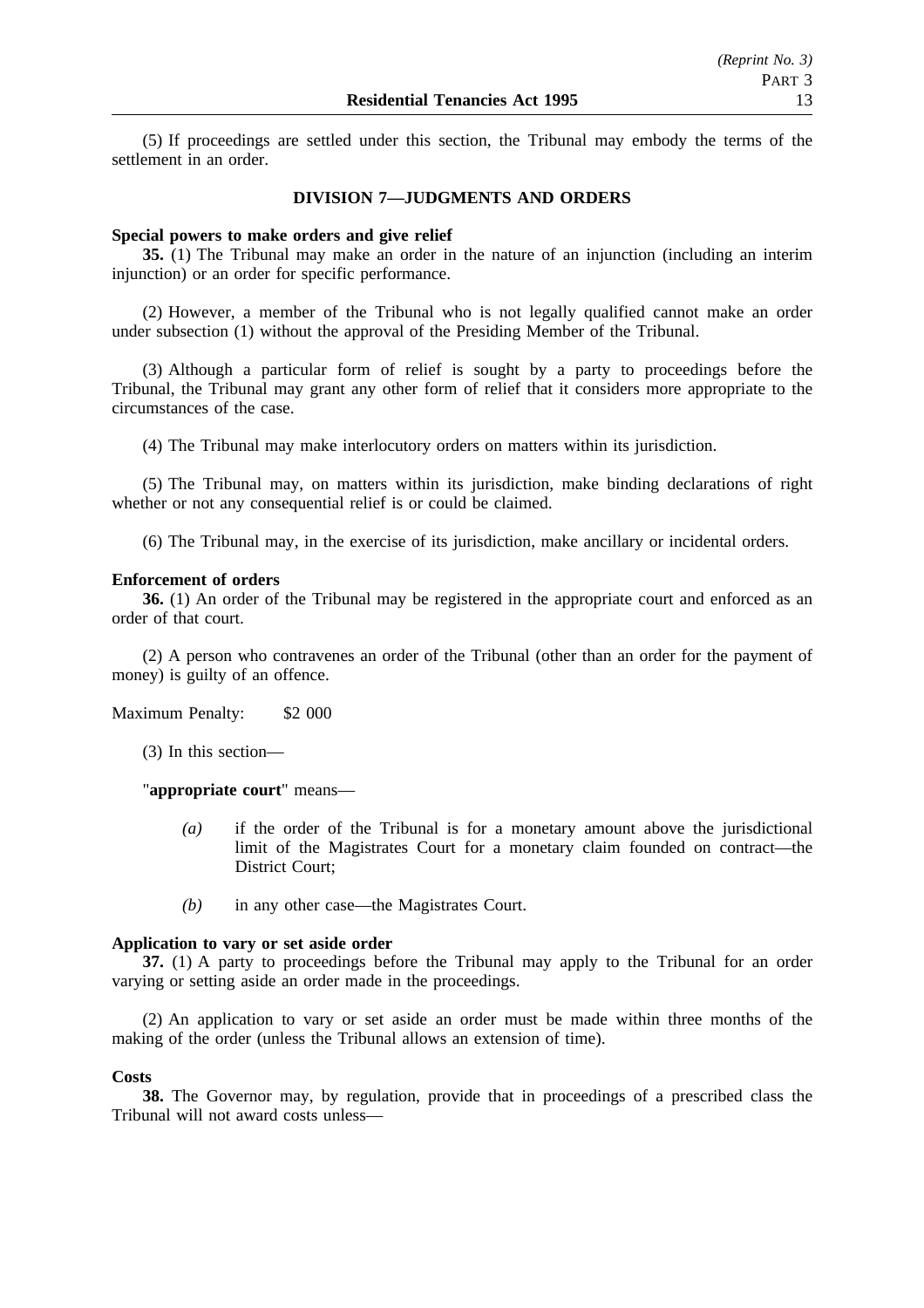- *(a)* all parties to the proceedings were represented by legal practitioners; or
- *(b)* the Tribunal is of the opinion that there are special circumstances justifying an award of costs.

# **DIVISION 8—OBLIGATION TO GIVE REASONS FOR DECISIONS**

#### **Reasons for decisions**

**39.** The Tribunal must, if asked by a person affected by a decision or order, state in writing the reasons for its decision or order.

## **DIVISION 9—RESERVATION OF QUESTIONS OF LAW AND APPEALS**

#### **Reservation of questions of law**

**40.** (1) The Tribunal may reserve a question of law for determination by the Supreme Court.

(2) If a question of law is reserved, the Supreme Court may decide the question and make consequential orders and directions appropriate to the circumstances of the case.

## **Appeals**

**41.** (1) An appeal lies to the District Court from a decision or order of the Tribunal made in the exercise (or purported exercise) of its powers under this Act.

- (2) On an appeal, the District Court may (according to the nature of the case)—
- *(a)* re-hear evidence taken before the Tribunal, or take further evidence;
- *(b)* confirm, vary or quash the Tribunal's decision;
- *(c)* make any order that should have been made in the first instance;
- *(d)* make incidental and ancillary orders.

(3) The appeal must be commenced within one month of the decision or order appealed against unless the District Court allows an extension of time.

(4) If the reasons of the Tribunal are not given in writing at the time of making a decision or order and the appellant then requests the Tribunal to state its reasons in writing, the time for commencing the appeal runs from the time when the appellant receives the written statement of the reasons.

#### **Stay of proceedings**

**42.** (1) If an order has been made by the Tribunal and the Tribunal or the District Court is satisfied that an appeal against the order has been commenced, or is intended, it may suspend the operation of the order until the determination of the appeal.

(2) If the Tribunal suspends the operation of an order, the Tribunal may terminate the suspension, and if the District Court has done so, the District Court may terminate the suspension.

# **DIVISION 10—MISCELLANEOUS**

#### **Entry and inspection of property**

**43.** (1) The Tribunal may enter land or a building and carry out an inspection the Tribunal considers relevant to a proceeding before the Tribunal.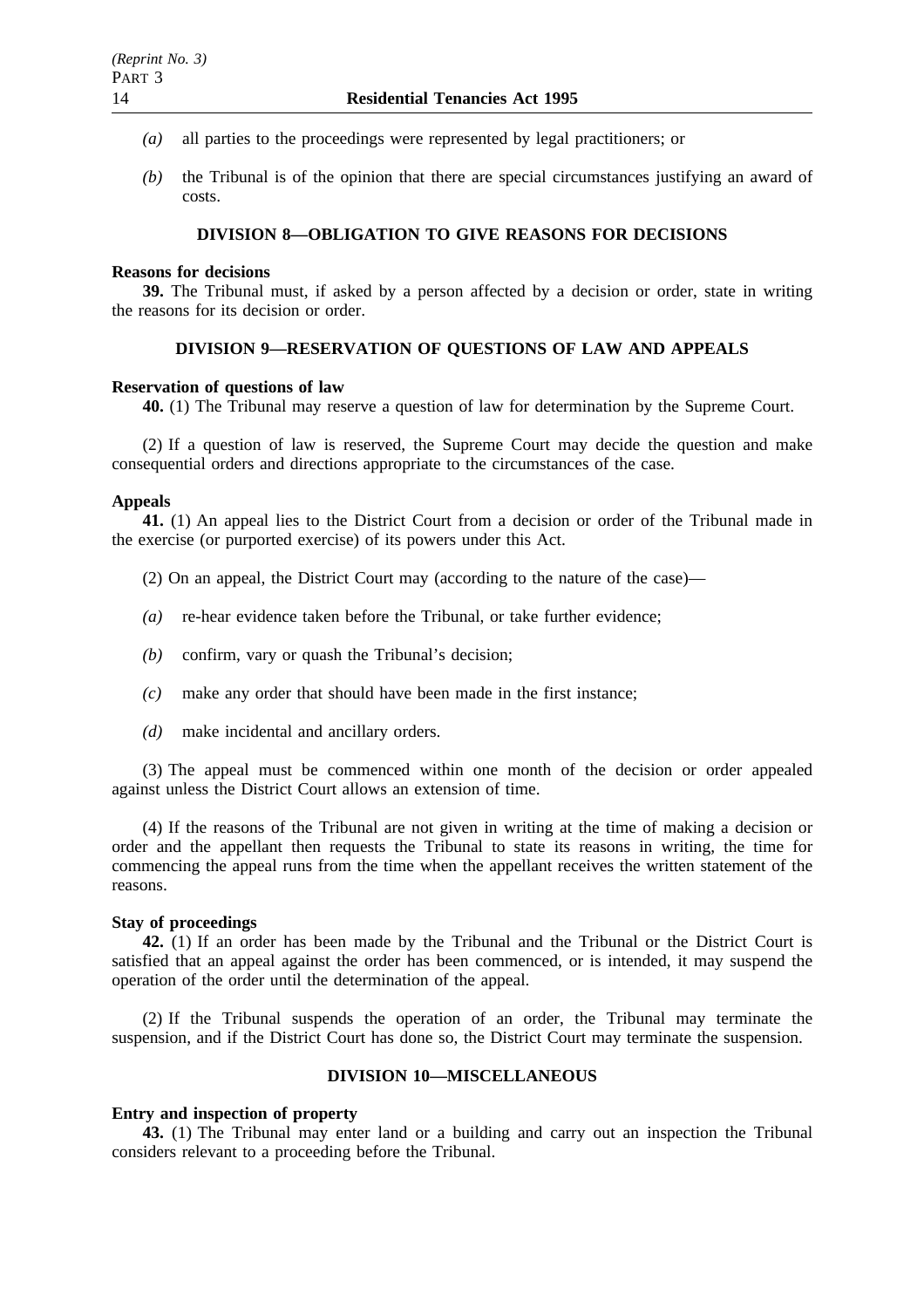(2) The Tribunal may authorise a person to enter land or a building and carry out an inspection the Tribunal considers relevant to a proceeding before the Tribunal.

(3) A person who obstructs the Tribunal, or a person authorised by the Tribunal, in exercising a power of entry or inspection under this section commits a contempt of the Tribunal.

## **Contempt of the Tribunal**

**44.** A person who—

- *(a)* interrupts the proceedings of the Tribunal or misbehaves before the Tribunal; or
- *(b)* insults the Tribunal or an officer of the Tribunal acting in the exercise of official functions; or
- *(c)* refuses, in the face of the Tribunal, to obey a lawful direction of the Tribunal,

is guilty of a contempt of the Tribunal.

# **Punishment of contempts**

**45.** (1) The Tribunal may punish a contempt as follows:

- *(a)* it may impose a fine not exceeding \$2 000; or
- *(b)* it may commit to prison until the contempt is purged subject to a limit (not exceeding six months) to be fixed by the Tribunal at the time of making the order for commitment.

(2) The powers conferred by this section may only be exercised by a member of the Tribunal who is legally qualified.

## **Fees**

**46.** (1) The Governor may, by regulation, prescribe and provide for the payment of fees in relation to proceedings in the Tribunal.

(2) The registrar may remit or reduce a fee if the party by whom the fee is payable is suffering financial hardship, or for any other proper reason.

## **Procedural rules**

**47.** (1) The Governor may, by regulation—

- *(a)* prescribe matters relevant to the practice and procedures of the Tribunal; and
- *(b)* provide for the service of any process, notice or other document relevant to proceedings before the Tribunal (including circumstances where substituted service in accordance with the regulations or an order of the Tribunal will constitute due service); and
- *(c)* deal with other matters necessary for the effective and efficient operation of the Tribunal.

(2) The Presiding Member of the Tribunal may make Rules of the Tribunal relevant to the practice and procedure of the Tribunal, or to assist in the effective and efficient operation of the Tribunal, insofar as those matters are not dealt with by the regulations.

(3) The Rules take effect as from the date of publication in the *Gazette* or a later date specified in the rules.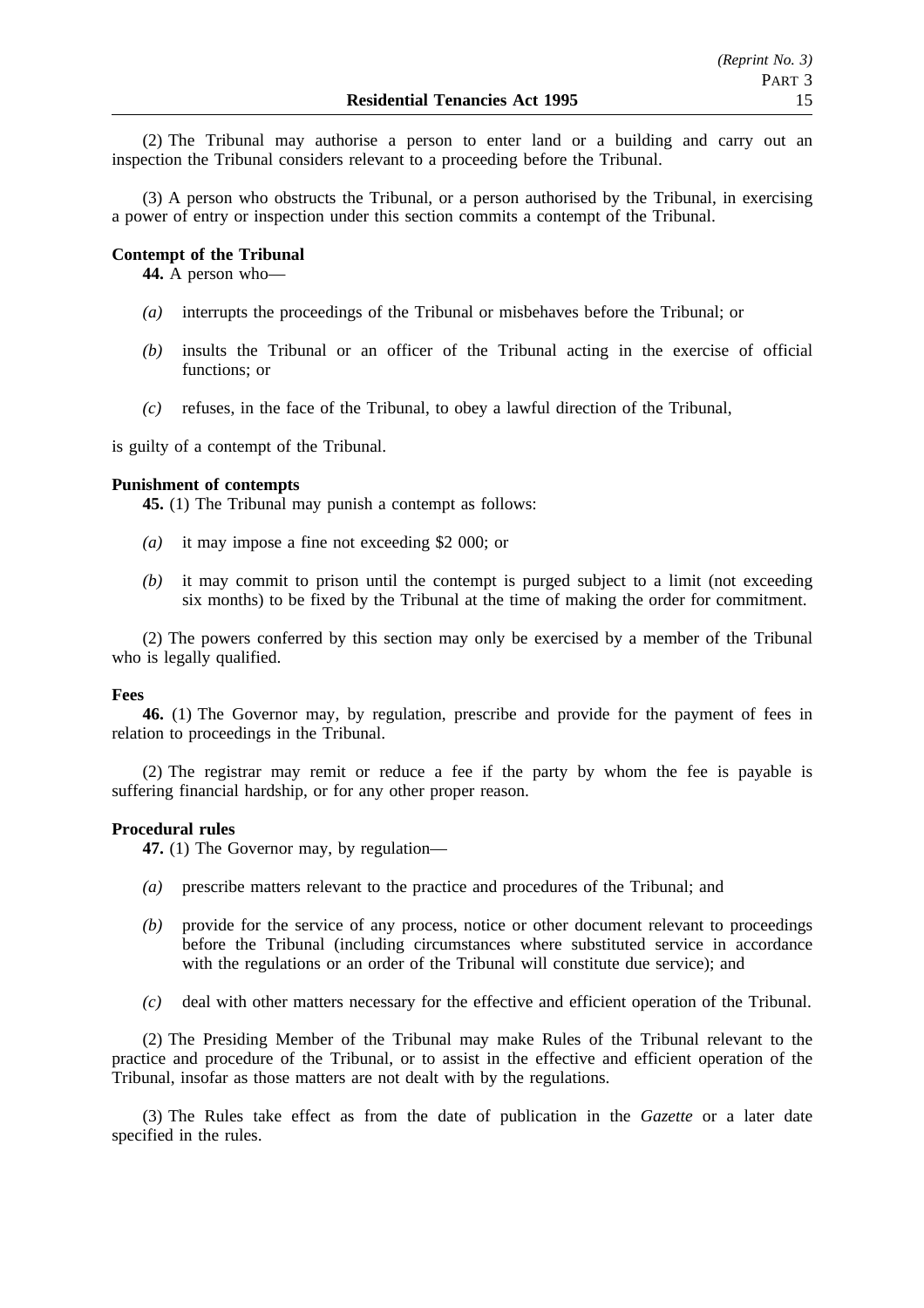#### **PART 4**

# **MUTUAL RIGHTS AND OBLIGATIONS OF LANDLORD AND TENANT**

# **DIVISION 1—ENTERING INTO RESIDENTIAL TENANCY AGREEMENT**

## **Tenant to be notified of landlord's name, etc.**

**48.** (1) A landlord under a residential tenancy agreement must, at the time of entering into the agreement, notify the tenant in writing of—

- *(a)* the full name and address of the landlord and of any person with superior title to the landlord; and
- *(b)* if the landlord or the person with superior title to the landlord is a company—the address of the registered office of the company.

| Maximum penalty: | \$500. |
|------------------|--------|
| Expiation fee:   | \$75.  |

(2) If a person succeeds another as the landlord under a residential tenancy agreement, the new landlord must, within 14 days, notify the tenant in writing of—

- *(a)* the full name and address of the new landlord; and
- *(b)* if the new landlord is a company—the address of the registered office of the company.

Maximum penalty: \$500. Expiation fee: \$75.

(3) The requirement to notify the address of a person is not satisfied by giving the address of the person's agent.

(4) If a name or address of which the landlord is required to notify the tenant under this section changes, the landlord must, within 14 days, notify the tenant in writing of the change.

Maximum penalty: \$500.<br>Exploration fee: \$75. Expiation fee:

## **Written residential tenancy agreements**

**49.** If a landlord (or an agent acting for a landlord) invites or requires a tenant or prospective tenant to sign a written residential tenancy agreement or a document recording its terms, the landlord must ensure that—

- *(a)* the tenant receives a copy of the document when the tenant signs it; and
- *(b)* if the document has not then been signed by the landlord, a copy of the document, as executed by all parties, is delivered to the tenant within 21 days after the tenant gives the document back to the landlord or the landlord's agent to complete its execution.

| Maximum penalty: | \$500. |
|------------------|--------|
| Expiation fee:   | \$75.  |

## **Cost of preparing agreement**

**50.** The cost of preparing a written residential tenancy agreement, or a document recording its terms, must be borne by the landlord.

*[Note: Residential tenancy agreements are exempt from stamp duty.]*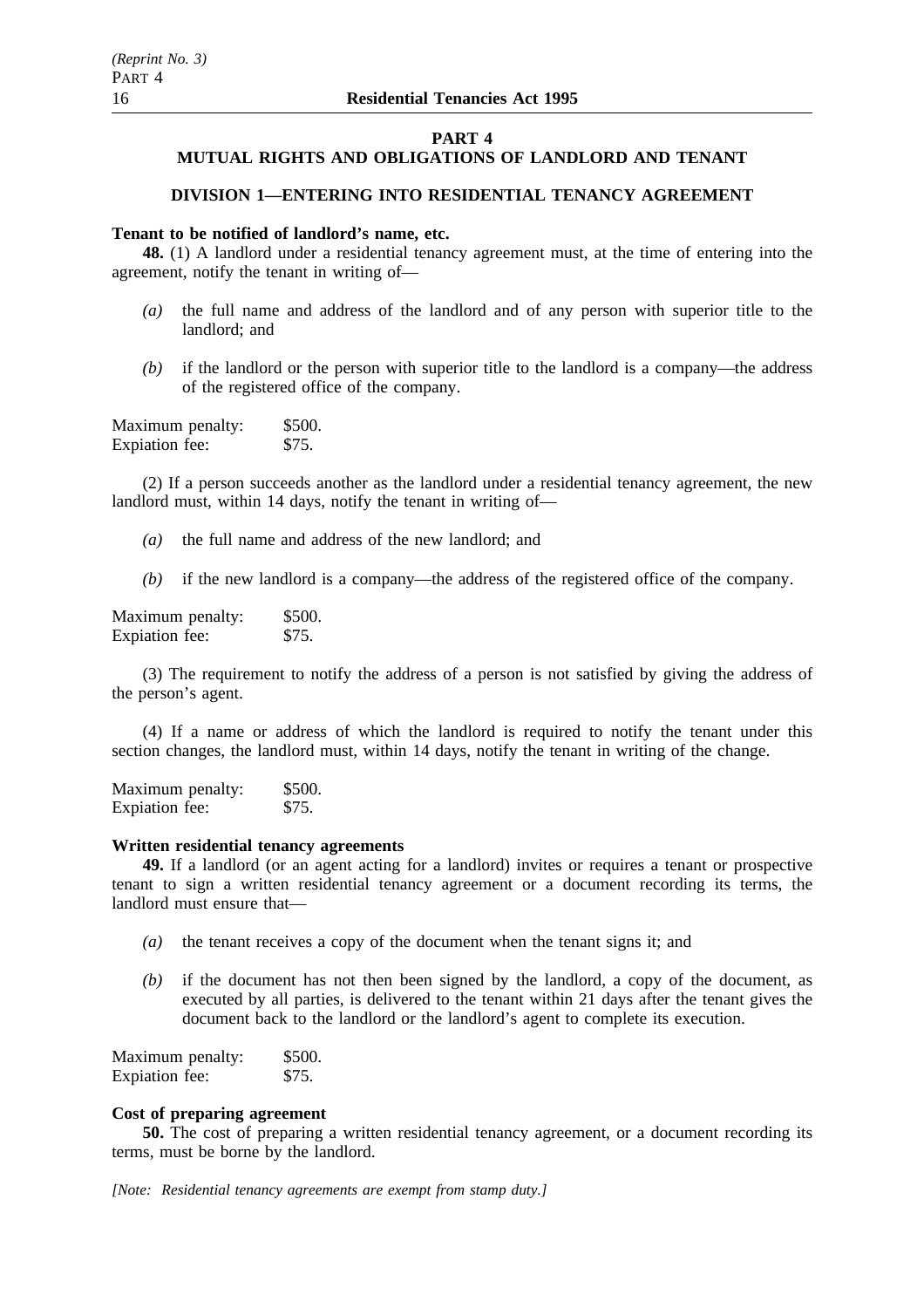## **False information from tenant**

**51.** A tenant must not give a landlord false information about the tenant's identity or place of occupation.

Maximum penalty: \$500.

# **DIVISION 2—DISCRIMINATION AGAINST TENANTS WITH CHILDREN**

#### **Discrimination against tenants with children**

**52.** (1) A person must not refuse to grant a tenancy to another on the ground that it is intended that a child should live on the premises.

Maximum penalty: \$1 000.

- (2) A person must not—
- *(a)* instruct a person not to grant; or
- *(b)* state an intention (by advertisement or in any other way) not to grant,

a tenancy on the ground that it is intended that a child should live on the premises.

Maximum penalty: \$1 000.

(3) However, this section does not apply if the landlord, or an agent appointed by the landlord to manage the premises, resides in the premises to which the tenancy relates or in premises adjacent to those premises.

#### **DIVISION 3—RENT**

#### **Permissible consideration for residential tenancy**

**53.** (1) A person must not require or receive from a tenant or prospective tenant a payment, other than rent or security (or both), for a residential tenancy or the renewal or extension of a residential tenancy.

Maximum penalty: \$500.

(2) However—

- *(a)* the landlord may lawfully require or receive consideration for an option to enter into a residential tenancy agreement but, in that case, the following condition applies:
	- (i) if the prospective tenant enters into the residential tenancy agreement, the landlord must apply the consideration towards rent payable under the agreement;
	- (ii) if the prospective tenant does not exercise the option to enter into the residential tenancy agreement, the landlord may retain the consideration; and
- *(b)* the landlord may require the tenant to reimburse the landlord for rates and charges for water supply that are to be borne by the tenant under the residential tenancy agreement or a collateral agreement; and
- *(c)* the landlord may lawfully require or receive a payment of a class the landlord is authorised to require or receive by another provision of this Act or under the regulations.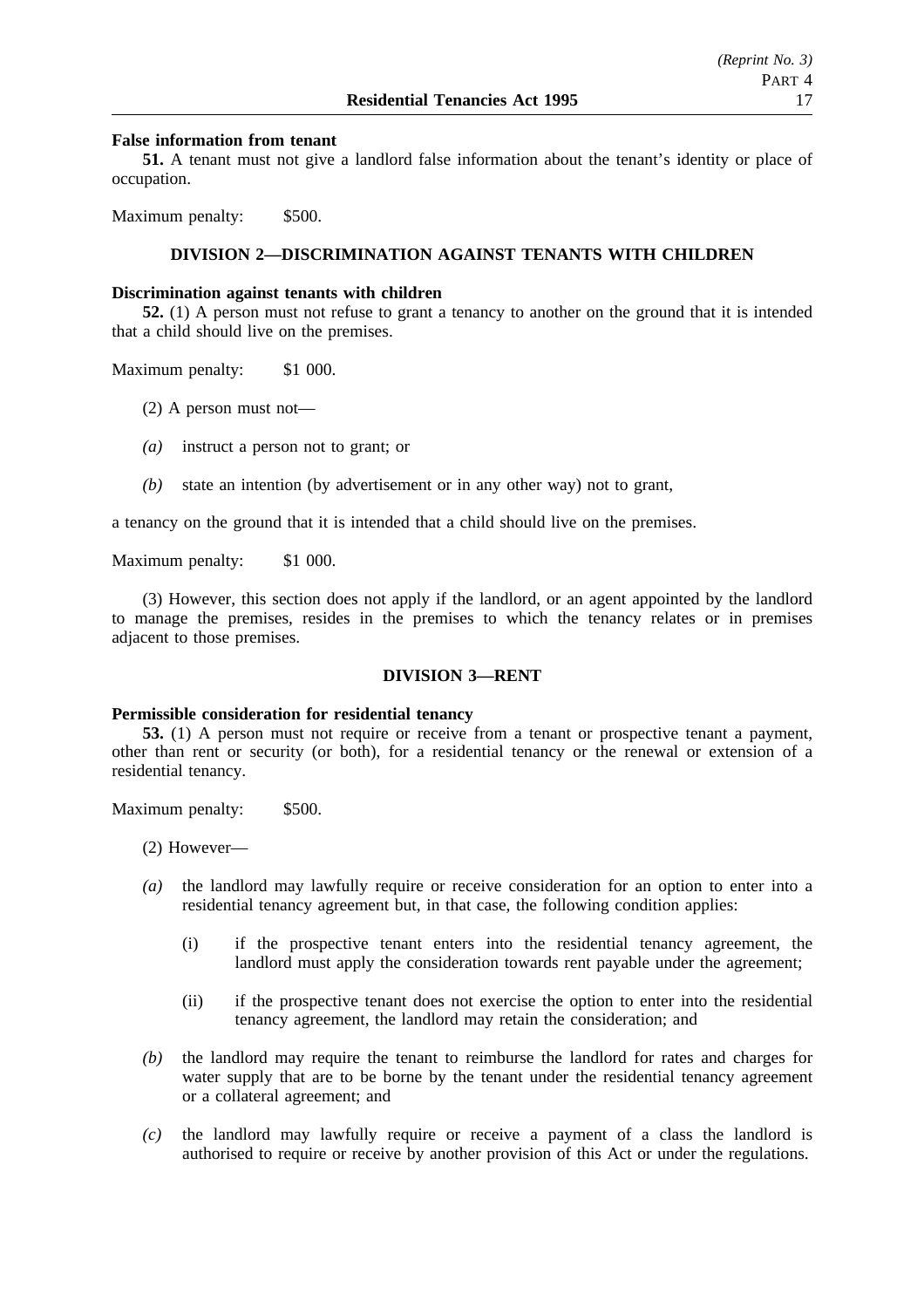#### **Rent in advance**

**54.** (1) A person must not require<sup>1</sup> the payment of more than two weeks' rent under a residential tenancy agreement before the end of the first two weeks of the tenancy.

Maximum penalty: \$500.

(2) If rent has been paid under a residential tenancy agreement, a person must not require<sup>1</sup> a further payment of rent until the end of the last period for which rent has been paid.

Maximum penalty: \$500.

(3) A person must not require another to give a post-dated cheque or other post-dated negotiable instrument in payment of rent under a residential tenancy agreement.

Maximum penalty: \$500.

<sup>1.</sup> The prohibition is against *requiring* payment of rent for more than two weeks in advance. Hence, if a tenant voluntarily elects to pay rent for more than two weeks in advance, the landlord (or the landlord's agent) may lawfully accept the payment.

#### **Variation of rent**

**55.** (1) The landlord may increase the rent payable under a residential tenancy agreement by giving written notice to the tenant specifying the date as from which the increase takes effect.

- A series of residential tenancy agreements between the same parties and relating to the same premises is treated as a single residential tenancy agreement for the purposes of this section unless at least six months have elapsed since rent for the premises was fixed or last increased.
- (2) However—
- *(a)* the right to increase the rent may be excluded or limited by the terms of the residential tenancy agreement; and
- *(b)* if the tenancy is for a fixed term, the residential tenancy agreement is taken to exclude an increase in rent during the term unless it specifically allows for an increase in rent; and
- *(c)* the date fixed for an increase of rent must be at least six months after the date of the agreement or, if there has been a previous increase of rent under this section, the last increase and at least 60 days after the notice is given but—
	- (i) if the maximum rent for the premises has been fixed by a housing improvement notice, and the notice is revoked, the landlord may, by notice given under this section within 60 days after revocation of the housing improvement notice, increase the rent for the premises from a date falling at least 14 days after the notice is given; and
	- (ii) if the landlord is a registered housing co-operative, and the residential tenancy agreement provides for variation of rent in accordance with the tenant's income, the landlord may increase the rent on the ground of a variation in the tenant's income from a date falling at least 14 days after the notice of the increased rent is given; and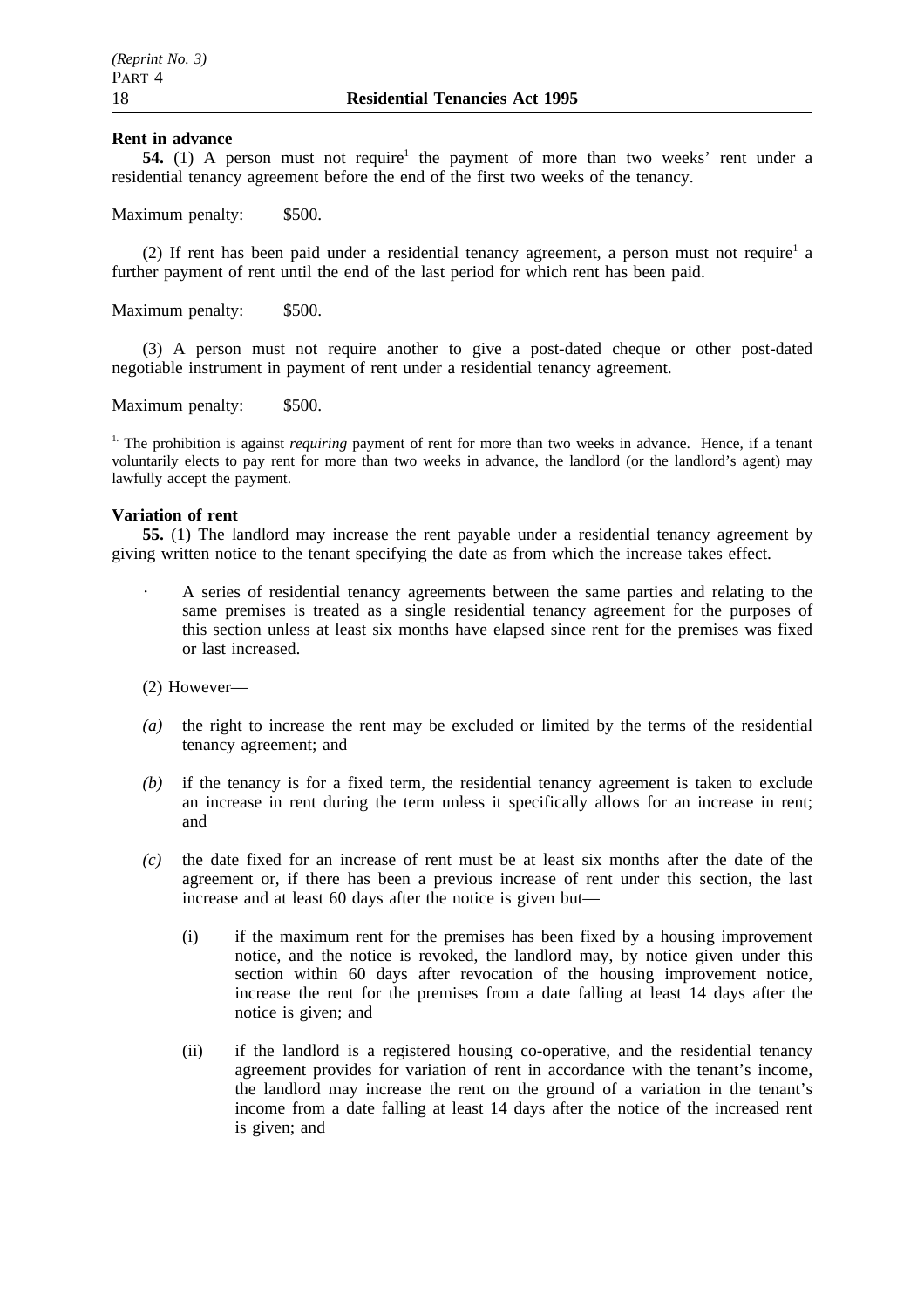(iii) if the landlord is a registered housing co-operative under a residential tenancy agreement that allows the landlord to change the basis of calculating the rent payable under the agreement, and the landlord gives the tenant written notice that there is to be a change in the basis of calculating rent as from a specified date (which must be at least 60 days after the notice is given and at least six months from the date of the agreement, or if there has been a previous change in the basis of rent calculation, at least six months from the date of the last such change), the rent may be increased to accord with the new basis of rent calculation as from the specified date without further notice under this section.

(3) The rent payable under a residential tenancy agreement may be reduced by mutual agreement between the landlord and the tenant.

(4) A reduction of rent may be made on a temporary basis so that the rent reverts to the level that would have been otherwise applicable at the end of a specified period.

(5) If the rent payable under a residential tenancy agreement is increased or reduced under this section, the terms of the agreement are varied accordingly.

(6) This section does not affect the operation of a provision of a residential tenancy agreement under which the rent payable under the agreement changes automatically at stated intervals on a basis set out in the agreement.

#### **Excessive rent**

**56.** (1) The Tribunal may, on application by a tenant, declare that the rent payable under a residential tenancy agreement is excessive.

(2) In deciding whether the rent payable under a residential tenancy agreement is excessive, the Tribunal must have regard to—

- *(a)* the general level of rents for comparable premises in the same or similar localities; and
- *(b)* the estimated capital value of the premises at the date of the application; and
- *(c)* the outgoings for which the landlord is liable under the agreement; and
- *(d)* the estimated cost of services provided by the landlord and the tenant under the agreement; and
- *(e)* the nature and value of furniture, equipment and other personal property provided by the landlord for the tenant's use; and
- *(f)* the state of repair and general condition of the premises; and
- *(g)* other relevant matters.

(3) If the Tribunal finds, on an application under this section, that the rent payable under a residential tenancy agreement is excessive, the Tribunal may, by order—

*(a)* fix the rent payable for the premises and vary the agreement by reducing the rent payable under the agreement accordingly; and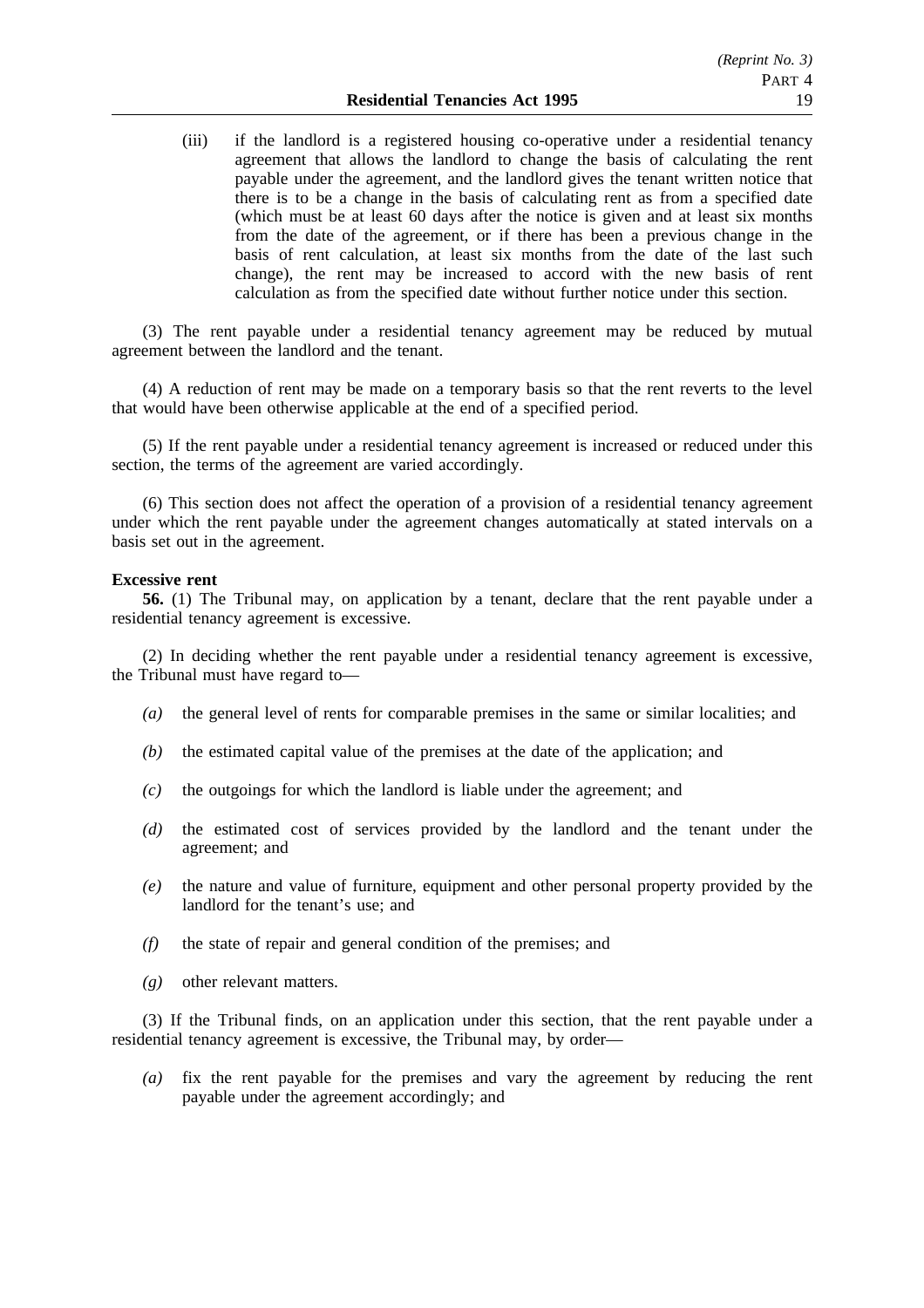- *(b)* fix a date (which cannot be before the date of the application) from which the variation takes effect; and
- *(c)* fix a period (which cannot exceed one year) for which the order is to remain in force.

(4) The Tribunal may, on application by the landlord, vary or revoke an order under this section if satisfied that it is just to do so.

(5) If, while an order remains in force under this section, a landlord asks for or receives rent for the premises to which the order relates exceeding the amount fixed by the order, the landlord is guilty of an offence.

Maximum penalty: \$1 000.

# **Landlord's duty to keep proper records of rent**

**57.** (1) A landlord under a residential tenancy agreement must ensure that a proper record is kept of rent received under the agreement.

Maximum penalty: \$500.

- (2) A person must not—
- *(a)* make a false entry in a record of the rent received under a residential tenancy agreement; or
- *(b)* falsify the record in any other way.

Maximum penalty: \$1 000.

#### **Duty to give receipt for rent**

**58.** (1) A person who receives rent under a residential tenancy agreement must, within 48 hours after receiving the rent, give the person paying the rent a receipt stating—

- *(a)* the date on which the rent was received; and
- *(b)* the name of the person paying the rent; and
- *(c)* the amount paid; and
- *(d)* the period of the tenancy to which the payment relates; and
- *(e)* the address of the premises to which the payment relates.

Maximum penalty: \$500. Expiation fee: \$75.

(2) However, if the tenant pays the rent into an account kept by the landlord or the landlord's agent at an ADI, and the landlord, or the landlord's agent keeps a written record containing the information required by subsection (1), a receipt need not be given.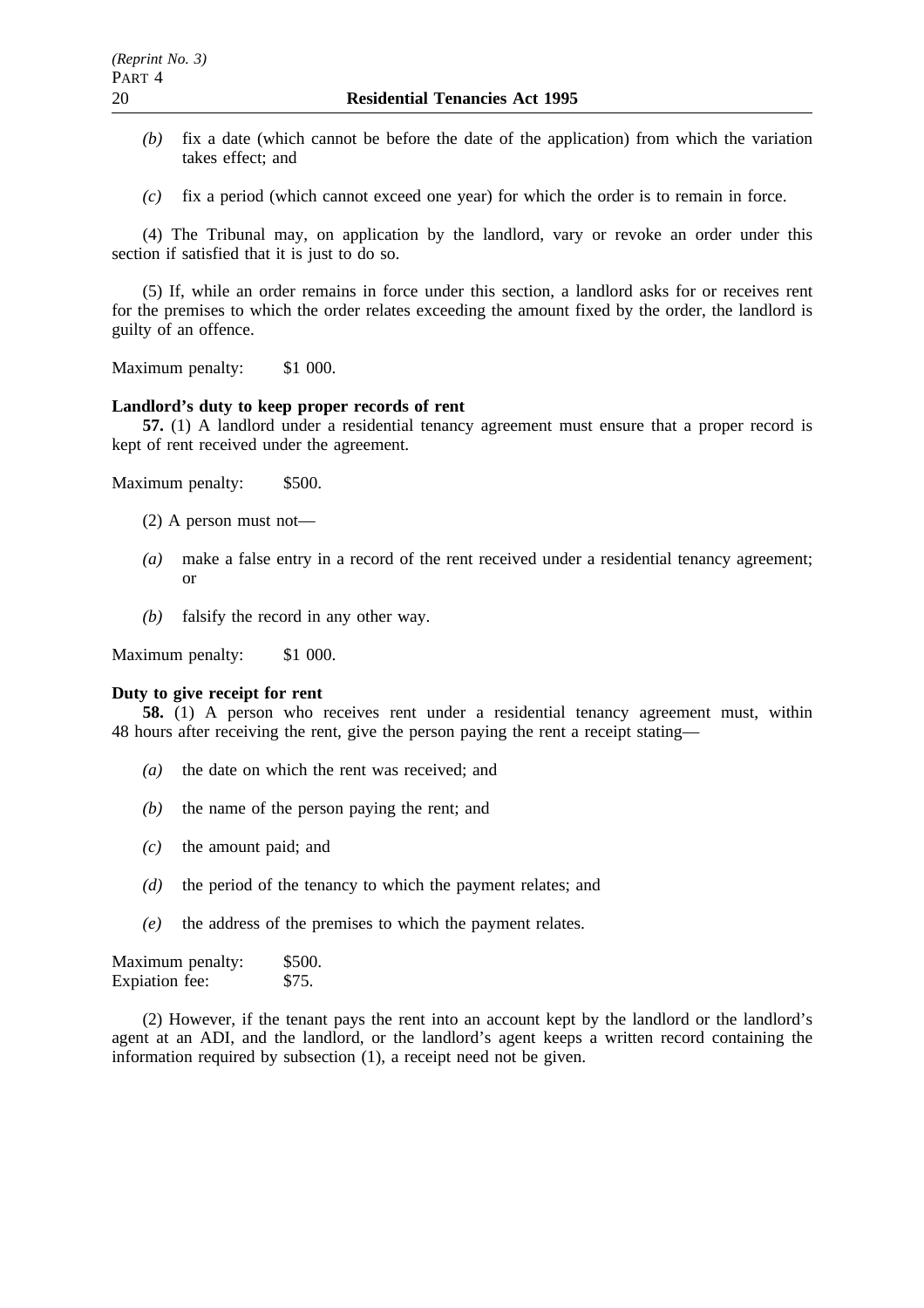## **Accrual and apportionment of rent**

**59.** (1) The rent payable under a residential tenancy agreement accrues from day to day.

(2) If rent is paid in advance, and the tenancy ends before the end of the period for which rent has been paid, the landlord must refund the appropriate proportion of the amount paid to the tenant or apply it towards other liabilities of the tenant to the landlord.

#### **Abolition of distress for rent**

**60.** A landlord is not entitled to distrain goods of a tenant for non-payment of the rent payable under a residential tenancy agreement.

## **DIVISION 4—SECURITY BONDS**

#### **Security bond**

 $\sim$ 

**61.** (1) A person must not—

- *(a)* require more than one security bond for the same residential tenancy agreement; or
- *(b)* require the payment of security exceeding the relevant limit.

Maximum penalty: \$1 000.

(2) If at least two years have elapsed since the security under a security bond was given or last increased, the landlord may by written notice to the tenant require the tenant to increase the security by a specified additional amount, within a specified period (which must be at least 60 days from the date of the notice), but not so that the total amount of the security exceeds the relevant limit.

- The requirement has effect as if it were a term of the residential tenancy agreement.
- (3) The **relevant limit** is—
- *(a)* if the rent payable under the agreement does not exceed an amount (which must be at least \$150 per week) prescribed by regulation for the purposes of this paragraph—four weeks rent under the agreement;
- *(b)* if the rent payable under the agreement exceeds an amount prescribed by regulation for the purposes of this paragraph—six weeks rent under the agreement.

(4) The relevant limit is, in the first instance, calculated by reference to the rent—or if the rent varies, the lowest rent—payable during the first six months of the tenancy (expressed as a weekly rent) and if there is to be an increase in the amount of the security, the relevant limit is calculated by reference to the rent (expressed as a weekly rent) payable when the notice of increase is given.

# **Receipt of security and transmission to the Commissioner**

**62.** (1) A person must, within 48 hours after receiving an amount paid by way of security, give the person who pays a receipt stating the date payment was received, the name of the person from whom the payment was received, the amount paid, and the address of the premises to which the payment relates.

Maximum penalty: \$1 000. Expiation fee: \$150.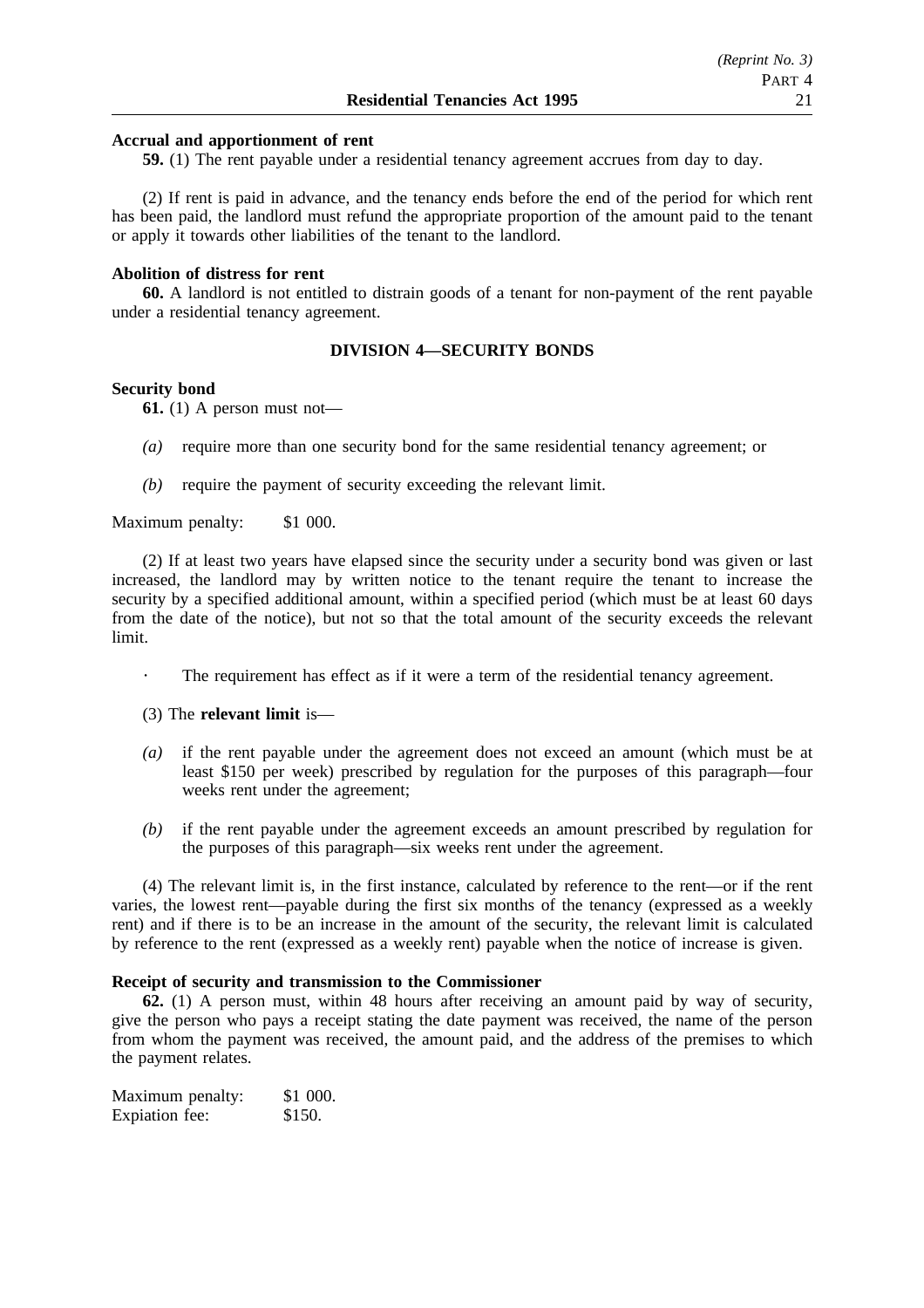(2) A person who receives an amount by way of security must pay the amount of the security to the Commissioner within the period allowed by regulation.

| Maximum penalty: | \$1 000. |
|------------------|----------|
| Expiation fee:   | \$150.   |

#### **Repayment of security bond**

**63.** (1) An application may be made to the Commissioner for—

- *(a)* payment of the whole amount of the security either to the landlord or the tenant; or
- *(b)* payment of a specified amount of the security to the landlord and the balance to the tenant.
- (2) The application—
- *(a)* must be in a form approved by the Commissioner; and
- *(b)* may be made jointly by the landlord and the tenant or by either the landlord or the tenant.

(3) If the application is undisputed<sup>1</sup>, the Commissioner must pay out the amount of the security as specified in the application.

<sup>1.</sup> An application is undisputed if it is a joint application by the landlord and the tenant; or an application by the landlord that the whole of the amount of the security be paid to the tenant; or an application by the tenant that the whole of the amount of the security be paid to the landlord. An application that does not fall into any of those categories is liable to be disputed.

(4) If an application is liable to be disputed, the Commissioner must give the respondent<sup>1</sup> written notice of the application (in a form the Commissioner considers appropriate) and inform the respondent that, if the respondent wants to dispute the application, a written notice of dispute must be lodged with the Commissioner within ten days after the date the notice is given to the respondent.

<sup>1.</sup> If the application was made by the landlord, the tenant is the respondent; if the application was made by the tenant, the landlord is the respondent.

(5) If the respondent does not give the Commissioner written notice of dispute within ten days after the date the Commissioner's notice<sup>1</sup> is given to the respondent, the Commissioner may pay out the amount of the security as proposed in the application.

<sup>1.</sup> Ie. the notice under subsection  $(4)$ .

(6) If the Commissioner receives a written notice of dispute before the amount of the security is paid out under subsection (5), the Commissioner must refer the dispute to the Tribunal for determination.

(7) Despite a preceding subsection, if—

- *(a)* the security has been provided or paid by a third party prescribed by the regulations, or in circumstances prescribed by the regulations; and
- *(b)* the Commissioner is given notice of the third party's interest in accordance with the regulations,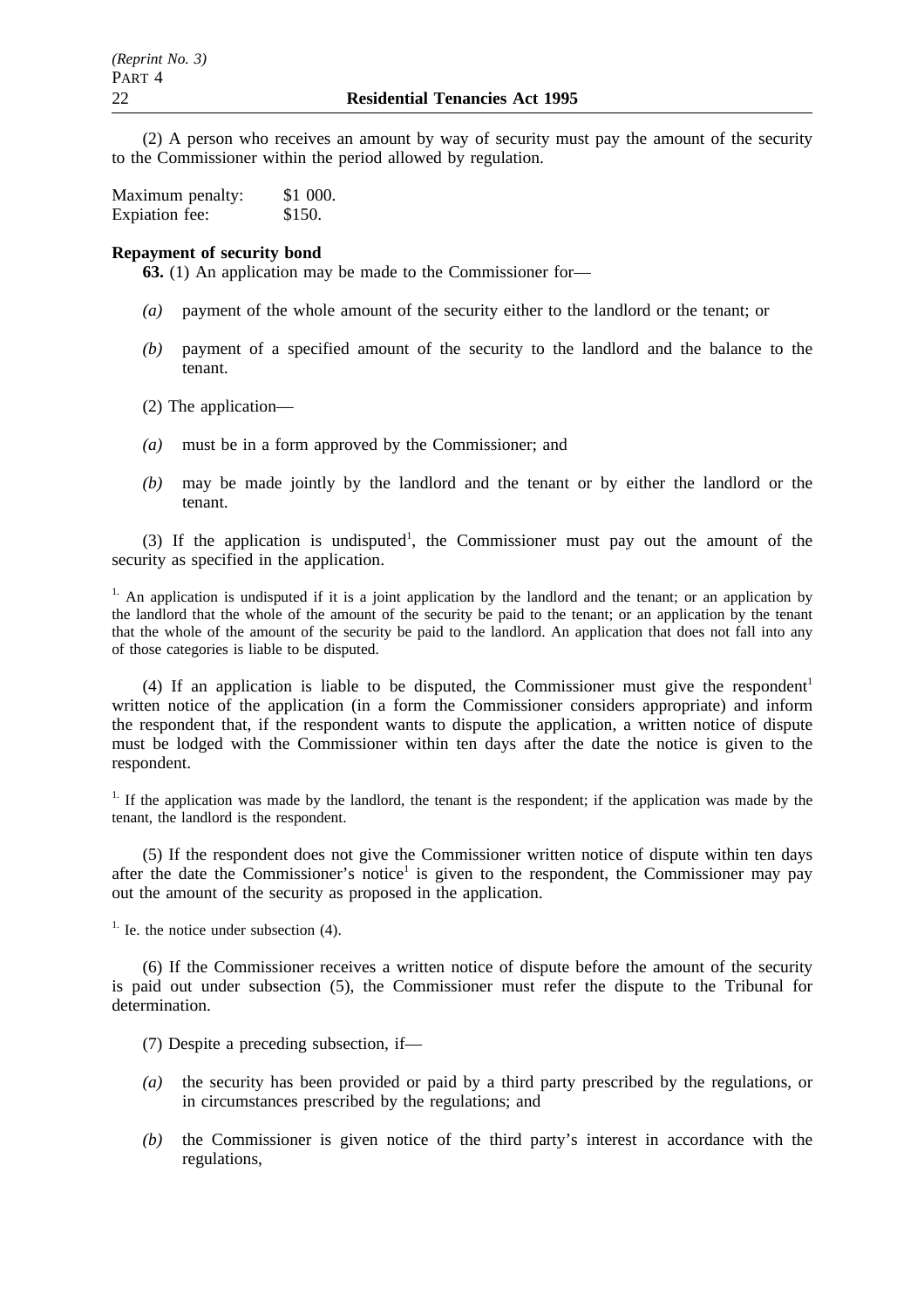## then—

*(c)* the third party is entitled to make application to the Commissioner for the payment of the whole, or a specified part, of the security; and

 $(d)$ 

- (i) if the application is made with the consent of the landlord—the Commissioner must pay out the amount of the security as specified in the application;
- (ii) in any other case—the Commissioner must give the landlord and, if the tenant is still in possession of the premises, the tenant, written notice of the application (in a form the Commissioner considers appropriate) and
	- if the Commissioner does not receive a written notice of dispute from the party or parties to whom the notice of the application was given within ten days after the date on which the original notice is given—the Commissioner may pay out the amount of the security as proposed in the application;
		- in any other case—the Commissioner must refer the matter to the Tribunal for determination.

(8) If a payment is made under subsection (7) and the tenant is still in possession of the premises, the landlord may require the tenant to provide a new security bond in accordance with section 61.

 $(9)$  If—

 $\ddot{\phantom{0}}$ 

- *(a)* security for the performance of obligations under a residential tenancy agreement is provided by a third party prescribed by the regulations in circumstances prescribed by the regulations; and
- *(b)* the landlord makes application to the Commissioner for the payment of the whole, or a specified part, of the amount payable under the security,

then—

- *(c)* if the application is made with the consent of the third party—the Commissioner must pay out the amount as specified in the application;
- *(d)* in any other case—the Commissioner must give the third party and, if the tenant is still in possession of the premises, the tenant, written notice of the application (in a form the Commissioner considers appropriate) and—
	- (i) if the Commissioner does not receive a written notice of dispute from the party or parties to whom the notice of the application was given within ten days after the date on which the original notice is given—the Commissioner may pay out the amount as proposed in the application;
	- (ii) in any other case—the Commissioner must refer the matter to the Tribunal for determination.

(10) If a payment is made under subsection (9), the third party must reimburse the Fund to the extent of the payment.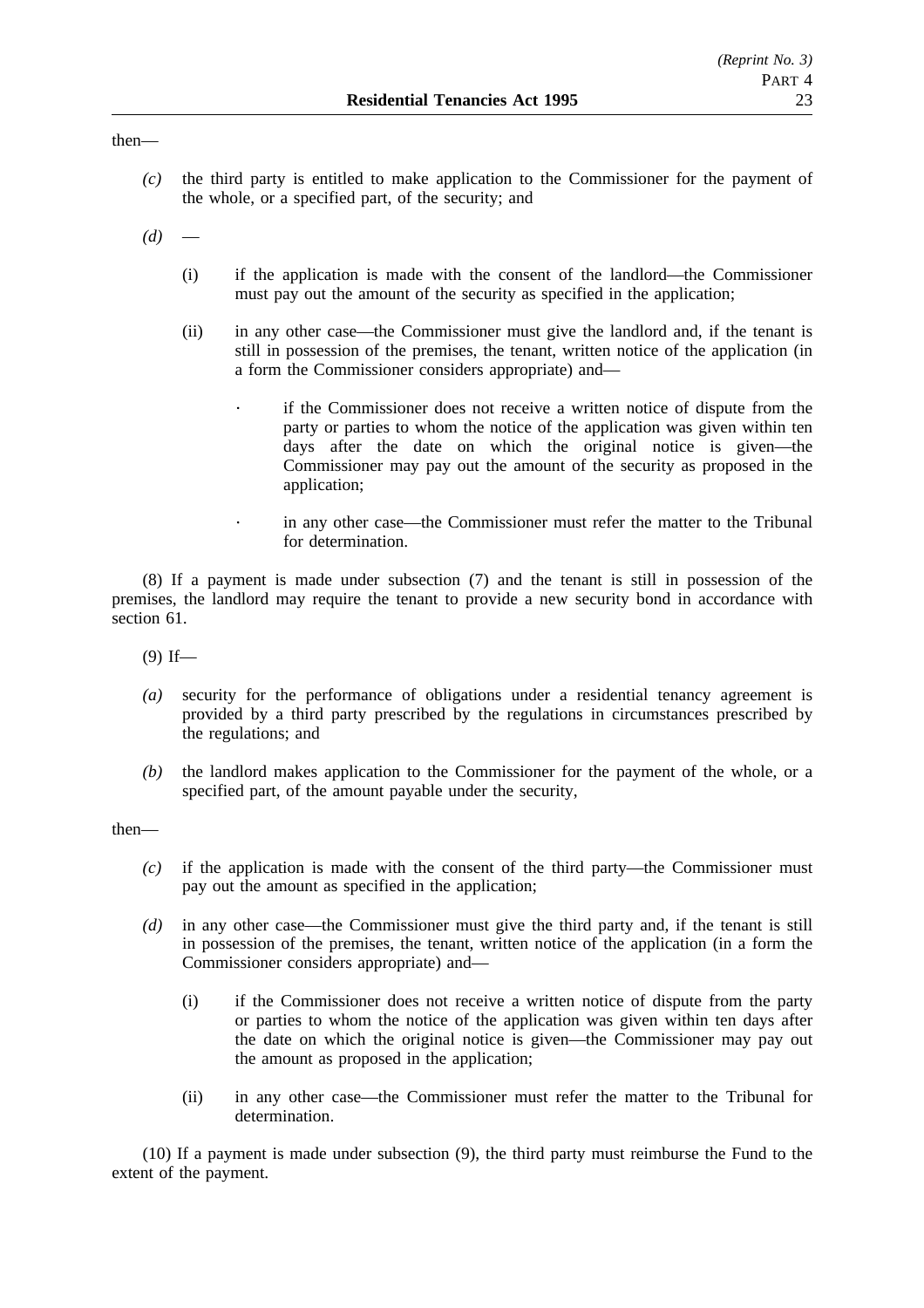(11) A payment under this section will be made from the Fund and, in the case of a payment to a tenant, must include interest.

(12) The interest will be calculated on the amount of the payment to the tenant under this section, and will be taken to have accrued from the day on which the security was paid to the Commissioner to the day of payment to the tenant at a rate fixed by the Minister for the purposes of this section.

## **DIVISION 5—TENANT'S ENTITLEMENT TO POSSESSION AND QUIET ENJOYMENT**

## **Vacant possession, etc.**

**64.** (1) It is a term of a residential tenancy agreement that the tenant is entitled to vacant possession of the premises (except for a part of the premises in respect of which a right to exclusive possession is not given by the agreement) from the day the tenancy begins.

(2) It is a term of a residential tenancy agreement that there is no legal impediment of which the landlord has, or ought to have knowledge, to the tenant's occupation of the premises for the period of the tenancy as a place of residence.

## **Quiet enjoyment**

**65.** (1) It is a term of a residential tenancy agreement that—

- *(a)* the tenant is entitled to quiet enjoyment of the premises without interruption by the landlord or a person claiming under the landlord or with superior title to the landlord's title; and
- *(b)* the landlord will not cause or permit an interference with the reasonable peace, comfort or privacy of the tenant in the tenant's use of the premises; and
- *(c)* the landlord will take reasonable steps to prevent other tenants of the landlord in occupation of adjacent premises from causing or permitting interference with the reasonable peace, comfort or privacy of the tenant in the tenant's use of the premises.

(2) If the landlord causes or permits interference with the reasonable peace, comfort or privacy of the tenant in the tenant's use of the premises in circumstances that amount to harassment of the tenant, the landlord is guilty of an offence.

Maximum penalty: \$2 000.

The liability to be prosecuted for the offence is in addition to civil liability for breach of the agreement.

# **DIVISION 6—SECURITY OF PREMISES**

## **Security of premises**

**66.** (1) It is a term of a residential tenancy agreement that—

- *(a)* the landlord will take reasonable steps to provide and maintain the locks and other devices that are necessary to ensure the premises are reasonably secure; and
- *(b)* neither the landlord nor the tenant will alter or remove a lock or security device or add a lock or security device without the consent of the other.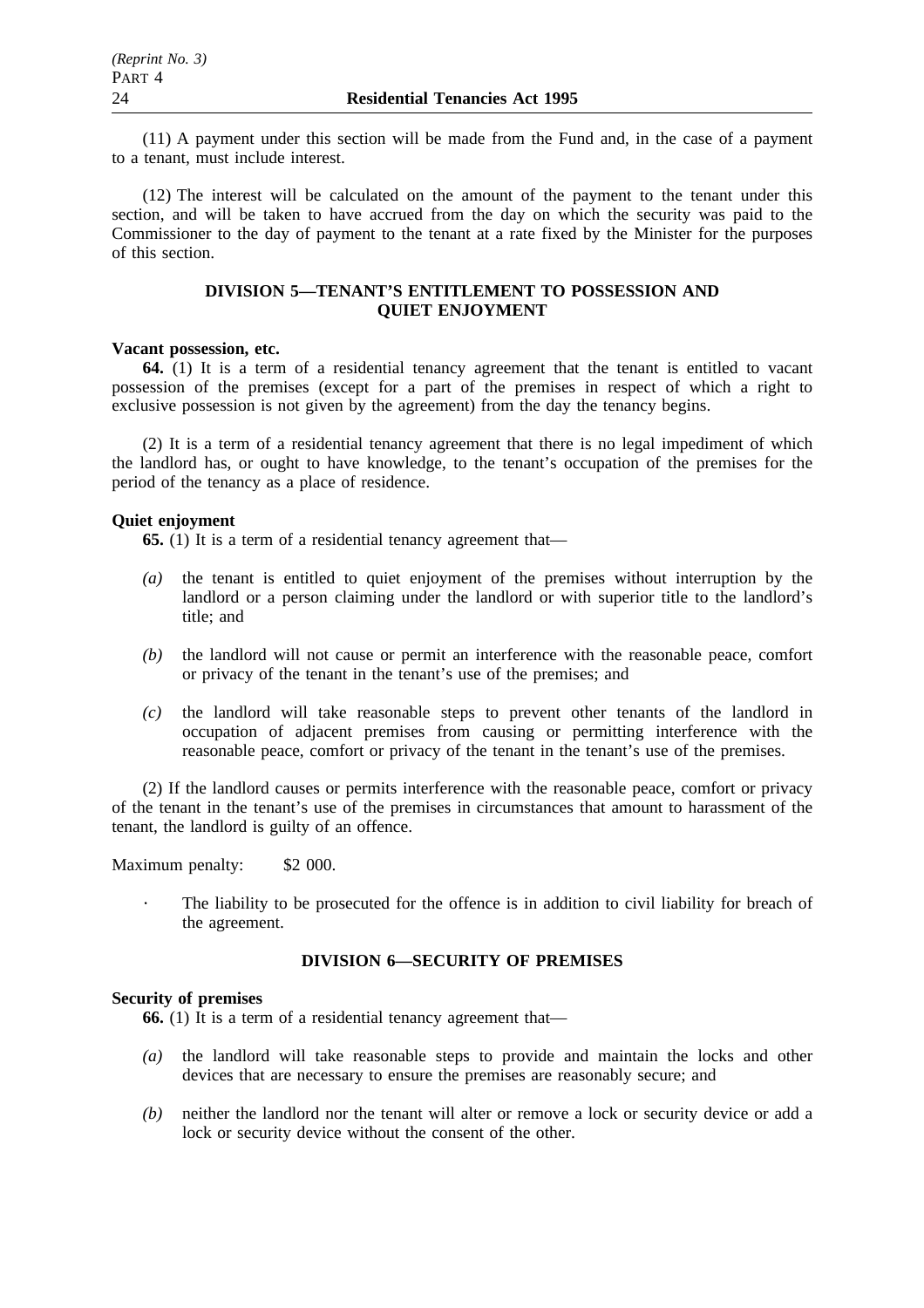(2) A landlord or tenant who, without reasonable excuse, contravenes the term of the agreement arising under subsection  $(1)(b)$  is guilty of an offence.

Maximum penalty: \$1 000.

The liability to be prosecuted for the offence is in addition to civil liability for breach of the agreement.

(3) If the landlord's agent, without reasonable excuse, alters or removes a lock or security device, or adds a lock or security device, without the tenant's consent, the agent is guilty of an offence.

Maximum penalty: \$1 000.

The liability to be prosecuted for the offence is in addition to civil liability the agent or the landlord may incur.

# **DIVISION 7—LANDLORD'S OBLIGATION IN REGARD TO CONDITION OF THE PREMISES**

#### **Cleanliness**

**67.** It is a term of a residential tenancy agreement that the landlord will ensure that the premises, and ancillary property, are in a reasonable state of cleanliness when the tenant goes into occupation of the premises.

## **Landlord's obligation to repair**

**68.** (1) It is a term of a residential tenancy agreement that the landlord—

- *(a)* will ensure that the premises, and ancillary property, are in a reasonable state of repair at the beginning of the tenancy and will keep them in a reasonable state of repair having regard to their age, character and prospective life; and
- *(b)* will comply with statutory requirements affecting the premises.
- The obligation applies even though the tenant had notice of the state of disrepair before entering into occupation.
- (2) However—
- *(a)* the landlord will not be regarded as being in breach of the obligation to repair unless—
	- (i) the landlord has notice of the defect requiring repair; and
	- (ii) the landlord fails to act with reasonable diligence to have the defect repaired; and
- *(b)* if the landlord is a registered housing co-operative, the regulations may limit the extent of the obligation imposed by subsection (1); and
- *(c)* if the premises are subject to a housing improvement notice fixing the maximum rent for the premises, the landlord's obligation under subsection (1) to repair the premises does not apply.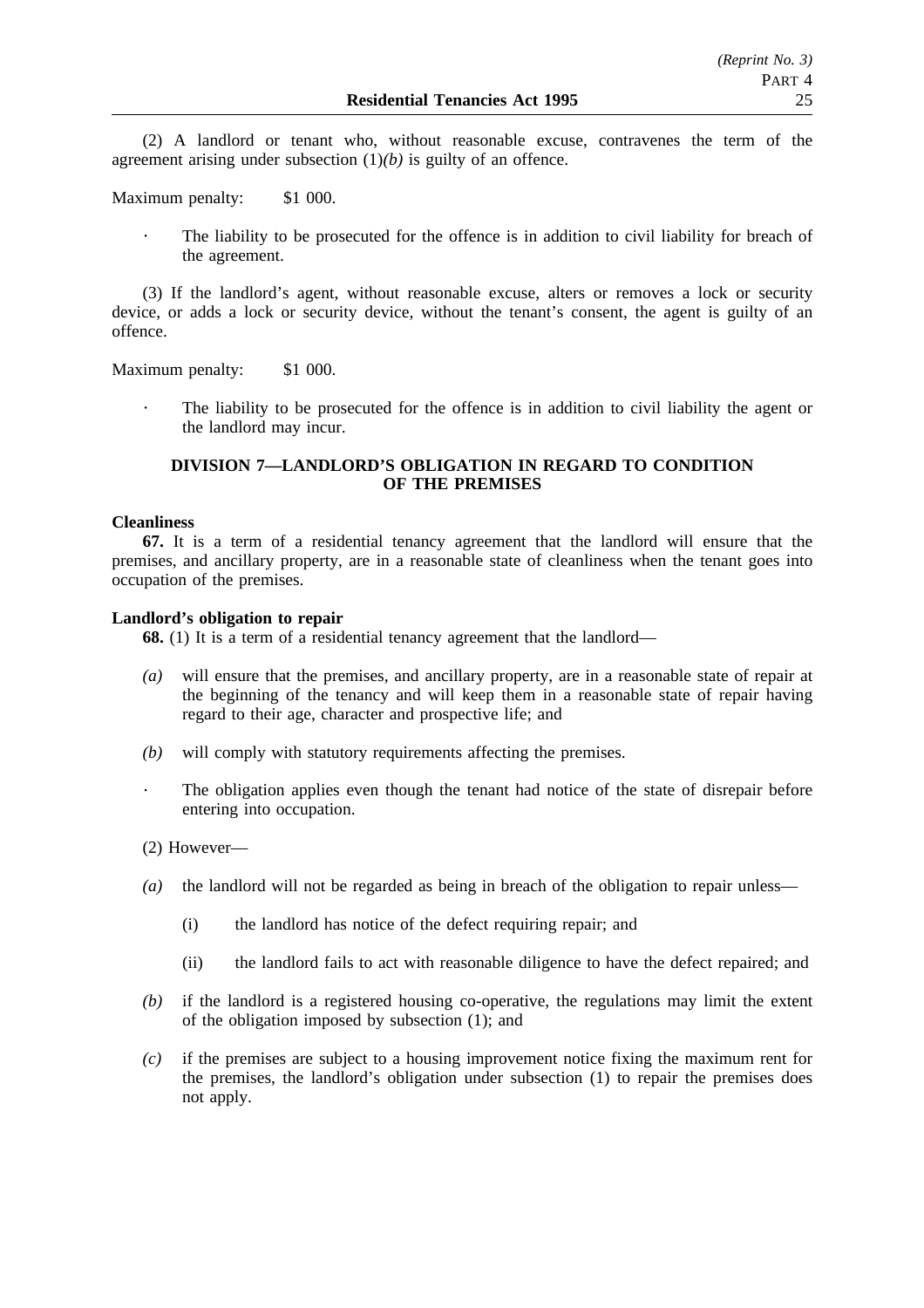$(3)$  If—

- *(a)* premises or ancillary property are in a state of disrepair that does not arise from a contravention of the residential tenancy agreement by the tenant; and
- *(b)* the state of disrepair is, unless remedied, likely to result in personal injury or damage to property or undue inconvenience; and
- *(c)* the tenant notifies the landlord of the state of disrepair or makes a reasonable attempt to do so; and
- *(d)* the tenant incurs costs in having the state of disrepair remedied; and
- *(e)* the repairs are carried out by a person who is licensed to carry out the necessary work and the person provides the landlord with a report on the work carried out and the apparent cause of the state of disrepair,

the tenant is entitled to recover from the landlord the reasonable costs of having the repairs carried out.

(4) However, the tenant is not entitled to recover the cost of repairing the premises if the premises are subject to a housing improvement notice fixing the maximum rent payable for premises.

## **DIVISION 8—TENANT'S OBLIGATIONS IN RELATION TO THE PREMISES AND ANCILLARY PROPERTY**

# **Tenant's responsibility for cleanliness and damage**

**69.** (1) It is a term of a residential tenancy agreement that the tenant—

- *(a)* must keep the premises and ancillary property in a reasonable state of cleanliness; and
- *(b)* must notify the landlord of damage to the premises or ancillary property; and
- *(c)* must not intentionally or negligently cause or permit damage to the premises or ancillary property.

(2) A tenant who intentionally causes serious damage to the premises or ancillary property is guilty of an offence.

Maximum penalty: \$2 000.

The liability to be prosecuted for an offence is in addition to civil liability for a breach of the agreement.

(3) It is a term of a residential tenancy agreement that, at the end of the tenancy, the tenant must give the premises and ancillary property back to the landlord in reasonable condition and in a reasonable state of cleanliness.

(4) In deciding whether premises or other property is in reasonable condition, its condition when the tenant took possession of it, and the probable effect of reasonable wear and tear since that time, must be taken into account.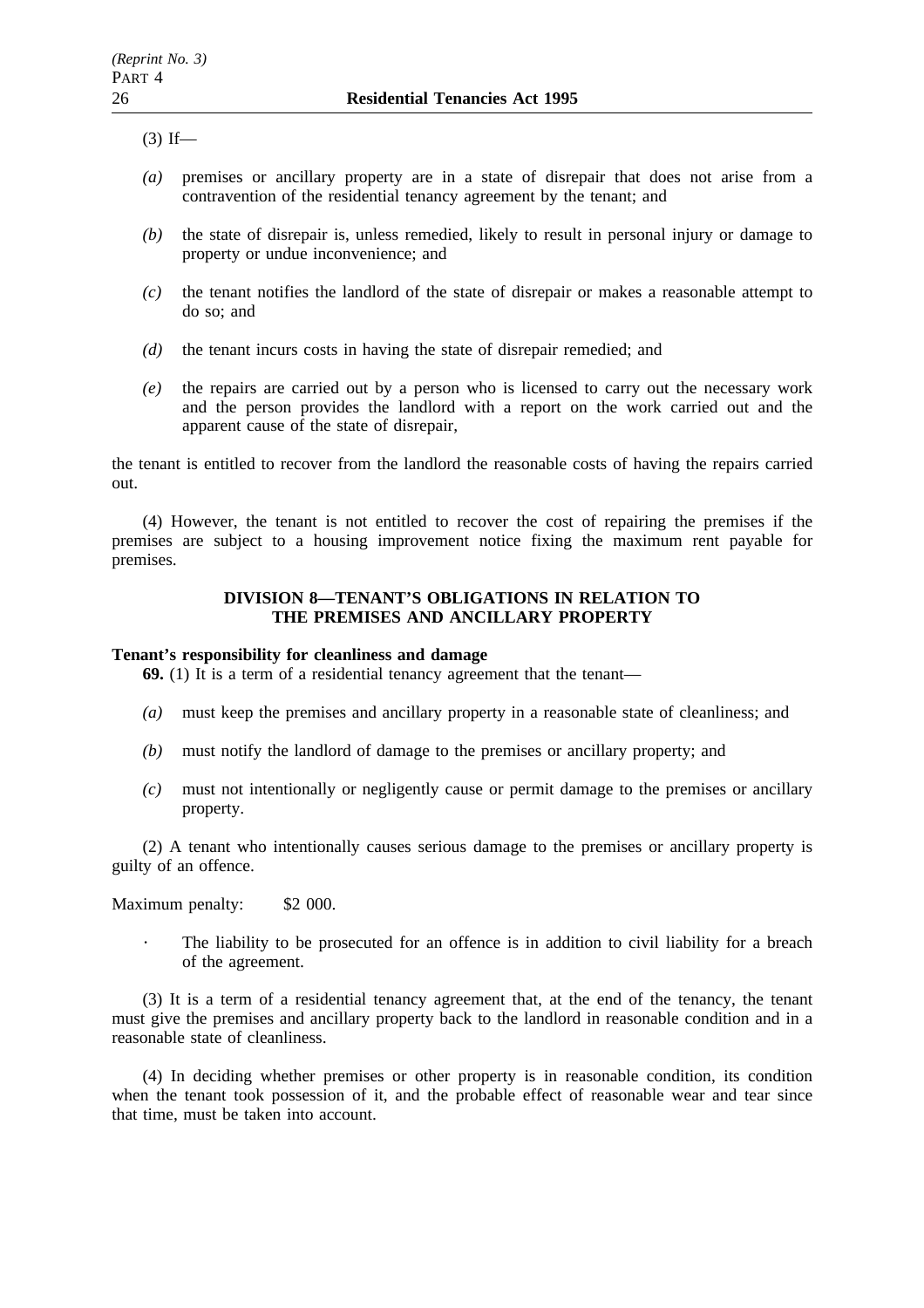## **Alteration of premises**

**70.** (1) It is a term of a residential tenancy agreement that a tenant must not, without the landlord's written consent, make an alteration or addition to the premises.

(2) A tenant may remove a fixture affixed to the premises by the tenant unless its removal would cause damage to the premises.

(3) If a tenant causes damage to the premises by removing a fixture, the tenant must notify the landlord and, at the option of the landlord, repair the damage or compensate the landlord for the reasonable cost of repairing the damage.

# **DIVISION 9—TENANT'S CONDUCT ON THE PREMISES**

#### **Tenant's conduct**

**71.** It is a term of a residential tenancy agreement that—

- *(a)* the tenant must not use the premises, or cause or permit the premises to be used, for an illegal purpose; and
- *(b)* the tenant must not cause or permit a nuisance; and
- *(c)* the tenant must not cause or permit an interference with the reasonable peace, comfort or privacy of another person who resides in the immediate vicinity of the premises.

## **DIVISION 10—LANDLORD'S RIGHT OF ENTRY**

## **Right of entry**

**72.** (1) It is a term of a residential tenancy agreement that the landlord may enter the premises if (and only if)—

- *(a)* the entry is made in an emergency; or
- *(b)* the landlord gives the tenant written notice stating the purpose and specifying the date and time of the proposed entry not less than seven and not more than 14 days before entering the premises; or
- *(c)* the entry is made at a time previously arranged with the tenant (but not more frequently than once every week for the purpose of collecting the rent); or
- *(d)* the entry is made at a time previously arranged with the tenant (but not more frequently than once every four weeks) for the purpose of inspecting the premises; or
- *(e)* the entry is made for the purpose of carrying out necessary repairs or maintenance at a reasonable time of which the tenant has been given at least 48 hours written notice; or
- *(f)* the entry is made for the purpose of showing the premises to prospective tenants, at a reasonable time and on a reasonable number of occasions during the period of 28 days preceding the termination of the agreement, after giving reasonable notice to the tenant; or
- *(g)* the entry is made for the purpose of showing the premises to prospective purchasers, at a reasonable time and on a reasonable number of occasions, after giving the tenant reasonable notice; or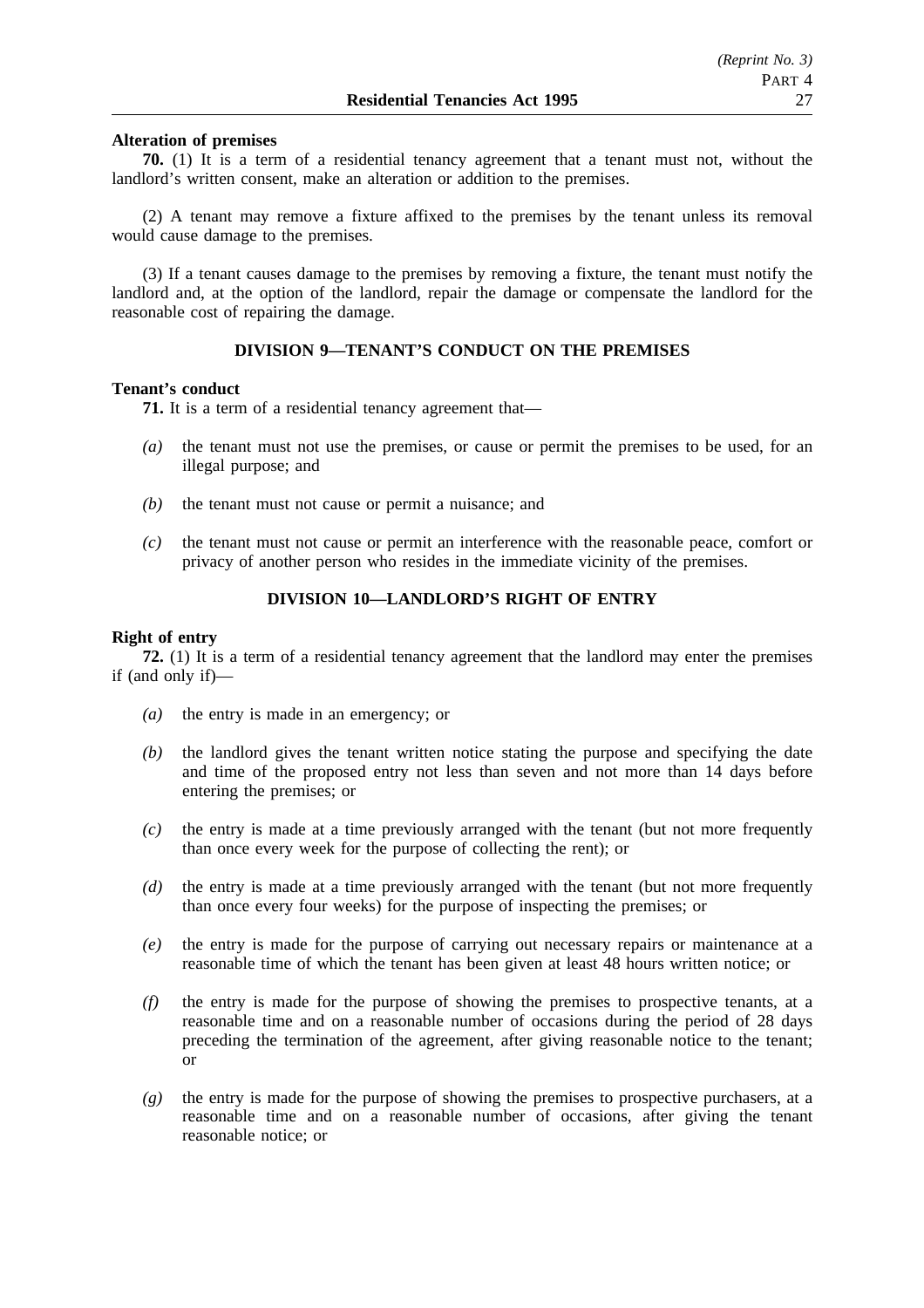*(h)* the entry is made with the consent of the tenant given at, or immediately before, the time of entry.

(2) This section does not apply to a part of the premises that the tenant uses in common with the landlord or another tenant of the landlord.

# **DIVISION 11—RATES, TAXES AND CHARGES**

#### **Rates, taxes and charges**

**73.** (1) It is a term of a residential tenancy agreement that the landlord must bear all statutory rates, taxes and charges imposed in respect of the premises.

(2) However, rates and charges for water supply are to be borne as agreed between the landlord and the tenant.

- (3) In the absence of an agreement—
- *(a)* the landlord will bear the rates and charges for water supply up to a limit fixed or determined under the regulations; and
- *(b)* any amount in excess of the limit is to be borne by the tenant.

# **DIVISION 12—ASSIGNMENT**

#### **Assignment of tenant's rights under residential tenancy agreement**

**74.** (1) A tenant under a residential tenancy agreement may, by written or oral agreement with another—

- *(a)* assign the tenant's interest in the agreement to the other; or
- *(b)* sub-let the premises to which the residential tenancy agreement relates to the other.
- (2) However, it is a term of a residential tenancy agreement that—
- *(a)* the tenant must not assign the tenant's interest, or sub-let the premises, without the written consent of the landlord; but
- *(b)* the landlord—
	- (i) must not unreasonably withhold consent (unless the landlord is a registered housing co-operative, in which case the landlord has an absolute discretion to withhold consent to an assignment); and
	- (ii) must not make a charge for giving consent or considering an application for consent exceeding the landlord's reasonable expenses.
	- The absence of consent does not invalidate an assignment or sublease unless the landlord is a registered housing co-operative. However, if the landlord's consent to an assignment is not obtained, the tenant who assigns the interest remains liable to the landlord under the residential tenancy agreement (together with the new tenant, who is jointly and severally liable) unless the landlord has unreasonably withheld consent. This continuing liability of the assignor does not apply, in the case of a periodic tenancy, to a liability accruing more than 21 days after the landlord became aware or ought reasonably to have become aware of the assignment (whichever is the earlier).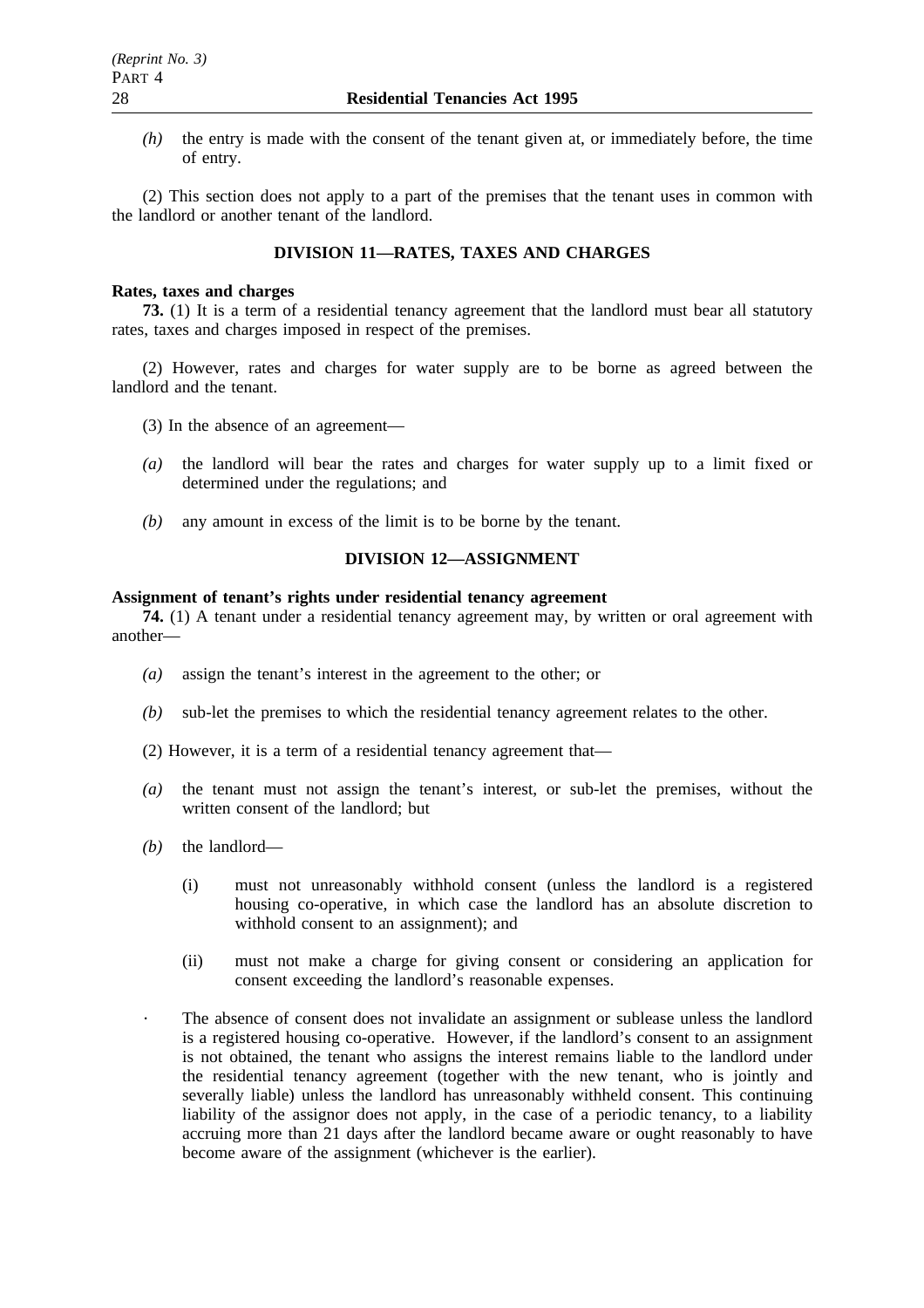- If the landlord's consent to an assignment is not obtained and the landlord had, before the assignment, served a notice of termination on the assignor, the landlord may enforce the notice against the assignee.
- The landlord may terminate a residential tenancy agreement on the ground that the tenant has assigned the tenant's interest, or has granted a sub-tenancy, without the landlord's consent, but only if the landlord has not unreasonably withheld consent and serves the notice of termination within 21 days after the time the landlord became aware or ought reasonably to have become aware of the assignment or sub-tenancy (whichever is the earlier).

(3) The effect of an assignment under this section is that the assignee is substituted for the assignor as tenant under the residential tenancy agreement (but the assignor remains responsible for liabilities that accrued before the date of the assignment)<sup>1</sup>.

<sup>1.</sup> If the assignment is made without the landlord's consent, the tenant may also remain liable under the agreement for liabilities that accrue later—*See above*.

(4) An assignee is liable to indemnify the assignor for liabilities incurred by the assignor to the landlord because of a breach of the residential tenancy agreement by the assignee.

(5) If the tenant assigns the tenant's interest, an amount paid by the tenant and held by way of security will (unless the parties agree to the contrary) continue to be held as security for the proper performance by the assignee of obligations under the residential tenancy agreement.

# **DIVISION 13—TENANT'S VICARIOUS LIABILITY**

#### **Vicarious liability**

**75.** It is a term of a residential tenancy agreement that, if a person is on the premises at the invitation or with the consent of the tenant, the tenant is vicariously responsible for an act or omission by the person that would, if it had been an act or omission of the tenant, have constituted a breach of the agreement.

## **DIVISION 14—HARSH OR UNCONSCIONABLE TERMS**

## **Harsh or unconscionable terms**

**76.** (1) The Tribunal may, on application by a tenant, make an order rescinding or varying a term of a residential tenancy agreement if satisfied that the term is harsh or unconscionable.

(2) On making an order under subsection (1), the Tribunal may make consequential changes to the residential tenancy agreement or another related document.

# **DIVISION 15—MISCELLANEOUS**

## **Accelerated rent and liquidated damages**

**77.** (1) If a residential tenancy agreement provides that, upon breach by the tenant of a term about rent or other term of the agreement, the tenant is liable to pay—

- *(a)* all or any part of the rent remaining payable under the agreement; or
- *(b)* rent of an increased amount; or
- *(c)* an amount by way of penalty; or
- *(d)* an amount by way of liquidated damages,

the provision is void.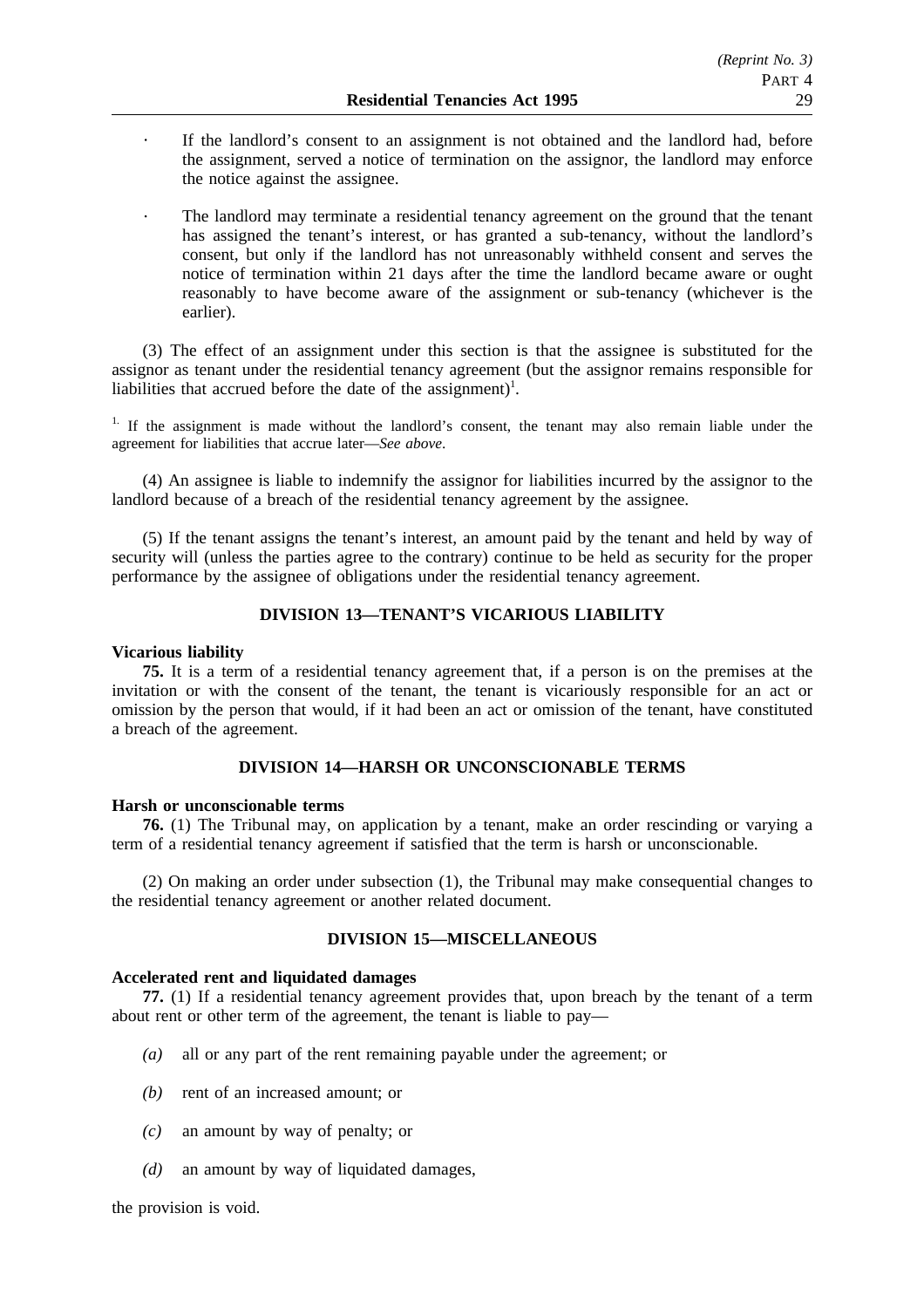(2) If a residential tenancy agreement provides that, on early or punctual payment of rent, the rent will or may be decreased or the tenant will or may be granted or paid a rebate, refund or other benefit, the tenant is entitled to the reduction, rebate, refund or other benefit in any event.

(3) If a residential tenancy agreement contains a provision to which this section applies, the landlord is guilty of an offence.

Maximum penalty: \$1 000.

# **Duty of mitigation**

**78.** The rules of the law of contract about mitigation of loss or damage on breach of a contract apply to a breach of a residential tenancy agreement.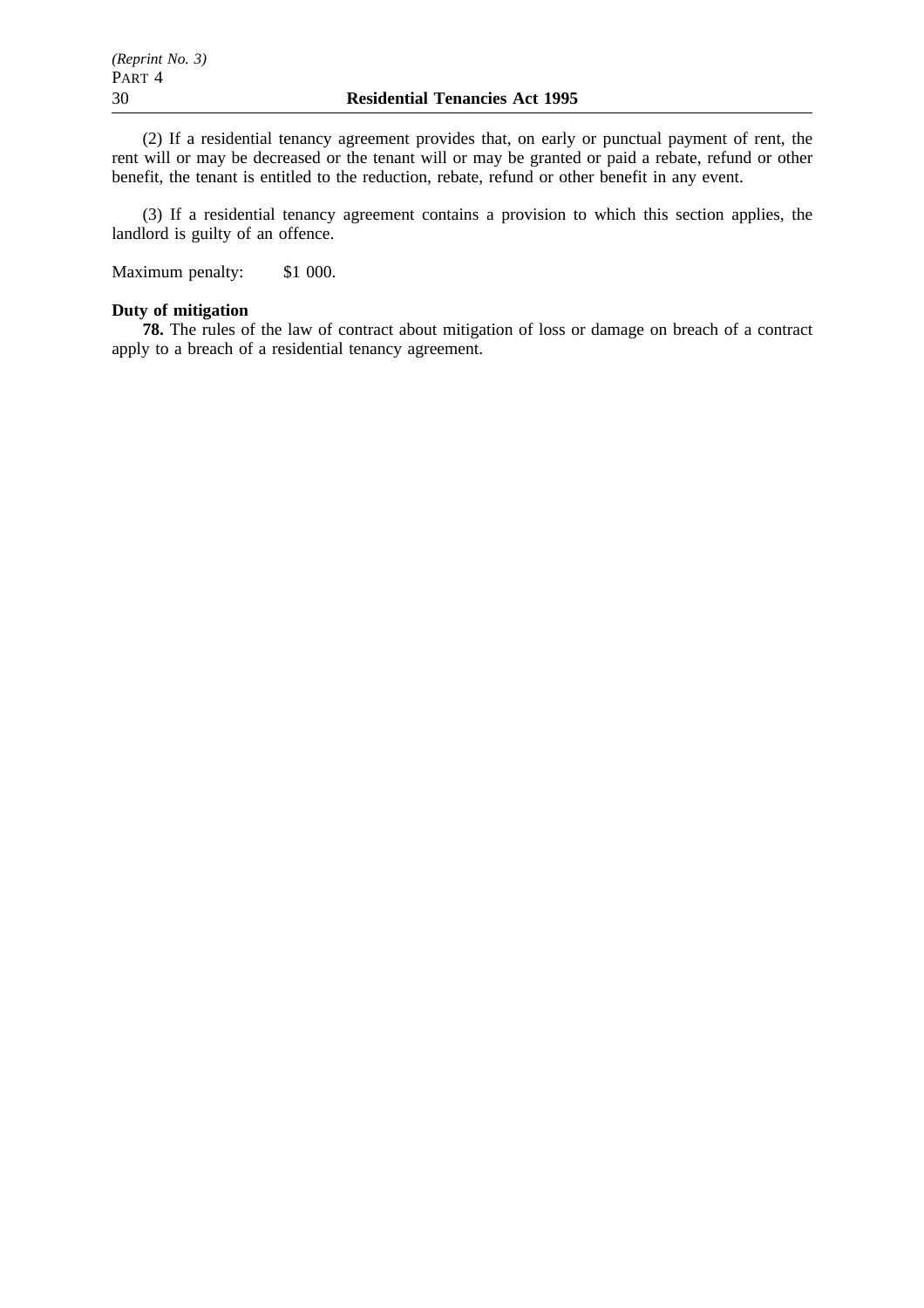# **PART 5 TERMINATION OF RESIDENTIAL TENANCY AGREEMENTS**

# **DIVISION 1—TERMINATION GENERALLY**

## **Termination of residential tenancy**

**79.** A residential tenancy terminates if—

- *(a)* the tenancy is for a fixed term and the fixed term comes to an end; or
- *(b)* the landlord or the tenant terminates the tenancy by notice of termination given to the other (as required under this Act); or
- *(c)* the Tribunal terminates the tenancy; or
- *(d)* a person having title superior to the landlord's title becomes entitled to possession of the premises under the order of the Tribunal or a court<sup>1</sup>; or
- *(e)* a mortgagee takes possession of the premises under a mortgage; or
- *(f)* the tenant abandons the premises; or
- *(g)* the tenant dies without leaving dependants in occupation of the premises; or
- *(h)* the tenant gives up possession of the premises with the landlord's consent; or
- *(i)* the interest of the tenant merges with another estate or interest in the land; or
- *(j)* disclaimer of the tenancy occurs.

<sup>1.</sup> See section 96.

# **DIVISION 2—TERMINATION BY THE LANDLORD**

## **Notice of termination by landlord on ground of breach of the agreement**

**80.** (1) If the tenant breaches a residential tenancy agreement, the landlord may give the tenant a written notice in the form required by regulation—

- *(a)* specifying the breach; and
- *(b)* informing the tenant that if the breach is not remedied within a specified period (which must be a period of at least seven days) from the date the notice is given then—
	- (i) the tenancy is terminated by force of the notice; and
	- (ii) the tenant must give up possession of the premises on or before a day specified in the notice (which, subject to subsection  $(2)(c)$ , must be at least seven days after the end of the period allowed for the tenant to remedy the breach).
- (2) If notice is given under this section on the ground of a failure to pay rent—
- *(a)* the notice is ineffectual unless the rent (or any part of the rent) has remained unpaid in breach of the agreement for not less than 14 days before the notice was given; and
- *(b)* the notice is not rendered ineffectual by failure by the landlord to make a prior formal demand for payment of the rent; and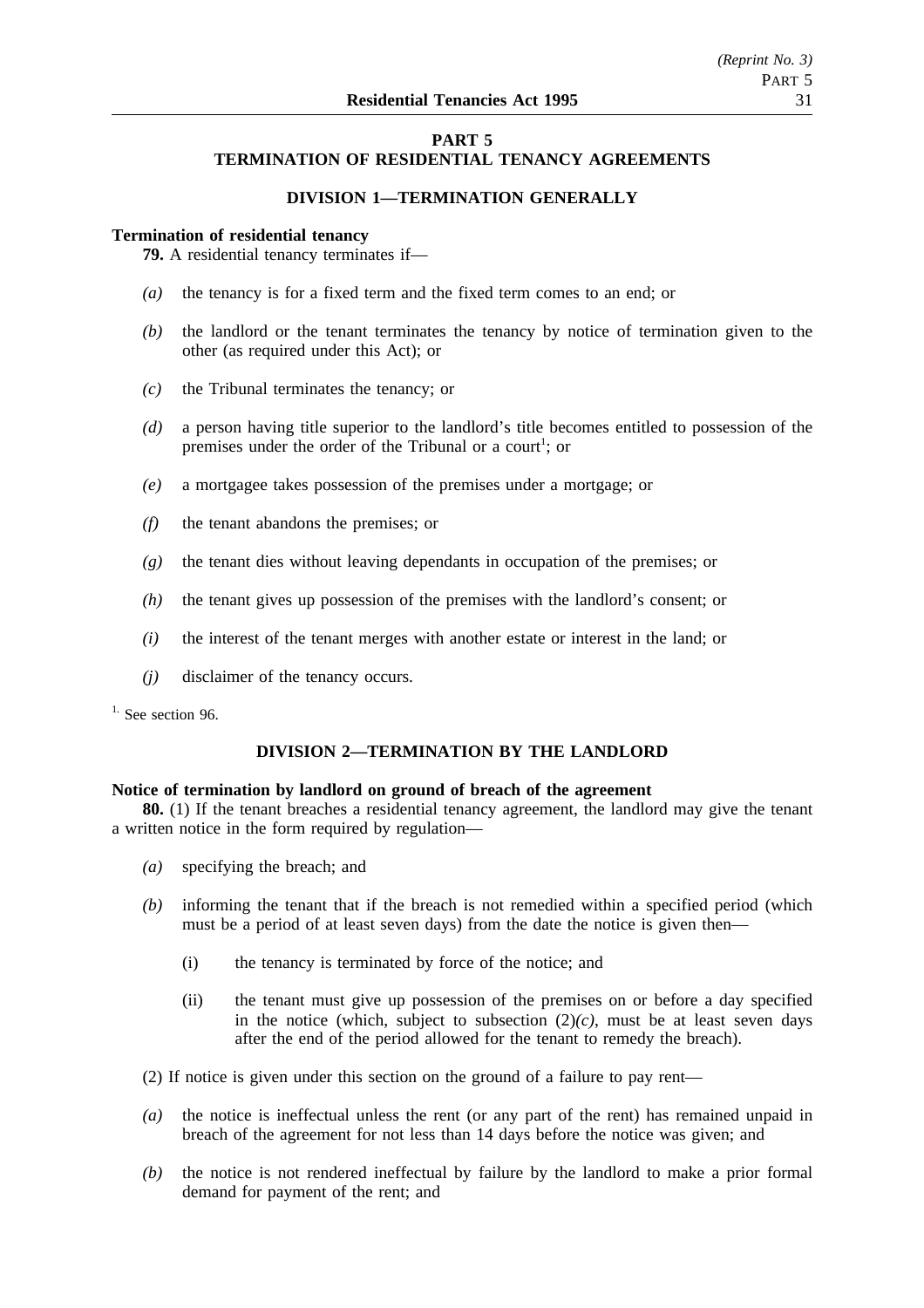*(c)* the day specified in the notice for the tenant to give up possession of the premises if the rent is not paid in accordance with the terms of the notice can be any day after the day on which the tenancy is terminated under the notice<sup>1</sup>.

<sup>1.</sup> Ie. the requirement to give the tenant at least seven days to give up possession of the premises if the tenant remains in default does not apply.

(3) If notice is given under this section in respect of a residential tenancy agreement that creates a tenancy for a fixed term, the notice is not ineffectual because the day specified as the day on which the tenant is to give up possession of the premises is earlier than the last day of that term.

(4) The tenant may at any time after receiving a notice under this section and before giving vacant possession to the landlord, apply to the Tribunal for an order—

- *(a)* declaring that the tenant is not in breach of the residential tenancy agreement, or has remedied the breach of the agreement, and that the tenancy is not liable to be terminated under this section; or
- *(b)* reinstating the tenancy.

(5) If the Tribunal is satisfied that a tenancy has been validly terminated under this section, but that it is just and equitable to reinstate the tenancy (or would be just and equitable to reinstate the tenancy if the conditions of the order were complied with), the Tribunal may make an order reinstating the tenancy.

- An order reinstating the tenancy under this section may be made on conditions that the Tribunal considers appropriate.
- On an application for an order reinstating the tenancy, the Tribunal may make alternative  $\mathcal{L}$ orders providing for reinstatement of the tenancy if specified conditions are complied with but, if not, ordering the tenant to give up possession of the premises to the landlord.

# **Termination because possession is required by the landlord for certain purposes**

- **81.** (1) A landlord may, by notice of termination given to the tenant, terminate a periodic residential tenancy on the ground that—
- *(a)* the landlord requires possession of the premises for demolition; or
- *(b)* the landlord requires possession of the premises for repairs or renovations that cannot be carried out conveniently while the tenant remains in possession of the premises; or
- *(c)* the landlord requires possession of the premises for—
	- (i) the landlord's own occupation; or
	- (ii) occupation by the landlord's spouse, child or parent; or
	- (iii) occupation by the spouse of the landlord's child or parent; or
- *(d)* the landlord has entered into a contract for the sale of the premises under which the landlord is required to give vacant possession of the premises; or
- *(e)* the landlord requires possession of the premises for a purpose prescribed by regulation.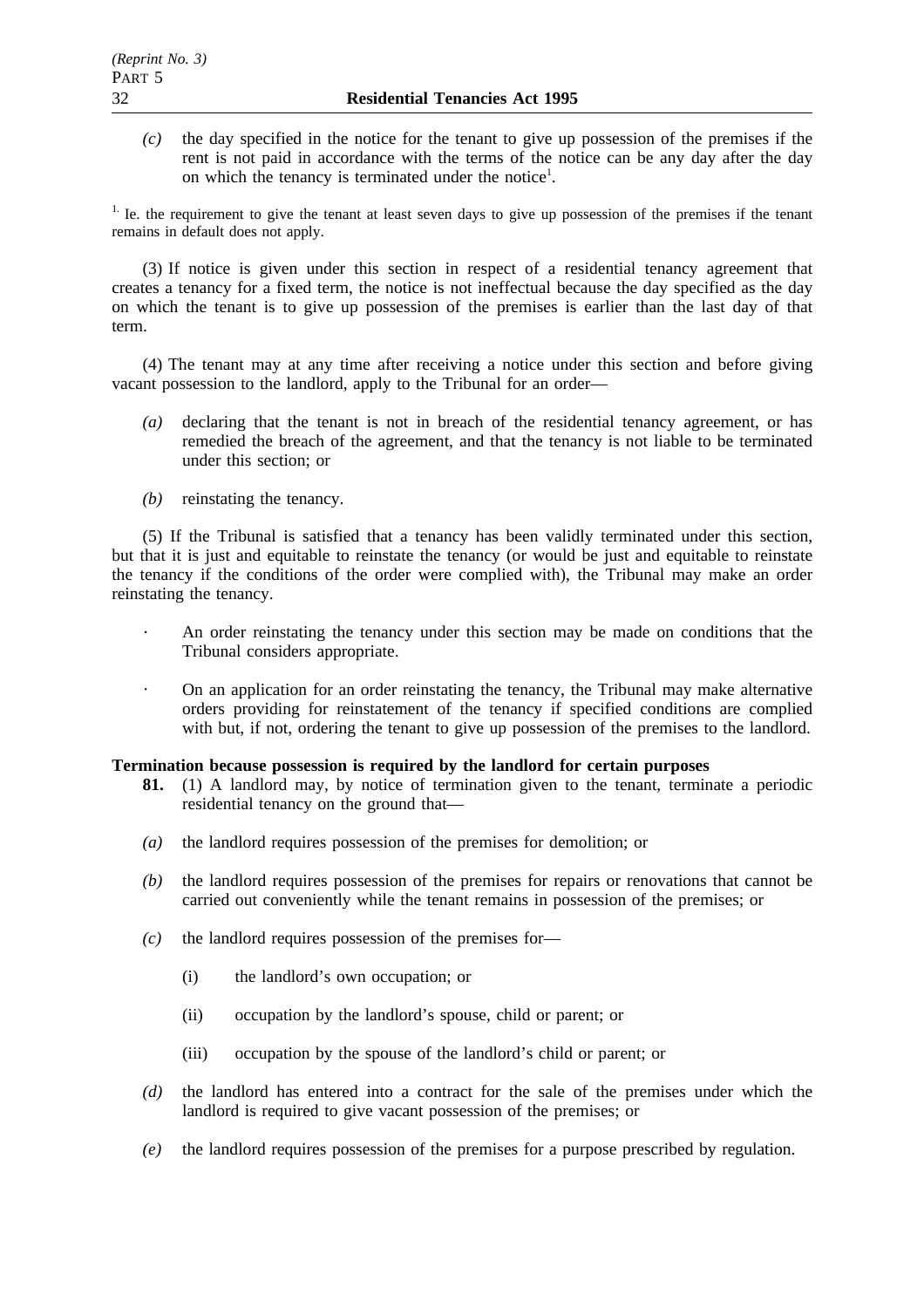(2) The period of notice given under this section must be at least 60 days or a period equivalent to a single period of the tenancy (whichever is the longer).

(3) A person must not falsely state the ground of termination in a notice of termination given, or purportedly given, under this section.

Maximum penalty: \$2 000.

(4) A landlord who recovers possession of premises under this section must not, without the consent of the Tribunal, grant a fresh tenancy over the premises within six months after recovering possession.

Maximum penalty: \$2 000.

## **Termination of residential tenancy by housing co-operative**

**82.** (1) A registered housing co-operative that is landlord under a residential tenancy agreement may, by notice of termination given to the tenant, terminate a residential tenancy on the ground that—

- *(a)* the tenant has ceased to be a member of the co-operative; or
- *(b)* the tenant no longer satisfies conditions specified by the agreement as essential to the continuation of the tenancy.
- (2) The period of notice under this section must be at least 28 days.

## **Termination by landlord without specifying a ground of termination**

**83.** (1) A landlord may, by notice of termination given to the tenant, terminate the tenancy without specifying a ground of termination.

(2) However, if the tenancy is for a fixed term, it cannot be terminated under this section; nor can a housing co-operative terminate a tenancy with a member of the co-operative under this section; nor can a tenancy be terminated by notice under this section if the premises are subject to a housing improvement notice, or subject, or potentially subject, to rent control under this Act.

- Premises are subject to, or potentially subject to, rent control under this Act if an order is in force under section 56 or proceedings for such an order have been commenced.
- (3) The period of notice under this section must be at least 90 days.

#### **Limitation of right to terminate**

**84.** (1) If premises to which a residential tenancy agreement applies are—

- *(a)* subject to a housing improvement notice; or
- *(b)* subject to, or potentially subject to, rent control under this Act,

the landlord may only terminate the tenancy by notice of termination if the notice is given on a specified ground, and the Tribunal authorises the notice of termination.

Premises are subject to, or potentially subject to, rent control under this Act if an order is in force under section 56 or proceedings for such an order have been commenced.

(2) The Tribunal may authorise a notice of termination under this section if satisfied of the genuineness of the proposed ground on which the notice is to be given.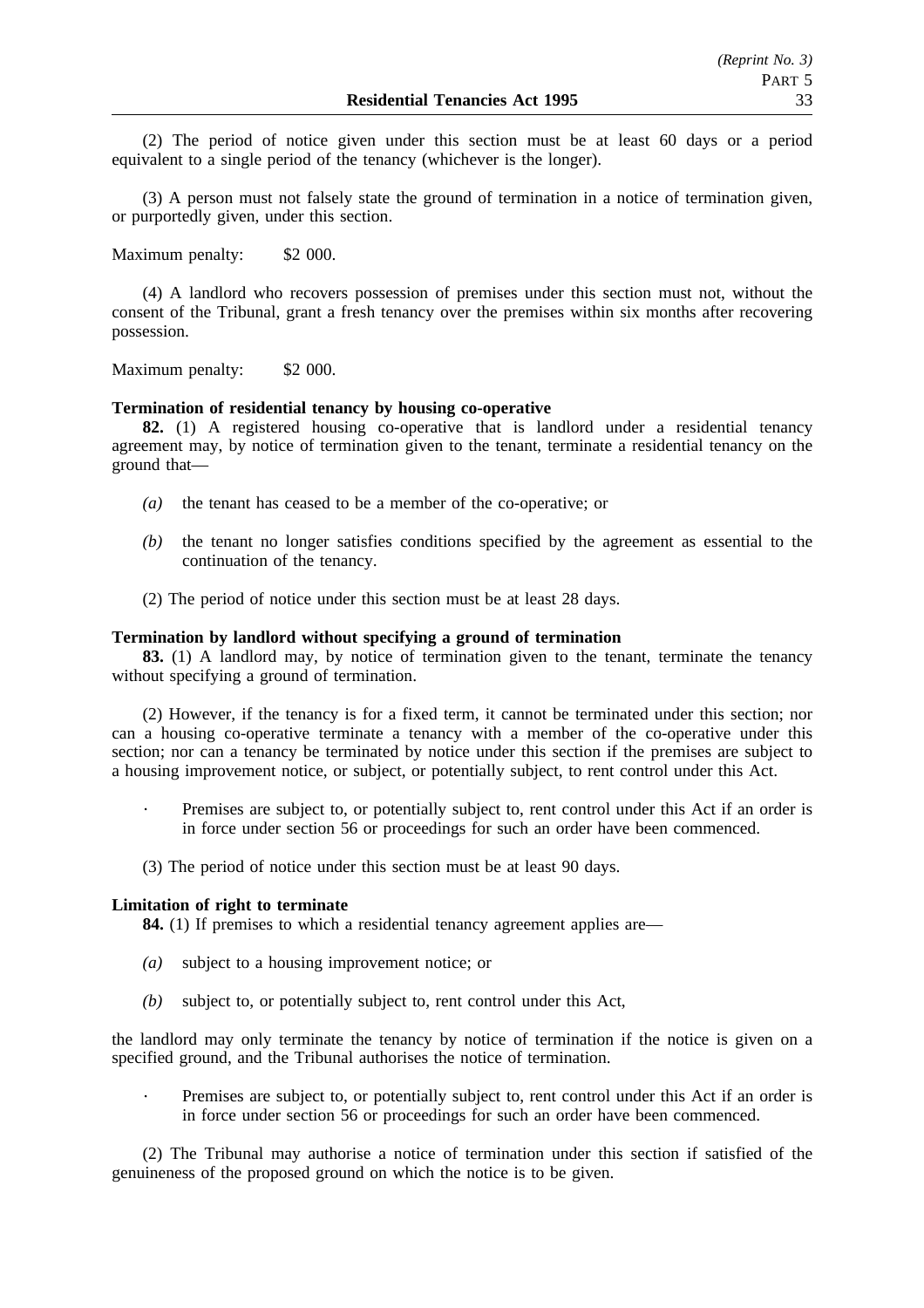## **DIVISION 3—TERMINATION BY TENANT**

#### **Notice of termination by tenant on ground of breach of the agreement**

**85.** (1) If the landlord breaches a residential tenancy agreement, the tenant may give the landlord a written notice, in the form required by regulation—

- *(a)* specifying the breach; and
- *(b)* informing the landlord that if the breach is not remedied within a specified period (which must be a period of at least seven days) from the date the notice is given the tenancy is terminated by force of the notice from a date that is also specified in the notice (which must be at least seven days after the end of the period allowed for the landlord to remedy the breach).

(2) The landlord may, before the time fixed in the tenant's notice for termination of the tenancy or the tenant gives up possession of the premises (whichever is the later), apply to the Tribunal for an order—

- *(a)* declaring that the landlord is not in breach of the residential tenancy agreement, or has remedied the breach of the agreement, and that the tenancy is not liable to be terminated under this section; or
- *(b)* reinstating the tenancy.

(3) If the Tribunal is satisfied that a tenancy has been validly terminated under this section, but that it is just and equitable to reinstate the tenancy (or would be just and equitable to reinstate the tenancy if the conditions of the order were complied with), the Tribunal may make an order reinstating the tenancy.

An order reinstating the tenancy under this section may be made on conditions that the Tribunal considers appropriate.

## **Termination by tenant without specifying a ground of termination**

**86.** (1) The tenant under a residential tenancy agreement for a periodic tenancy may, by notice of termination given to the landlord, terminate the tenancy without specifying a ground of termination.

(2) The minimum period of notice under this section is 21 days or a period equivalent to a single period of the tenancy (whichever is longer).

## **DIVISION 4—TERMINATION BY THE TRIBUNAL**

#### **Termination on application by landlord**

**87.** (1) The Tribunal may, on application by a landlord, terminate a residential tenancy and make an order for possession of the premises if satisfied that—

- *(a)* the tenant has committed a breach of the residential tenancy agreement; and
- $(b)$  the breach is sufficiently serious to justify termination of the tenancy<sup>1</sup>.

 $<sup>1</sup>$ . A tenancy may be terminated by a notice under section 80 if the tenant fails to remedy a breach after being</sup> required to do so by the landlord. This alternative procedure may be appropriate if (for example) the breach is not capable of remedy.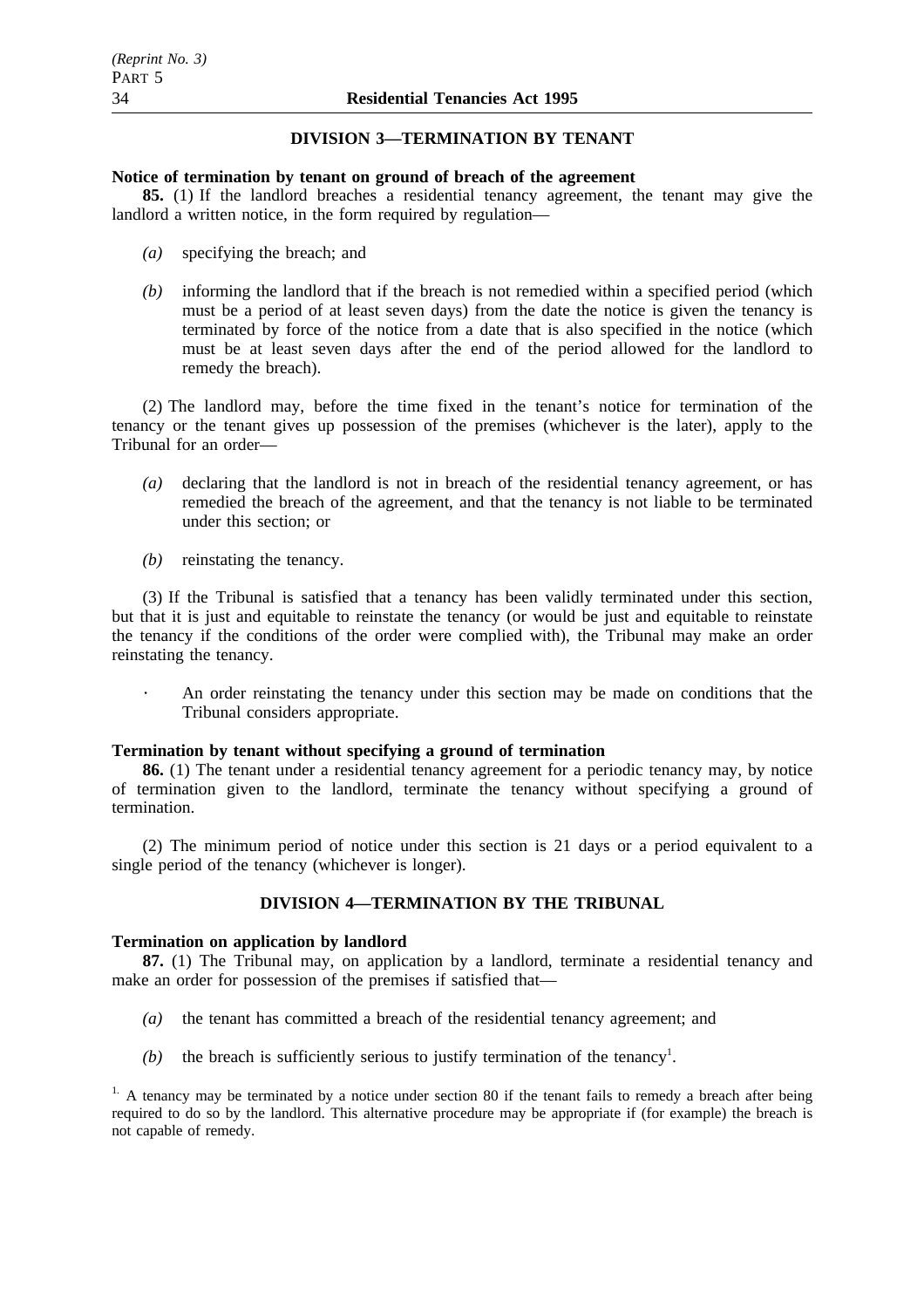(2) The Tribunal may, on application by a landlord, terminate a residential tenancy and make an order for immediate possession of the premises if the tenant or a person permitted on the premises with the consent of the tenant has, intentionally or recklessly, caused or permitted, or is likely to cause or permit—

- *(a)* serious damage to the premises; or
- *(b)* personal injury to—
	- (i) the landlord or the landlord's agent; or
	- (ii) a person in the vicinity of the premises.

## **Termination on application by tenant**

**88.** The Tribunal may, on application by a tenant, terminate a residential tenancy and make an order for possession of the premises if satisfied that—

- *(a)* the landlord has committed a breach of the residential tenancy agreement; and
- $(b)$  the breach is sufficiently serious to justify termination of the tenancy<sup>1</sup>.

<sup>1.</sup> A tenancy may be terminated by a notice under section 85 if the landlord fails to remedy a breach after being required to do so by the tenant. This alternative procedure may be appropriate if (for example) the breach is not capable of remedy.

## **Termination based on hardship**

**89.** (1) If the continuation of a residential tenancy would result in undue hardship to the landlord or the tenant, the Tribunal may, on application by the landlord or the tenant, terminate the agreement from a date specified in the Tribunal's order and make an order for possession of the premises as from that day.

(2) The Tribunal may also make an order compensating a landlord or tenant for loss and inconvenience resulting, or likely to result, from the early termination of the tenancy.

## **Tribunal may terminate tenancy where tenant's conduct unacceptable**

**90.** (1) The Tribunal may, on application by an interested person, terminate a residential tenancy and make an order for possession of the premises if it is satisfied that the tenant has—

- *(a)* used the premises, or caused or permitted the premises to be used, for an illegal purpose; or
- *(b)* caused or permitted a nuisance; or
- *(c)* caused or permitted an interference with the reasonable peace, comfort or privacy of another person who resides in the immediate vicinity of the premises.

(2) If the Tribunal terminates a tenancy and makes an order for possession under this section, the Tribunal must specify the day as from which the orders will operate, being not more than 28 days after the day on which the orders are made.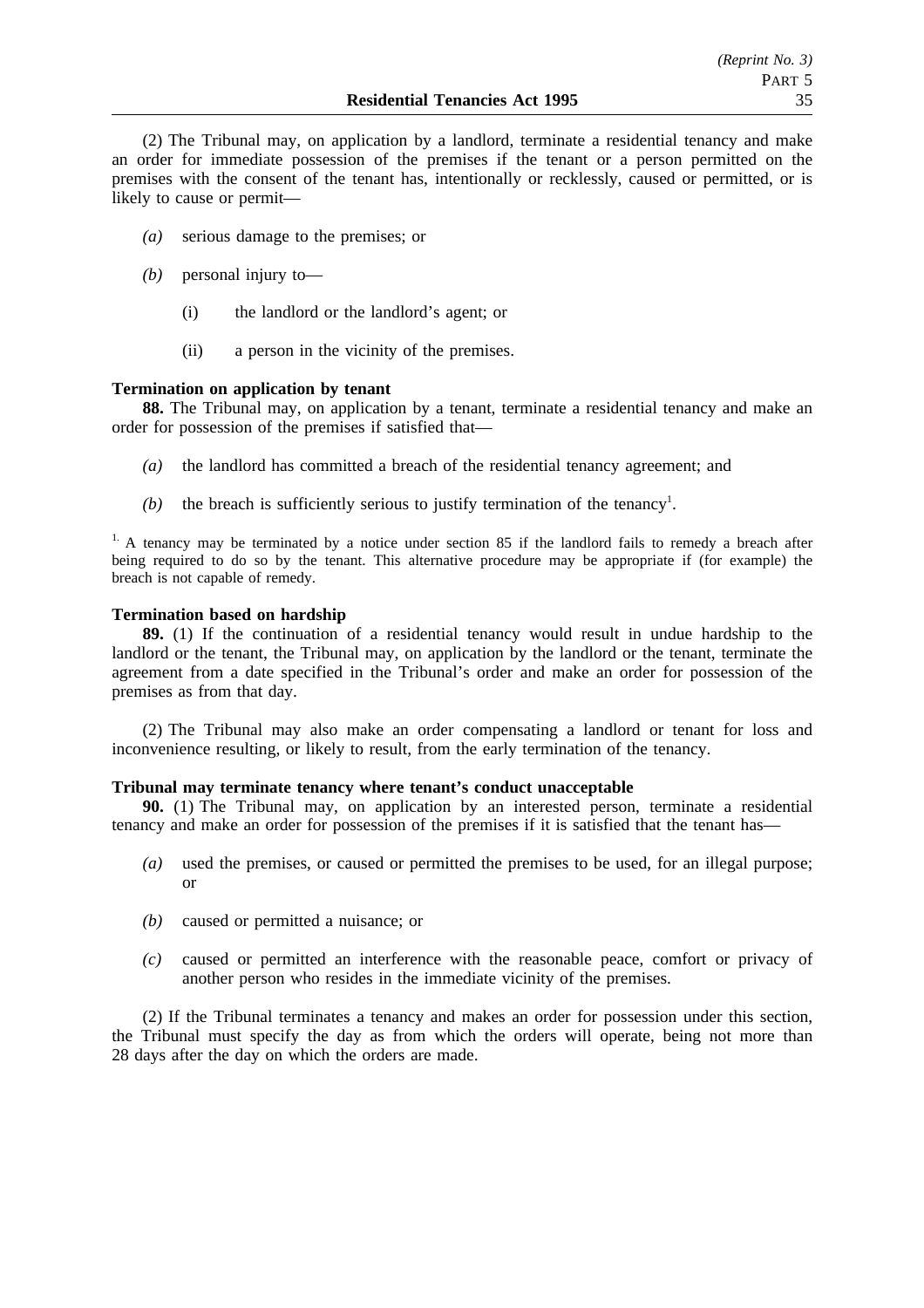(3) In this section—

## "**interested person**" means—

- *(a)* the landlord; or
- *(b)* a person who has been adversely affected by the conduct of the tenant on which the application is based.

# **DIVISION 5—NOTICES OF TERMINATION**

## **Form of notice of termination**

**91.** (1) A notice of termination given by a landlord to a tenant must—

- $(a)$  be in writing and in the form prescribed by regulation<sup>1</sup>; and
- *(b)* be signed by the landlord or the landlord's agent; and
- *(c)* state the address of the premises subject to the tenancy; and
- *(d)* state the day on which the tenant is required to give up vacant possession of the premises to the landlord; and
- *(e)* if the tenancy is to be terminated on a particular ground—specify and give reasonable particulars of the ground of termination; and
- *(f)* include any further information required by regulation.
- (2) A notice of termination given by a tenant to a landlord must—
- $(a)$  be in writing and in the form required by regulation<sup>1</sup>; and
- *(b)* be signed by the tenant or an agent of the tenant; and
- *(c)* state the address of the premises subject to the tenancy; and
- *(d)* state the day on which the tenant is to give up vacant possession of the premises to the landlord; and
- *(e)* if the tenancy is to be terminated on a particular ground—specify and give reasonable particulars of the ground of termination; and
- *(f)* include any further information required by regulation.

<sup>1.</sup> The Acts Interpretation Act 1915 allows some divergence from the prescribed form providing that the form actually used is to the same effect.

## **Termination of periodic tenancy**

- **92.** A notice terminating a periodic tenancy under this Act is not ineffectual because—
- *(a)* the period of notice is less than would, apart from this Act, have been required at law; or
- *(b)* the day on which the tenancy is to end is not the last day of a period of the tenancy.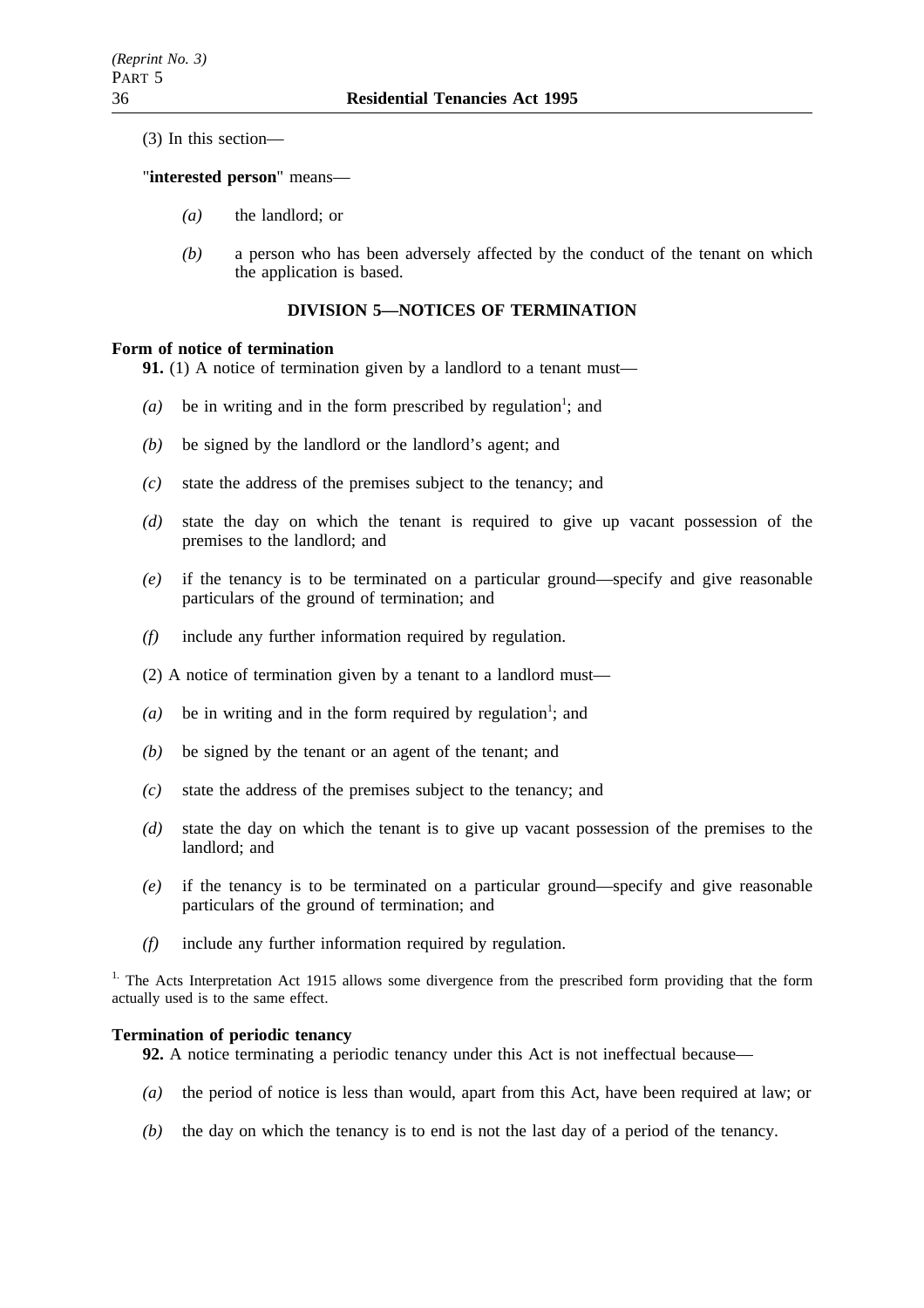## **DIVISION 6—REPOSSESSION OF PREMISES**

#### **Order for possession**

**93.** (1) If a residential tenancy—

- *(a)* is terminated by notice of termination under this Act or, in the case of a tenancy under which the South Australian Housing Trust is landlord, under the residential tenancy agreement; or
- *(b)* is for a fixed term which expires and is not renewed,

the landlord may apply to the Tribunal for an order for possession of the premises.

(2) If the Tribunal is satisfied that the tenancy has terminated or has been terminated, the Tribunal may make an order for possession of the premises.

(3) The order for possession will take effect on a date specified by the Tribunal in the order, being a date not more than seven days after the date of the order unless the operation of the order for possession is suspended<sup>1</sup>.

 $1.$  See subsection (4).

(4) However, if the Tribunal, although satisfied that the landlord is entitled to an order for possession of the premises, is satisfied by the tenant that the grant of an order for immediate possession of the premises would cause severe hardship to the tenant, the Tribunal may—

- *(a)* suspend the operation of the order for possession for up to 90 days; and
- *(b)* extend the operation of the residential tenancy agreement until the landlord obtains vacant possession of the premises from the tenant.
	- In extending the operation of the residential tenancy agreement, the Tribunal may make modifications to the agreement that it considers appropriate (but the modifications cannot reduce the tenant's financial obligations under the agreement).

(5) If the tenant fails to comply with an order for possession, the landlord is entitled to compensation for any loss caused by that failure.

(6) The Tribunal may, on application by the landlord, order the tenant to pay to the landlord compensation to which the landlord is entitled under subsection (5).

## **Abandoned premises**

**94.** (1) The Tribunal may, on application by a landlord—

- *(a)* declare that a tenant abandoned premises on a day stated in the declaration; and
- *(b)* make an order for immediate possession of the premises.

(2) A tenant is taken to have abandoned the premises on the day stated in a declaration under this section.

(3) If a tenant has abandoned premises, the landlord is entitled to compensation for any loss (including loss of rent) caused by the abandonment.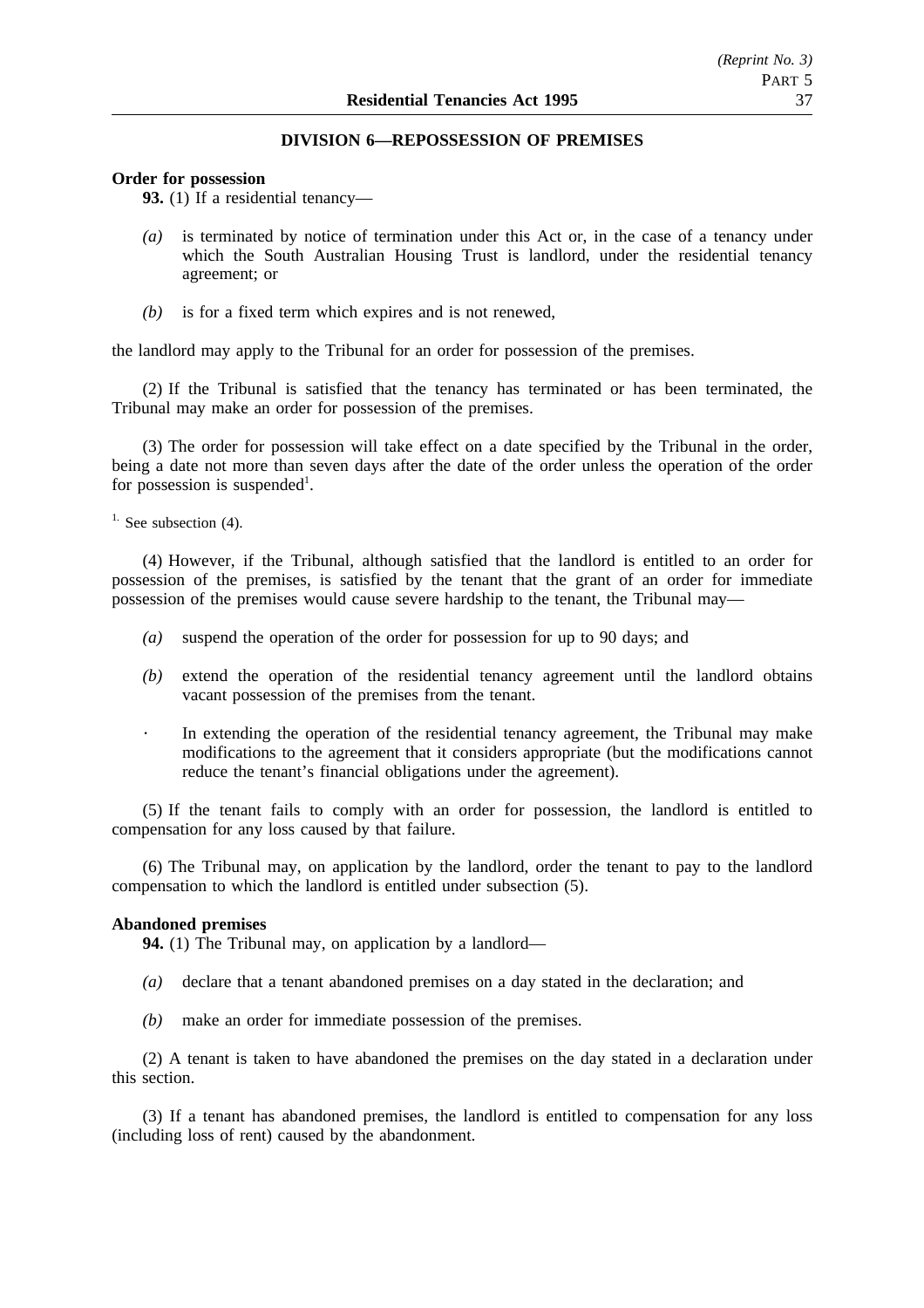(4) However, the landlord must take reasonable steps to mitigate any loss and is not entitled to compensation for loss that could have been avoided by those steps.

(5) The Tribunal may, on application by the landlord, order the tenant to pay to the landlord compensation to which the landlord is entitled under this section.

#### **Repossession of premises**

**95.** A person must not enter premises for the purpose of taking possession of the premises before, or after, the end of a residential tenancy unless—

- *(a)* the tenant abandons, or voluntarily gives up possession of, the premises; or
- *(b)* the person is authorised to take possession of the premises under the order of a court or the Tribunal.

Maximum penalty: \$2 000.

## **Forfeiture of head tenancy not to result automatically in destruction of right to possession under residential tenancy agreement**

**96.** (1) A person cannot take possession of residential premises subject to a residential tenancy agreement so as to defeat the tenant's right to possession under the residential tenancy agreement unless an order for possession of the premises is made by a court or the Tribunal.

(2) If a person is entitled to possession of residential premises as against a person who granted a residential tenancy, a court before which proceedings for possession of the premises are brought, or the Tribunal, may, on application by an interested person, vest the residential tenancy agreement in the person who would, but for the agreement, be entitled to possession of the premises so that the tenant holds the premises directly from that person as landlord.

(3) An order may be made under subsection (2) on terms and conditions the court or Tribunal considers just.

## **DIVISION 7—ABANDONED GOODS**

#### **Abandoned goods**

**97.** (1) If a residential tenancy terminates or is terminated, and goods are left on the premises that were subject to the tenancy, then—

- *(a)* the landlord may, when at least two days have passed since the landlord took possession of the premises, remove, and destroy or dispose of, goods—
	- (i) if they are perishable foodstuffs; or
	- (ii) if their value is less than a fair estimate of the cost of their removal, storage and sale; but
- *(b)* if the goods are not liable to destruction or disposal under paragraph *(a)*, the landlord must store the goods in a safe place and manner for at least 60 days.

(2) The landlord must, within seven days after storing goods or having goods stored under this section—

- *(a)* give notice of the storage of the goods to—
	- (i) if the tenant has left a forwarding address—the tenant; and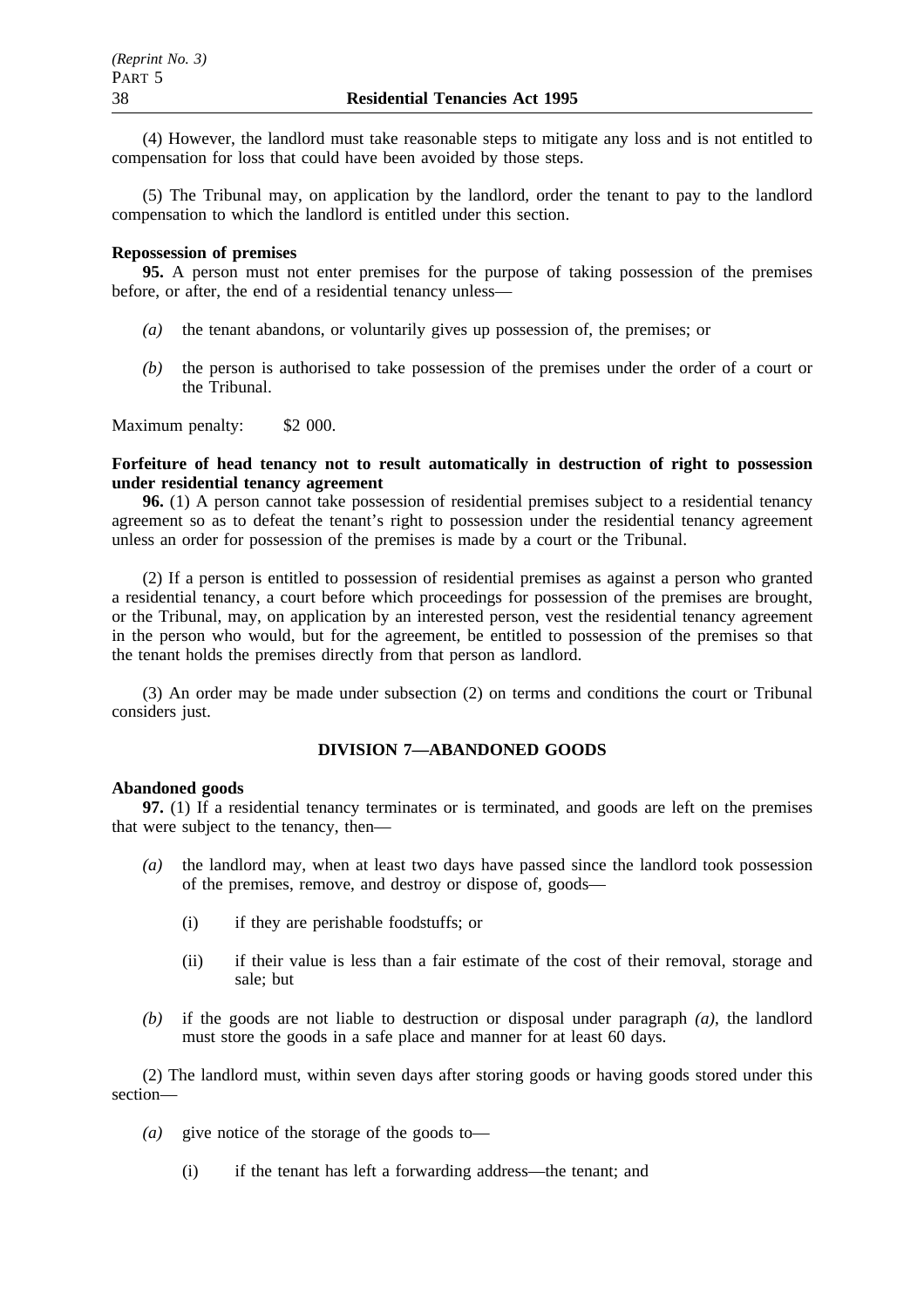- (ii) if another person has, to the knowledge of the landlord, an interest in the goods and the person's name and address are known to, or reasonably ascertainable by, the landlord—that person; and
- *(b)* publish notice of the storage of the goods in a newspaper circulating generally throughout the State.
- (3) A notice must be in the form prescribed by regulation for the purposes of this section.

(4) A person who is entitled to possession of goods stored under this section may reclaim the goods by paying to the landlord the reasonable costs of their removal and storage.

(5) If the goods are not reclaimed within the 60 day period, the landlord must, as soon as practicable after the end of that period, have the goods sold by public auction.

(6) On the sale of the goods by public auction, the landlord—

- *(a)* may retain out of the proceeds of sale—
	- (i) the reasonable costs of removing, storing and selling the goods; and
	- (ii) the reasonable costs of giving notice under subsection (2)*(b)*; and
	- (iii) any amounts owed to the landlord under the residential tenancy agreement; and
- *(b)* must pay the balance (if any) to the owner, or if the identity and address of the owner are not known to, or reasonably ascertainable by, the landlord, to the Commissioner for the credit of the Fund.

(7) If goods are sold by public auction under this section, the purchaser acquires a good title to the goods which defeats—

- *(a)* the tenant's interest in the goods; and
- *(b)* the interests of others (apart from the tenant) unless the purchaser has actual notice of the interest before purchasing the goods.

(8) If a dispute arises between a landlord and tenant about the exercise of powers conferred by this section, the Tribunal may, on application by either party to the dispute, make orders resolving the matters in dispute.

# **DIVISION 8—MISCELLANEOUS**

## **Bailiffs**

**98.** (1) The Governor may appoint a person to be a bailiff of the Tribunal.

(2) The office of bailiff may be held in conjunction with another office in the public service of the State.

(3) A bailiff is entitled to remuneration and expenses determined by the Minister.

## **Enforcement of orders for possession**

**99.** (1) If an order for possession of premises is made by the Tribunal and the person in whose favour the order was made advises the Tribunal that the order has not been complied with, a bailiff of the Tribunal must enforce the order as soon as is practicable thereafter.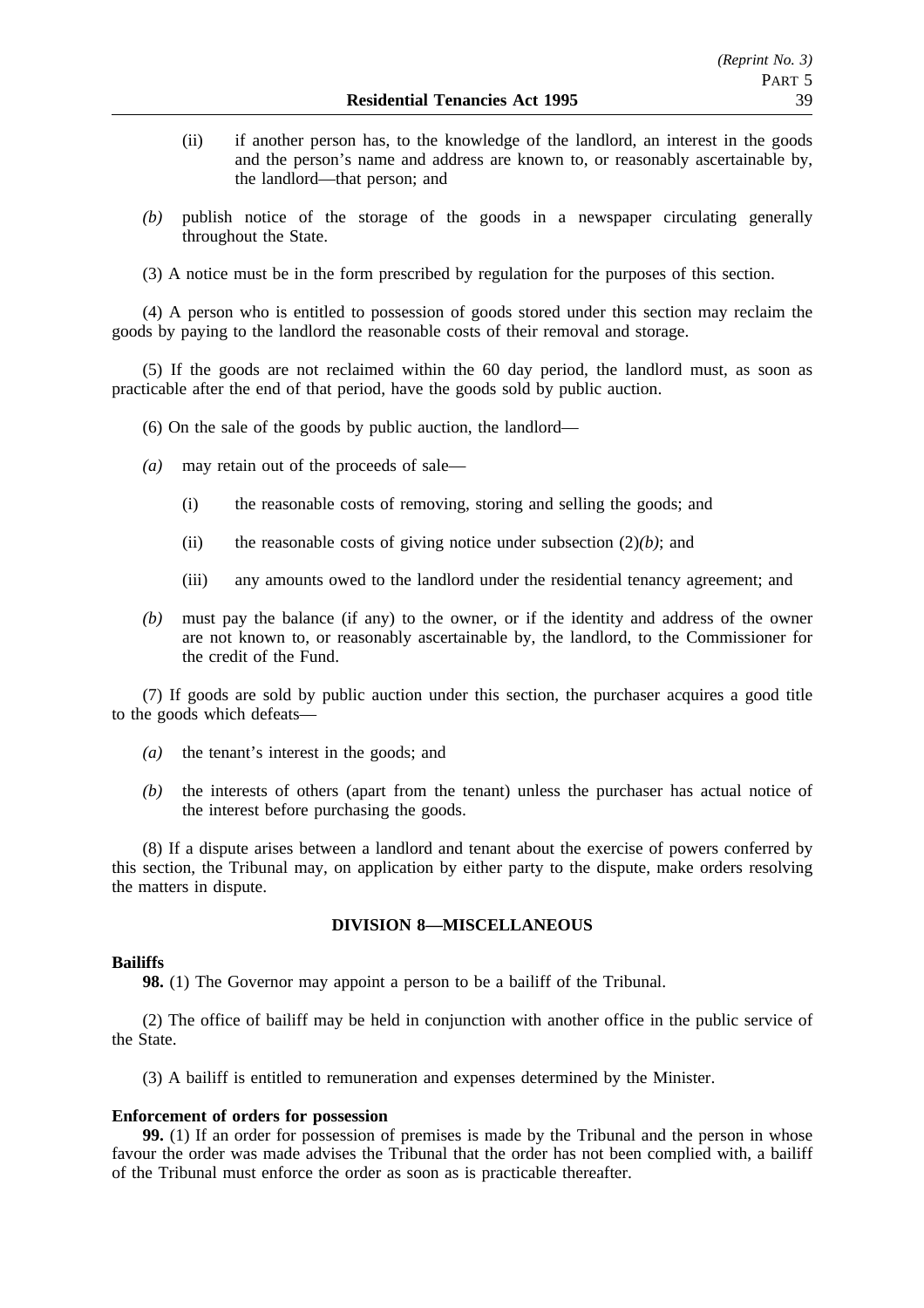(2) A bailiff enforcing an order for possession of premises may enter the premises, ask questions and take all steps as are reasonably necessary for the purpose of enforcing the order.

(3) A member of the police force must, if requested by a bailiff, assist the bailiff in enforcing an order for possession.

(4) In the exercise of the powers conferred by this section a bailiff may use the force that is reasonable and necessary in the circumstances.

(5) A person must not hinder or obstruct a bailiff in the exercise of the powers conferred by this section.

Maximum penalty: \$1 000

(6) A person questioned pursuant to this section must not refuse or fail to answer the question to the best of his or her knowledge, information and belief.

Maximum penalty: \$1 000

(7) However, a person is not obliged to answer a question under this section if to do so might tend to incriminate the person or to make the person liable to a penalty, or would require the disclosure of information that is privileged under the principles of legal professional privilege.

(8) A bailiff or a member of the police force assisting a bailiff incurs not civil or criminal liability for an honest act or omission in carrying out or purportedly carrying out official functions under this section.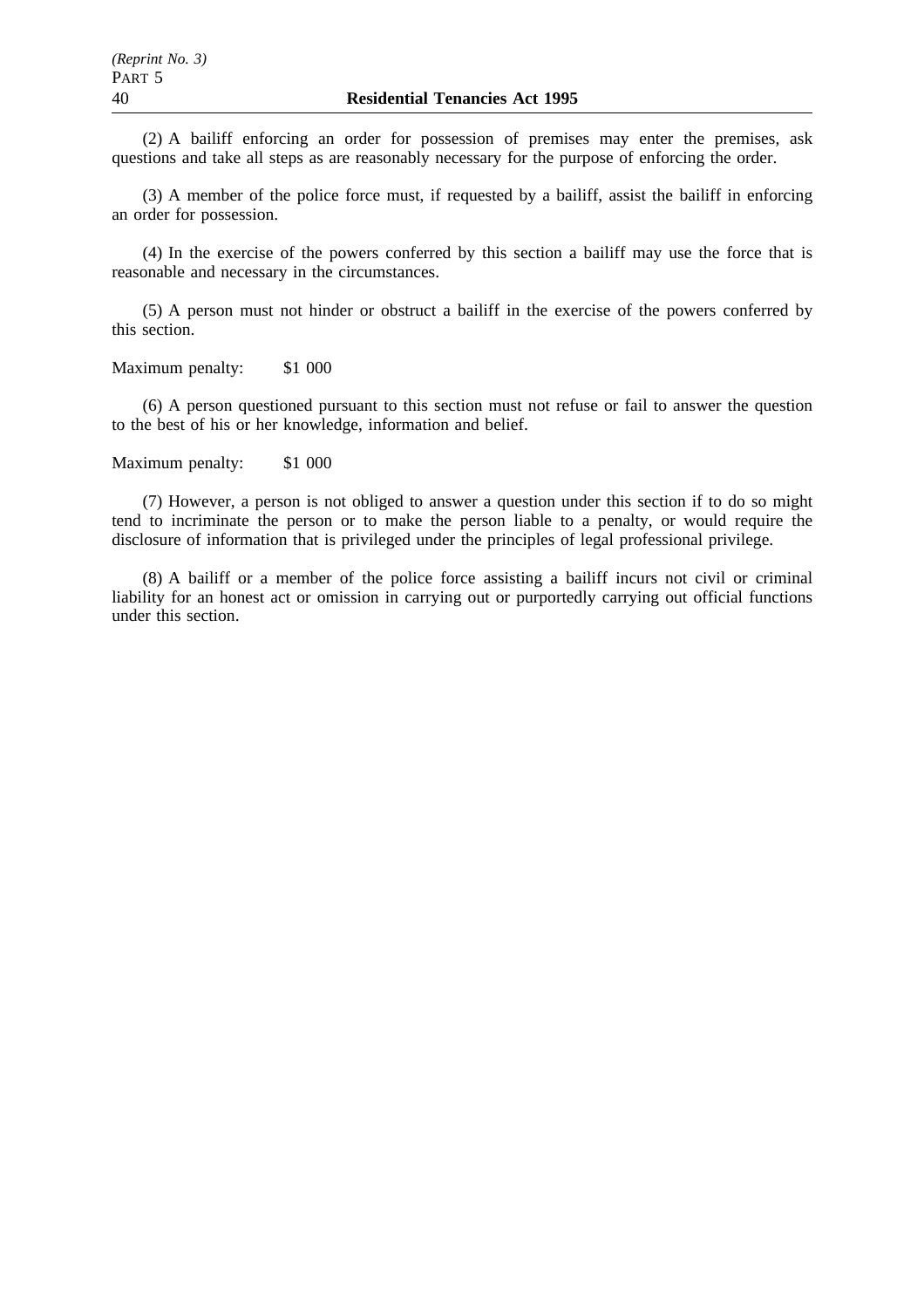# **PART 6 RESIDENTIAL TENANCIES FUND**

## **Residential Tenancies Fund**

**100.** (1) The fund entitled the Residential Tenancies Fund continues in existence.

(2) The Fund is to be kept and administered by the Commissioner.

(3) The Fund consists of the amounts received by the Commissioner by way of security, and other amounts paid into the Fund under this Act.

- (4) The Fund may be invested as approved by the Minister.
- (5) The Commissioner will make repayments in respect of security bonds from the Fund.

## **Application of income**

**101.** The income derived from investment of the Fund may be applied—

- *(a)* towards the costs of administering and enforcing this Act (including the operating costs of the Tribunal); and
- *(b)* for the education of landlords and tenants about their statutory and contractual rights and obligations; and
- *(c)* in the payment to tenants of interest on amounts of securities repaid to them at the end of residential tenancies; and
- *(d)* towards the costs of projects directed at providing accommodation, or assistance related to accommodation, for the homeless or other disadvantaged sections of the community; and
- *(e)* on research, approved by the Minister on the recommendation of the Tribunal, into—
	- (i) the availability of rental accommodation within the community;
	- (ii) areas of social need related to the availability (or non-availability) of rental accommodation or particular kinds of rental accommodation; and
- *(f)* for the benefit of landlords and tenants in other ways approved by the Minister.

#### **Accounts and audit**

**102.** (1) The Commissioner must keep proper accounts of the receipts and payments from the Fund.

(2) The Auditor-General may at any time, and must at least once in each year, audit the accounts of the Fund.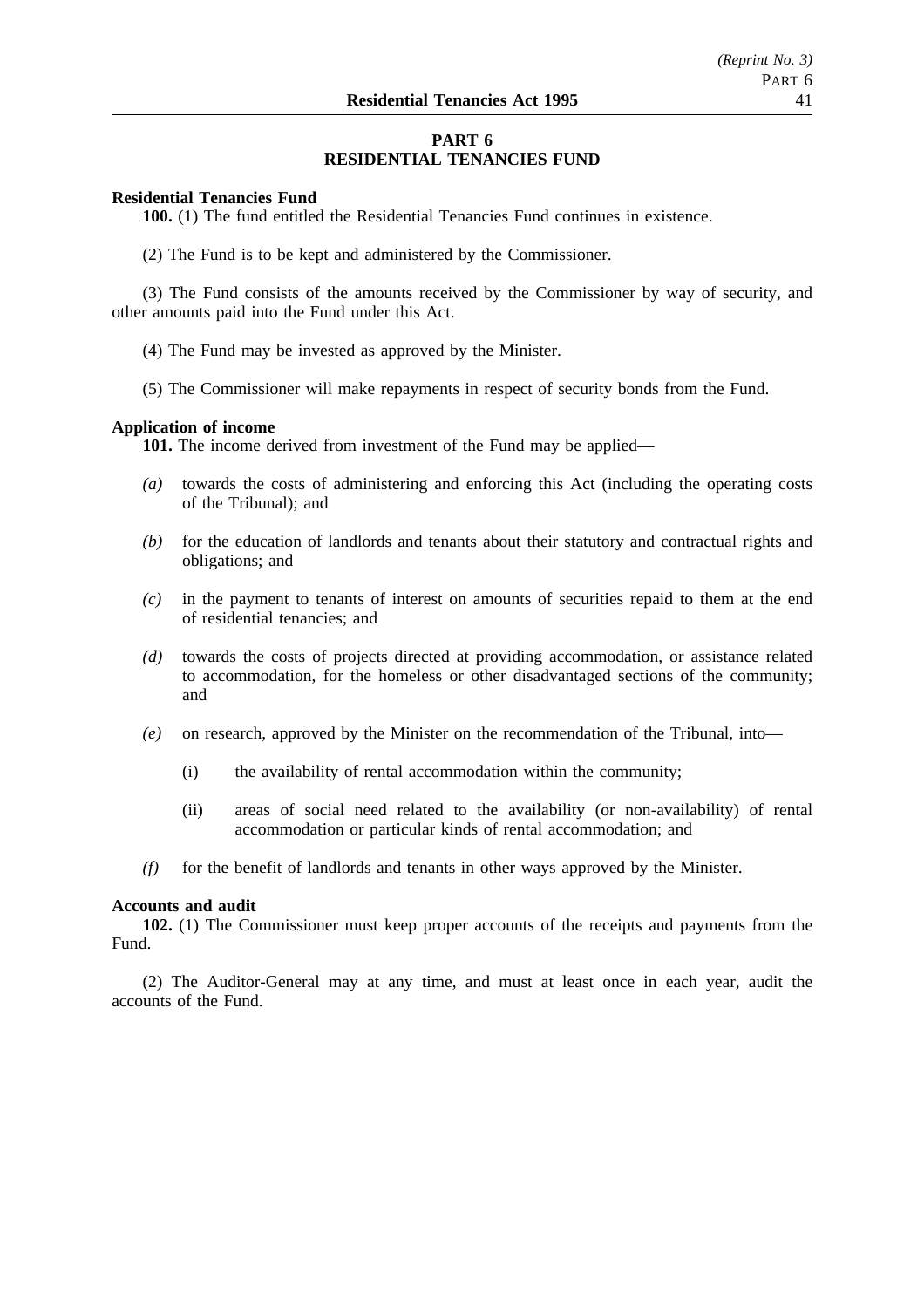# **PART 7 ROOMING HOUSES**

## **Codes of conduct**

**103.** (1) There is to be a code of conduct governing the conduct of rooming house proprietors.

(2) There is to be a code of conduct governing the conduct of rooming house residents.

(3) The codes of conduct are to be prescribed by regulation.

#### **Obligation to comply with codes of conduct**

**104.** (1) A rooming house proprietor must comply with the relevant code of conduct.

Maximum penalty: \$1 000.

(2) A rooming house resident must comply with the relevant code of conduct.

Maximum penalty: \$200.

# **Jurisdiction of the Tribunal**

**105.** The Tribunal has jurisdiction to hear and determine, on the application of a rooming house proprietor or resident, a question arising under a code of conduct under this Part.

## **Implied terms**

**105A.** The regulations may prescribe provisions that will be taken to be terms of all rooming house agreements.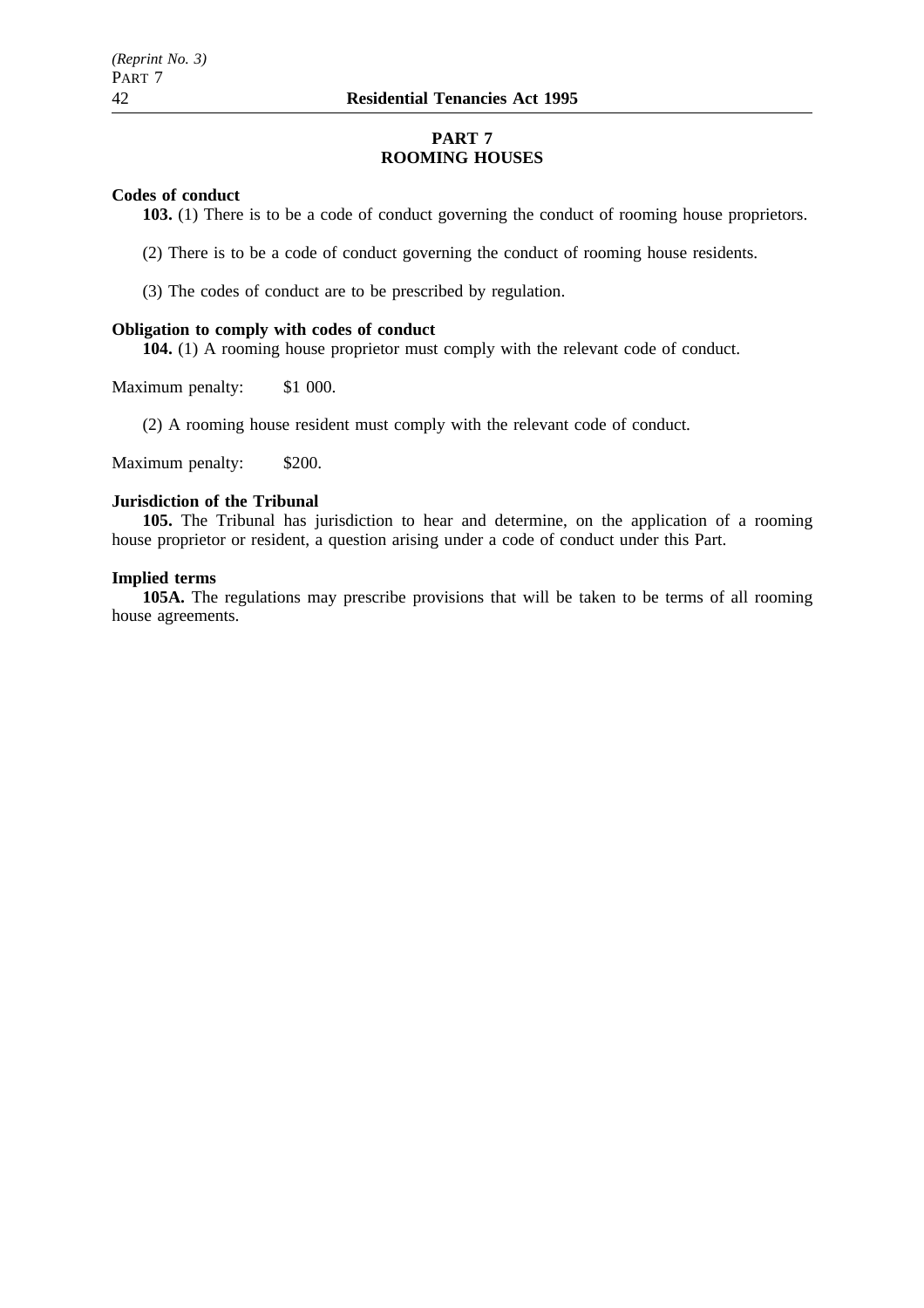# **PART 8 DISPUTE RESOLUTION**

## **DIVISION 1—MEDIATION**

#### **Responsibility of the Commissioner to arrange for mediation of disputes**

**106.** The Commissioner is responsible for making arrangements to facilitate the resolution of tenancy disputes.

#### **Mediation of dispute**

**107.** (1) A party to a tenancy dispute may apply to the Commissioner for mediation of the dispute.

(2) A fee prescribed by regulation is payable on an application under this section.

#### **Statements made in the course of mediation proceedings**

**108.** Evidence of admissions or statements made in the course of the mediation of a tenancy dispute under this Division is not admissible in evidence before the Tribunal or a court.

# **DIVISION 2—INTERVENTION**

## **Power to intervene**

**109.** (1) The Commissioner may intervene in proceedings before the Tribunal or a court concerning a tenancy dispute.

(2) If the Commissioner intervenes in proceedings the Commissioner becomes a party to the proceedings and has all the rights (including rights of appeal) of a party to the proceedings.

# **DIVISION 3—POWERS OF THE TRIBUNAL**

# **Powers of the Tribunal**

**110.** The Tribunal may, on application by a party to a tenancy dispute—

- *(a)* restrain an action in breach of this Act, a residential tenancy agreement, a rooming house agreement, or an agreement collateral to a residential tenancy agreement or a rooming house agreement; or
- *(b)* require a person to comply with an obligation under this Act, a residential tenancy agreement, a rooming house agreement or an agreement collateral to a residential tenancy agreement or a rooming house agreement; or
- *(c)* order a person to make a payment (which may include compensation) under this Act, a residential tenancy agreement, a rooming house agreement or a collateral agreement or for breach of this Act, a residential tenancy agreement, a rooming house agreement, or a collateral agreement; or
- *(d)* relieve a party to a residential tenancy agreement, a rooming house agreement or a collateral agreement from the obligation to comply with a provision of the agreement; or
- *(e)* terminate a residential tenancy or declare that a residential tenancy has, or has not, been validly terminated; or
- *(f)* reinstate rights under a residential tenancy agreement that have been forfeited or have otherwise terminated; or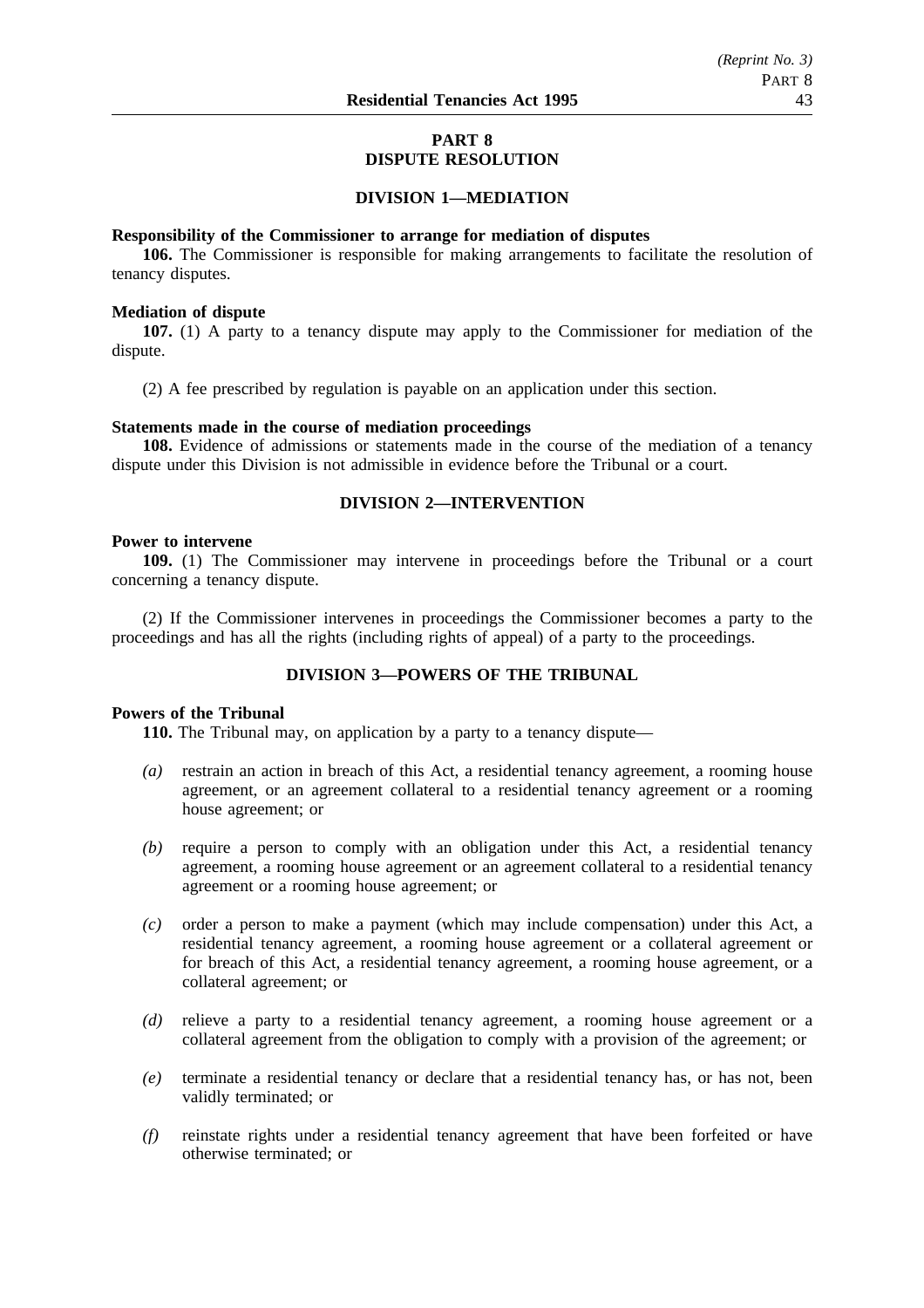- *(g)* require payment of rent into the Tribunal until conditions stipulated by the Tribunal have been complied with; or
- *(h)* require that rent paid into the Tribunal be paid out and applied as directed by the Tribunal; or
- *(i)* require that security paid into the Fund be paid out and applied as directed by the Tribunal; or
- *(j)* require a tenant or a rooming house resident to give up the possession of premises to the landlord or rooming house proprietor; or
- *(k)* make orders to give effect to rights and liabilities arising from the assignment of a residential tenancy agreement; or
- *(l)* exercise any other power conferred on the Tribunal under this Act; or
- *(m)* do anything else necessary or desirable to resolve a tenancy dispute.

# **Conditional and alternative orders**

**111.** (1) The Tribunal may make orders on conditions the Tribunal considers appropriate.

(2) The Tribunal may make orders in the alternative so that a particular order takes effect, or does not take effect, according to whether stipulated conditions are complied with.

## **Restraining orders**

**112.** (1) If the Tribunal is satisfied, on application by a landlord, that there is a risk that the tenant or a person permitted on the premises by the tenant may cause serious damage to property or personal injury, the Tribunal may make an order (a **restraining order**) restraining the tenant and other persons on the premises from engaging in conduct of a kind described in the order.

(2) An application for a restraining order may be made without notice to the persons against whom the order is sought but, if the order is made without giving them a reasonable opportunity to respond to the allegations against them, the Tribunal must allow them a reasonable opportunity to satisfy it that the order should not continue in operation.

(3) A person must not contravene a restraining order.

Maximum penalty: Imprisonment for 1 year.

# **DIVISION 4—REPRESENTATION**

# **Representation in proceedings before the Tribunal**

**113.** (1) A party to a tenancy dispute may only be represented in proceedings before the Tribunal, at a pre-trial conference or in proceedings for the mediation of the dispute under this Act as allowed by this section.

(2) A party to a tenancy dispute may be represented by a lawyer if—

- *(a)* all parties to the proceedings agree to the representation and the Tribunal is satisfied that it will not unfairly disadvantage a party who does not have a professional representative; or
- *(b)* the Tribunal is satisfied that the party is unable to present the party's case properly without assistance; or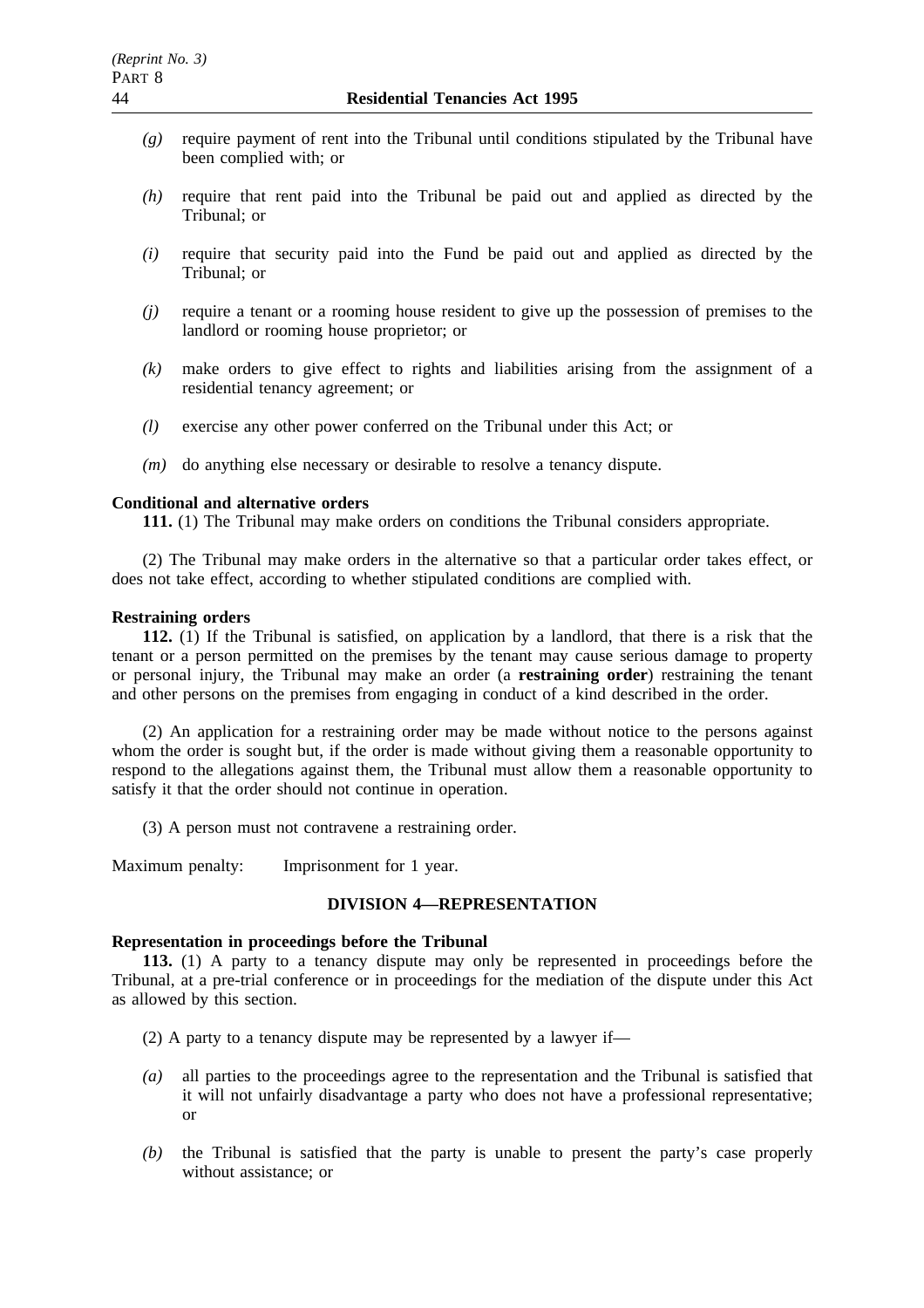- *(c)* another party to the dispute is a lawyer, or is represented by a professional representative; or
- *(d)* the Commissioner has intervened in, or is a party to, the proceedings.
- (3) A party to a tenancy dispute may be represented by a person who is not a lawyer if—
- *(a)* the party is a body corporate and the representative is an officer or employee of the body corporate; or
- *(b)* the party is a landlord and the representative is an agent, or an officer or employee of an agent, appointed by the landlord to manage the premises on the landlord's behalf; or
- *(c)* all parties to the proceedings agree to the representation and the Tribunal is satisfied that it will not unfairly disadvantage an unrepresented party; or
- *(d)* the Tribunal is satisfied that the party is unable to present the party's case properly without assistance.
- (4) In this section—

# "**professional representative**" means—

- *(a)* a lawyer, a law clerk, or a person who holds or has held legal qualifications under the law of the State or another place; or
- *(b)* a land agent, or an officer or employee of a land agent.

# **Remuneration of representative**

**114.** A person must not ask for or receive a fee for representing a party to a tenancy dispute in proceedings before the Tribunal, at a pre-trial conference or in proceedings for the mediation of the dispute under this Act unless—

- *(a)* the representative is a lawyer or a law clerk employed by a lawyer; or
- *(b)* the representative is an officer or employee of a body corporate who represented the body corporate in the proceedings; or
- *(c)* the representative is an agent, or an officer or employee of an agent, who represented a landlord in the proceedings whose premises the agent had been appointed to manage on behalf of the landlord.

Maximum penalty: \$15 000.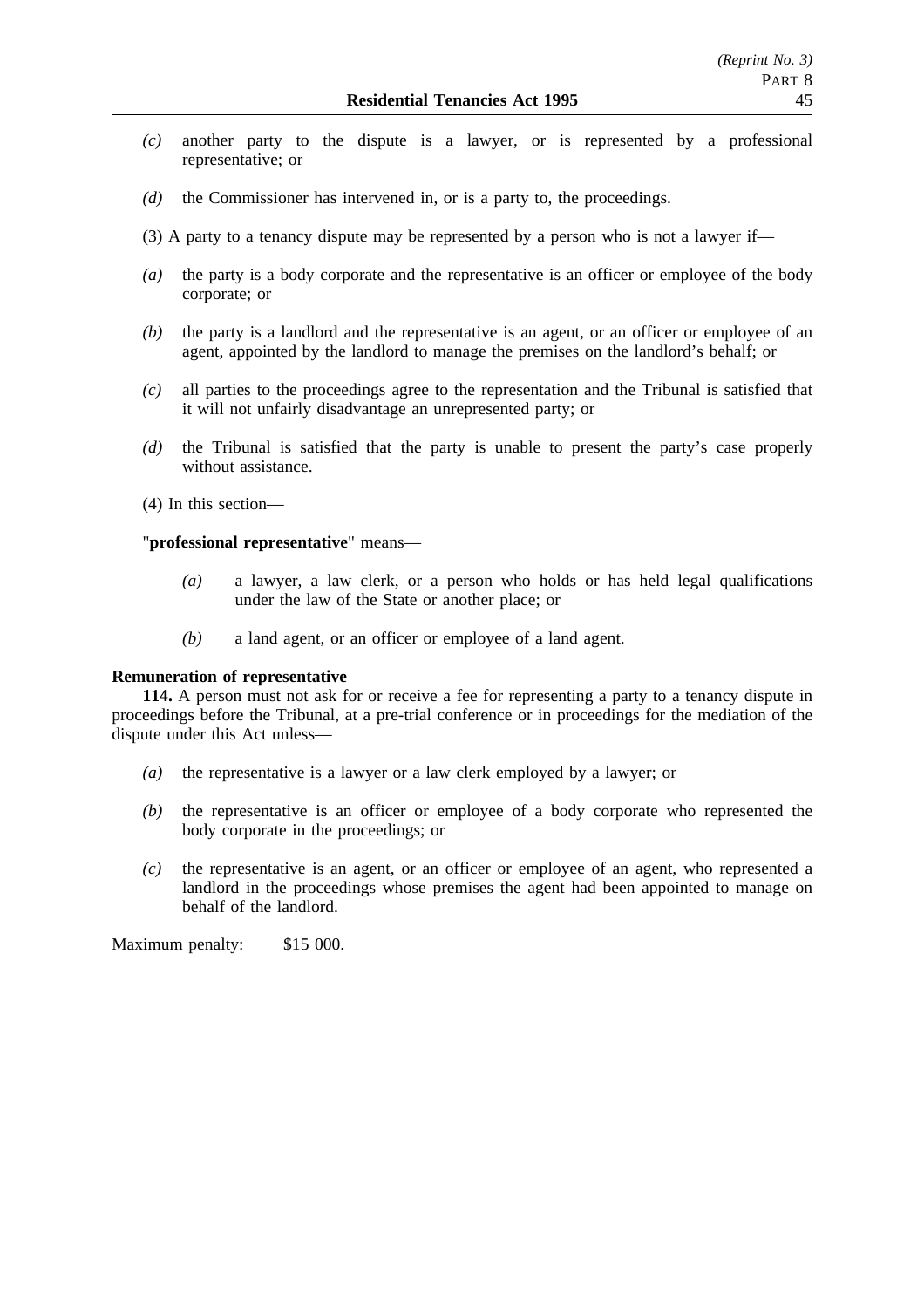## **PART 9 MISCELLANEOUS**

#### **Contract to avoid Act**

**115.** (1) An agreement or arrangement that is inconsistent with this Act or purports to exclude, modify or restrict the operation of this Act, is (unless the inconsistency, exclusion, modification or restriction is expressly permitted under this Act) to that extent void.

(2) A purported waiver of a right under this Act is void.

(3) A person who enters into an agreement or arrangement to defeat, evade or prevent the operation of this Act (directly or indirectly) is guilty of an offence.

Maximum penalty: \$8 000.

#### **Overpayment of rent**

**116.** An overpayment of rent under a residential tenancy agreement is not recoverable unless the overpayment was made within six months before the proceedings for recovery of the overpayment were commenced.

## **Notice by landlord not waived by acceptance of rent**

**117.** A demand for, any proceeding for the recovery of, or acceptance of, rent by a landlord after the landlord has notice of a breach of the agreement by the tenant or has given the tenant notice of termination under this Act does not operate as a waiver of that breach or that notice.

#### **Exemptions**

**118.** The Minister may, by order published in the *Gazette*—

- *(a)* exempt agreements, or premises, of a specified class from the provisions, or specified provisions, of this Act; or
- *(b)* modify specified provisions of this Act in their application to a specified class of agreements or a specified class of premises; or
- *(c)* vary or revoke an order previously made by the Minister under this section.

# **Tribunal may exempt agreement or premises from provision of Act**

**119.** (1) The Tribunal may, on application by an interested person, if the Tribunal considers it necessary or desirable in the circumstances, order that a provision of this Act will not apply in relation to an agreement or prospective agreement or to particular premises, or will apply in a modified manner (and the order will have effect accordingly).

(2) An order may be made on conditions that the Tribunal considers appropriate.

(3) A person must not contravene a condition to an order.

Maximum penalty: \$500

## **Service**

**120.** (1) A notice or document required or authorised to be given to a person under this Act may be—

*(a)* given to the person, or an agent of the person, personally; or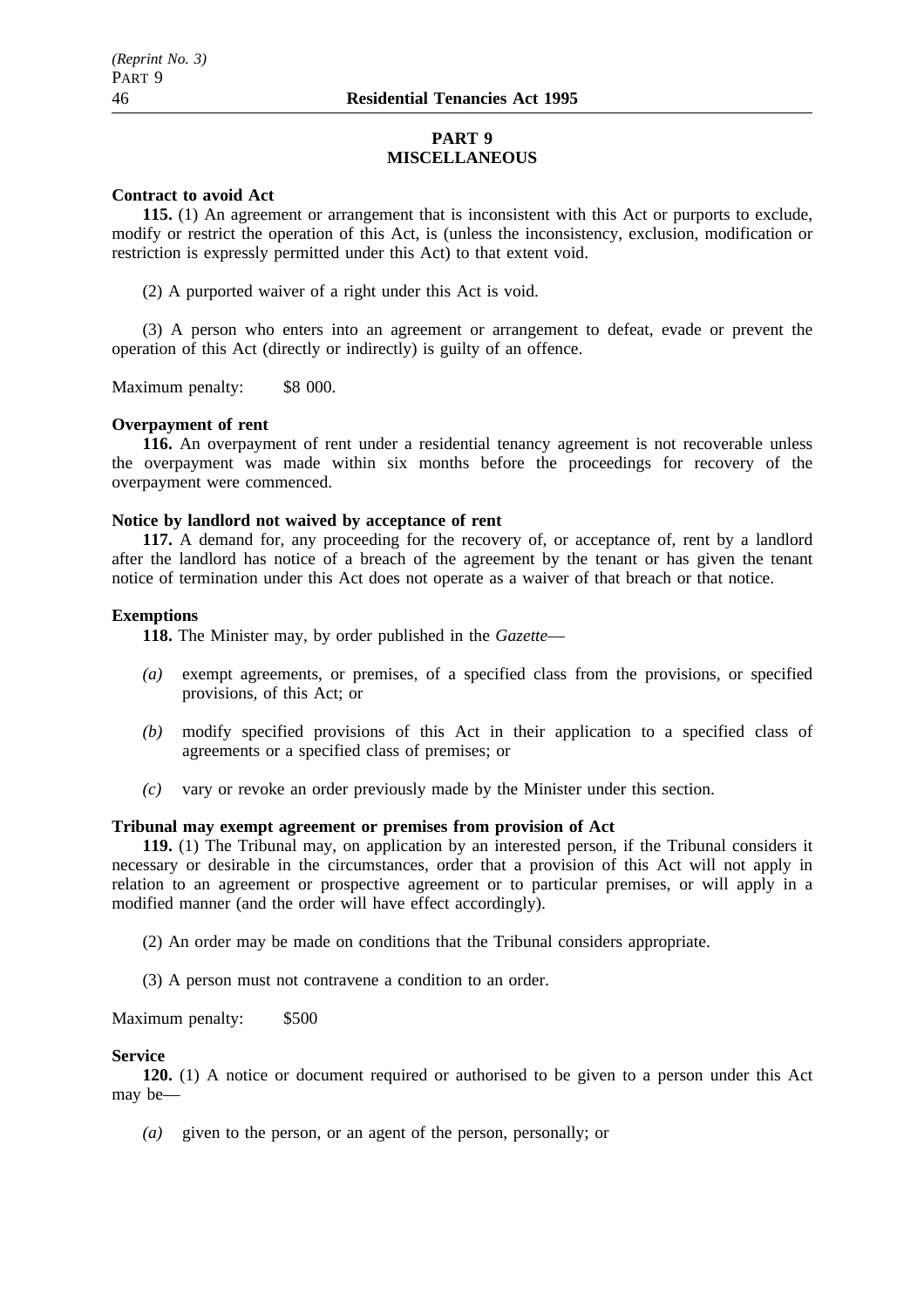- *(b)* sent by post addressed to the person, or an agent of the person, at the last known place of residence, employment or business of the person or agent; or
- *(c)* left in a letterbox or other place where it is likely to come to the attention of the person, or an agent of the person, at the last known place of residence, employment or business.

(2) If the whereabouts of a person is unknown, the notice or document may be given by publishing it in a newspaper circulating generally throughout the State.

(3) If two or more persons are the landlords or tenants under a residential tenancy agreement, a notice or other document is duly given if given to any one of them.

#### **Regulations**

**121.** (1) The Governor may make regulations for the purposes of this Act.

- (2) The regulations may—
- *(a)* be of general or limited application; and
- *(b)* provide that a matter or thing is to be determined, dispensed with or regulated by the Minister.
- (3) A regulation may impose a penalty not exceeding \$500 for breach of the regulation.

(4) The regulations may fix expiation fees, not exceeding \$100, for alleged offences against the regulations.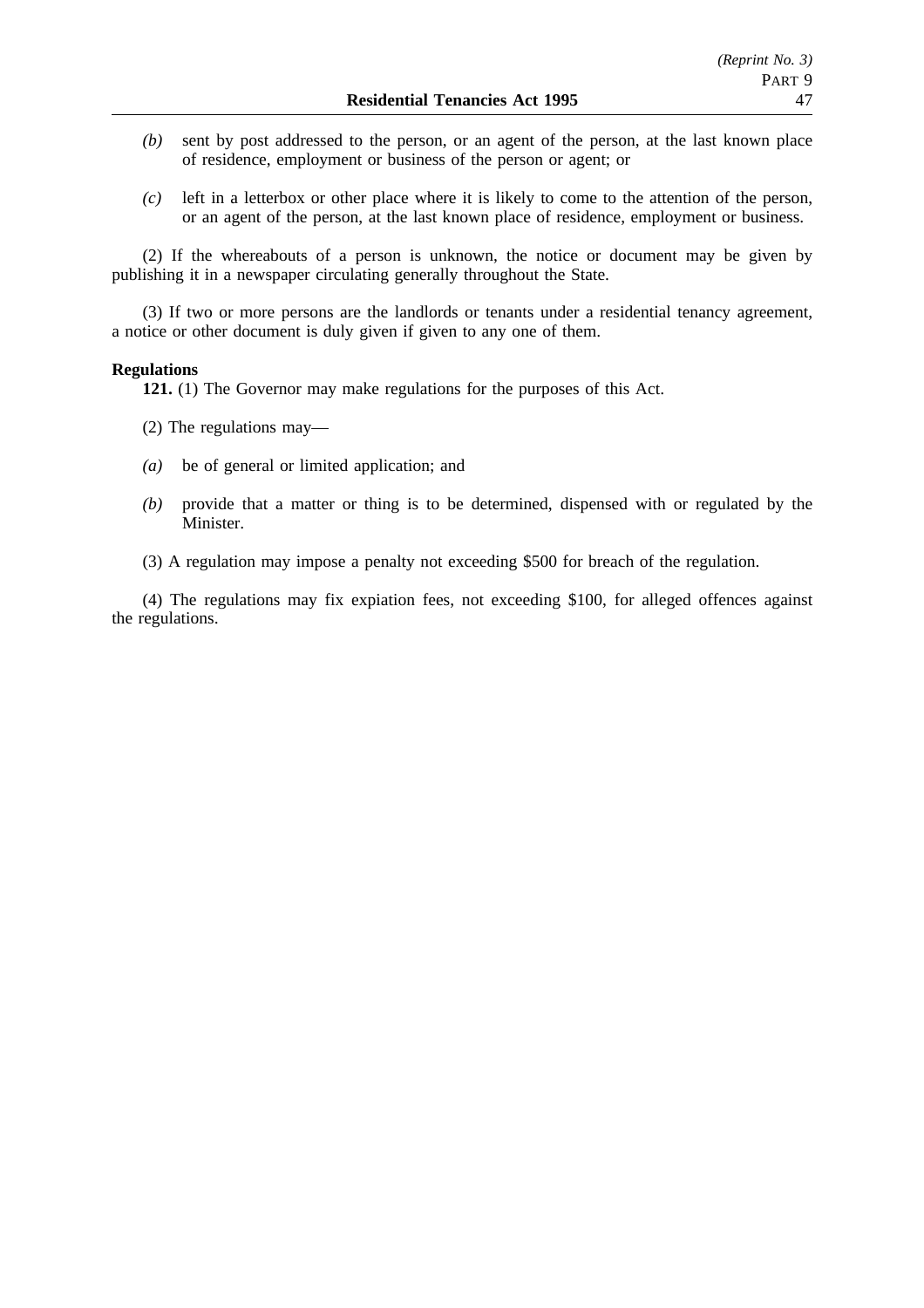#### **SCHEDULE**

*Repeal, Transitional Provisions and Consequential Amendments*

## **DIVISION 1—REPEALS**

#### **Repeal**

**1.** (1) The *Residential Tenancies Act 1978* is repealed.

(2) The *Residential Tenancies (Housing Trust) Amendment Act 1993* is repealed.

# **DIVISION 2—TRANSITIONAL PROVISIONS**

#### **Definitions**

**2.** In this Division "**former Act**" means the *Residential Tenancies Act 1978*.

#### **Retrospective operation**

**3.** Subject to the regulations—

- *(a)* this Act (other than section 73) extends to agreements entered into before the commencement of this paragraph that have been subject to the former Act;
- *(b)* section 73 extends to agreements entered into before the commencement of this paragraph that have been subject to the former Act.

#### **Proceedings**

**4.** An application, appeal or other proceeding commenced under the former Act but which had not been finally determined before the commencement of this clause may be continued and completed as if this Act had not been enacted.

#### **Interest on money lodged in Fund under former Act**

**5.** If a tenant is entitled under this Act to interest on money lodged in the Fund under the former Act, the interest will be calculated as from the commencement of this clause.

## **DIVISION 3—CONSEQUENTIAL AMENDMENTS**

#### **Amendment of the Retirement Villages Act 1987**

**6.** The *Retirement Villages Act 1987* is amended—

- *(a)* by striking out from section 20 "Supreme Court" wherever it appears and substituting, in each case, "District Court";
- *(b)* by striking out subclause (1) of clause 2 of schedule 3 and substituting the following subclause:

(1) The Tribunal will, for the purpose of hearing proceedings under this Act, be constituted of a single member of the Tribunal.